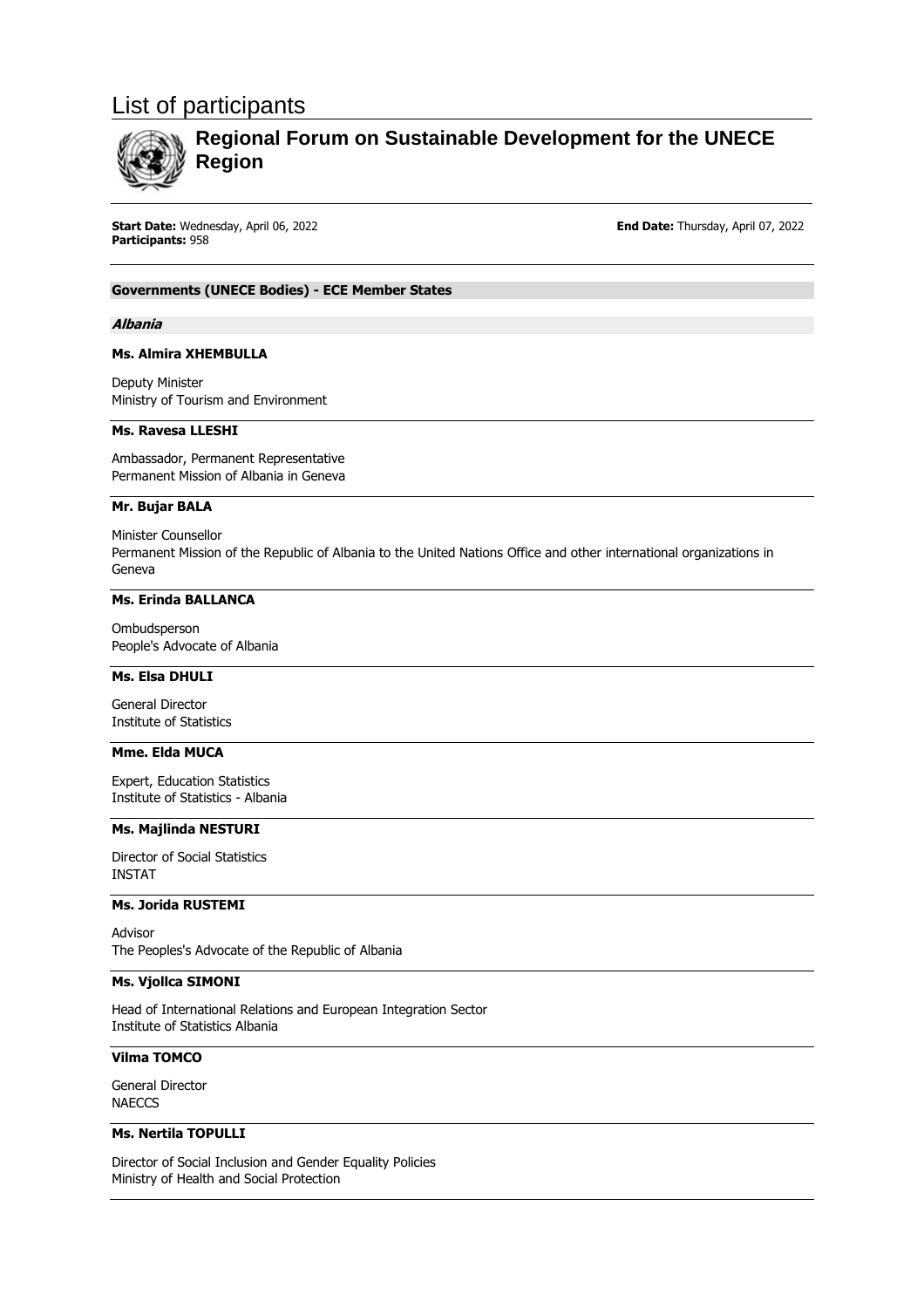# **Mr. Erion VELIAJ**

Mayor Municipality of Tirana

### **Ms. Ina ZEQAJ**

Head of Concessions/PPPs Monitoring Unit Ministry of Finance and Economy

### **Andorra**

# **Ms. Cristina PÉREZ VÀZQUEZ**

Chargée d'affaires, a.i. Govern d'Andorra

# **Adrià VERGÉS ALEIX**

Third Secretary Ministry of Foreign Affairs of Andorra

# **Armenia**

### **Mr. Andranik HOVHANNISYAN**

Ambassador, Permanent Representative Permanent Mission of Armenia

# **Mr. Arman AVAGYAN**

Deputy head Hydrometerology and monitoring center

#### **Mr. Aram HAKOBYAN**

Head of Division, UN and Sustainable Development Ministry of Foreign Affairs of the Republic of Armenia

#### **Mr. Henrik YERITSYAN**

Second Secretary Permanent Mission of Armenia to UNOG

#### **Austria**

### **Ms. Elisabeth TICHY-FISSLBERGER**

Ambassador/Permanent Representative Permanent Mission of Austria

### **Ms. Monika AUSTALLER**

administration intern Federal Ministry of Social Affairs (Austria)

#### **Mr. Benjamin FLAIG**

Advisor Federal Ministry of Education, Science and Research

# **Petra FRISCHENSCHLAGER**

**Official** Federal Ministry of Social Affairs, Health, Care and Consumer Protection

# **Hanna MALHONEN**

Expert for environmental education and education for sustainable development Austrian Federal Ministry of Education, Science and Research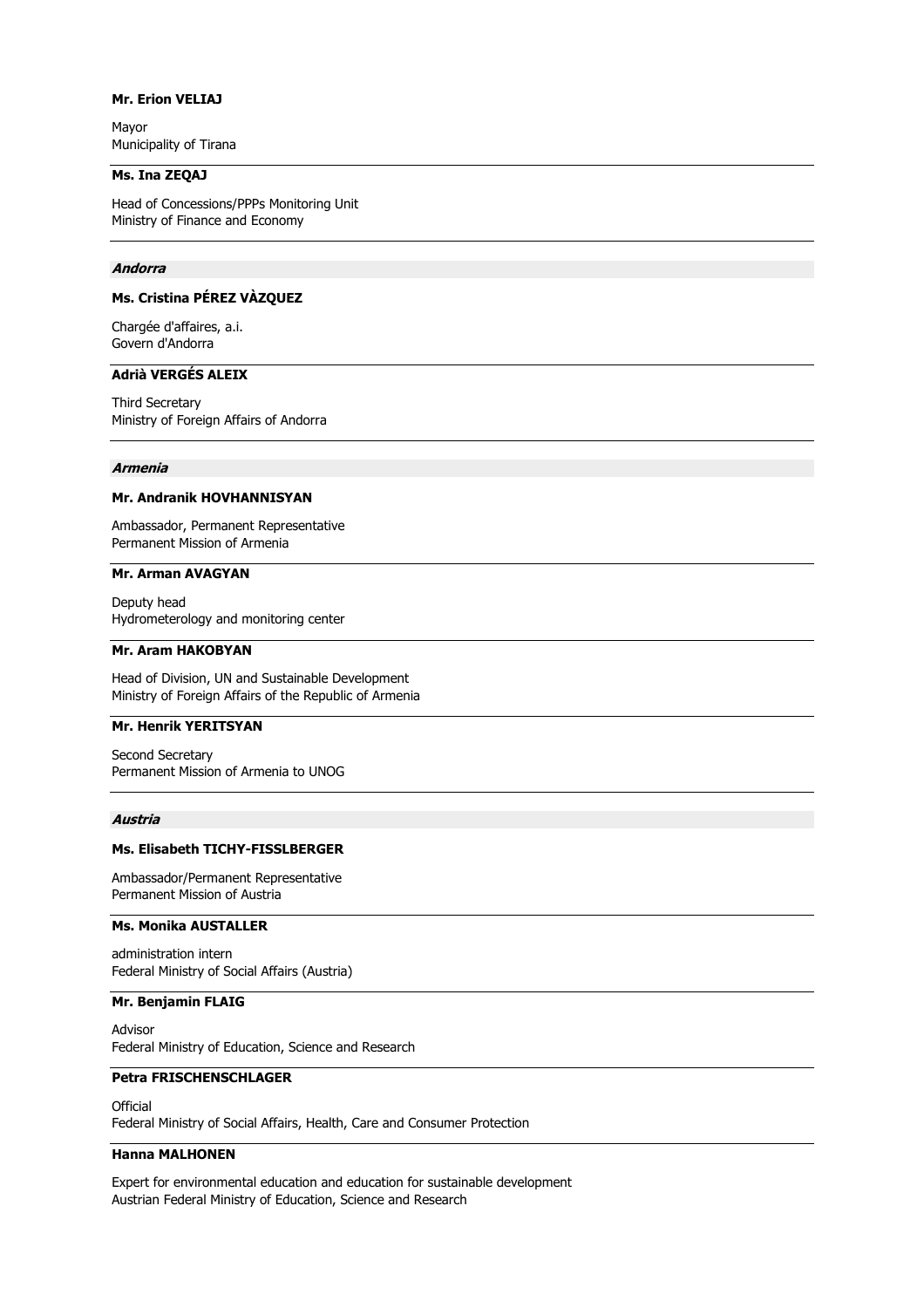### **Ms. Caroline MAYR**

Intern Permanent Mission of Austria at the United Nations Office

### **Ms. Anna MUNER-BRETTER**

Legal Adviser Federal Chancellery

# **Ms. Anna SCHINWALD**

Head of Unit Austrian Ministry of Education, Science and Research

# **Ms. Sabine SCHNEEBERGER**

Head of Department Federal Chancellery of Austria

# **Mr. Klaus STEINER**

Deputy Head of Department Federal Ministry for European and International Affairs

### **Ms. Anna WALCH**

Attaché Permanent Mission of Austria

### **Manfred WIRTITSCH**

Director Federal Ministry of Education, Science and Research

#### **Azerbaijan**

# **Ms. Sevinj HASANOVA**

Deputy Minister Ministry of Economy

# **Mr. Galib ISRAFILOV**

Ambassador, Permanent Representative Permanent Mission of Azerbaijan

# **Ms. Leyla ALIYEVA**

head of the subdivision of the Environmental policy division Ministry of Ecology and Natural Resources

# **Ms. Qizilgul HASANOVA**

Senior advisor Ministry of Ecology and Natural Resources of Azerbaijan

# **Mr. Huseyn HUSEYNOV**

Head of Sustainable Development and Social Policy Department Secretariat of National Coordination Council on Sustainable Development of the Republic of Azerbaijan. Ministry of Economy, Republic of Azerbaijan.

# **Ms. Narmin HUSEYNOVA**

Third Secretary Permanent Mission of Republic of Azerbaijan to UN office in Geneva

# **Ms. Parvin KHASIYEVA**

Head of Sustainable issues division The Ministry of Economy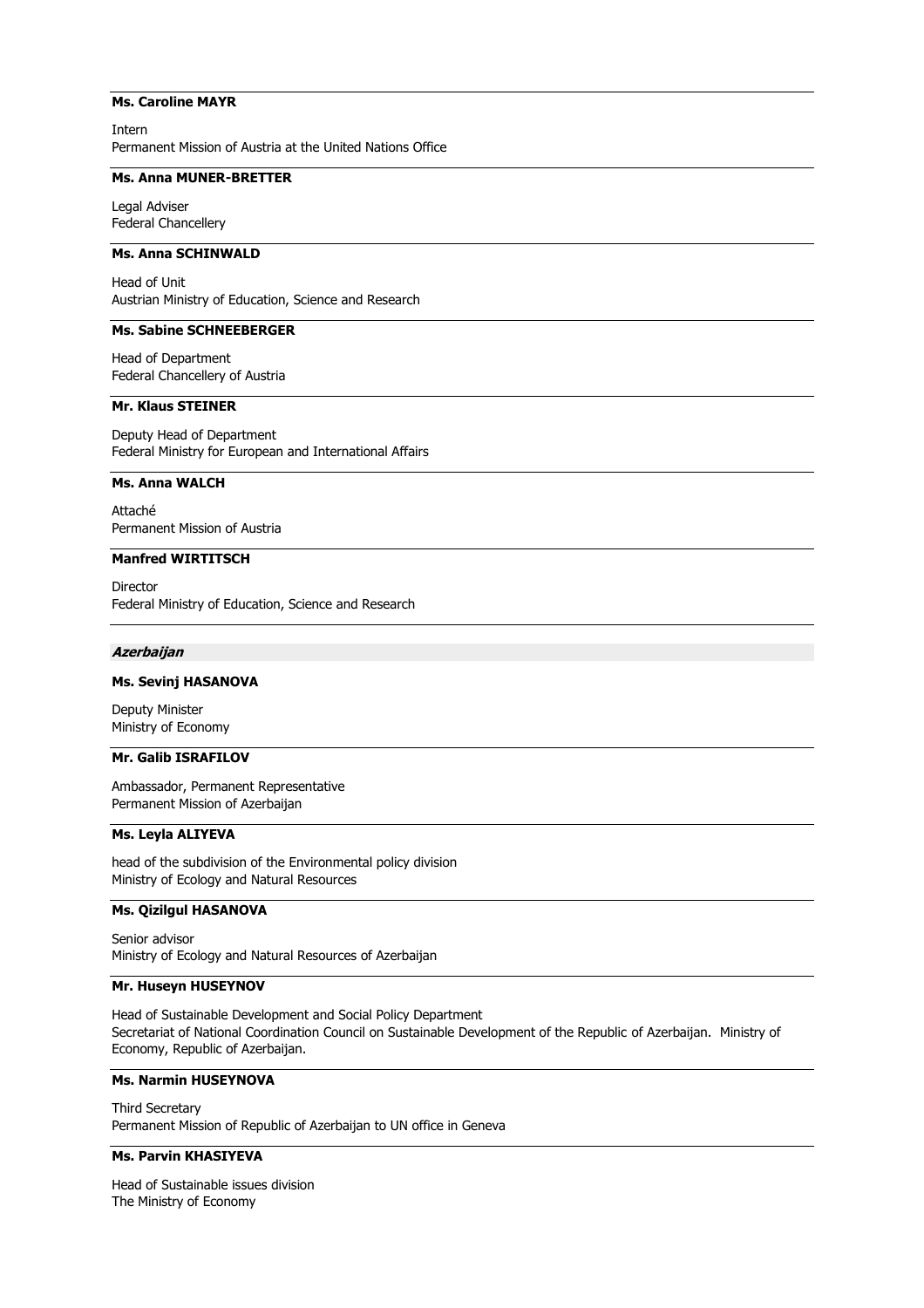### **Mr. Nijat MAMMADLI**

Advisor to the Minister Ministry of Education

#### **Belarus**

#### **Yury AMBRAZEVICH**

Deputy Minister of Foreign Affairs Ministry of Foreign Affairs

### **Mme. Larysa BELSKAYA**

Permanent Representative Permanent Mission of Belarus in Geneva

# **Ms. Irina VELICHKO**

MFA, Multilateral Diplomacy Department, Head Ministry of Foreign Affairs

# **Yulia LYASHUK**

MFA, Multilateral Diplomacy Department, Counsellor MFA, Belarus

### **Mr. Dmitry DOROSHEVICH**

Counsellor Government of Belarus

#### **Belgium**

#### **Ms. Soraya ZANARDO**

Attaché - Délégation générale Wallonie-Bruxelles Belgian Mission to the UN in Geneva

#### **Bosnia and Herzegovina**

#### **Mr. Milos PRICA**

Ambassador at Large, Co-Chair of the Council for SDG implementation follow-up in Bosnia and Herzegovina Ministry of Foreign Affairs

### **Mr. Nemanja KOVACEVIC**

Assistant Minister Ministry for European Integration and International Cooperation of Republic of Srpska

# **Mr. Nijaz ČARDAKLIJA**

Minister-counsellor, Deputy Permanent Representative Permanent Mission of Bosnia and Herzegovina to the UNOG

# **Ms. Sanja ALATOVIĆ**

The assistant Coordinator for political and civil issues The Office Coordinator Brcko District BiH at the Council of Ministers BiH

# **Azra BEĆIROVIĆ**

consultant Agency for Statistics of BiH

# **Ms. Amra FETAHOVIC**

Expert Advisor Directorate for Economic Planning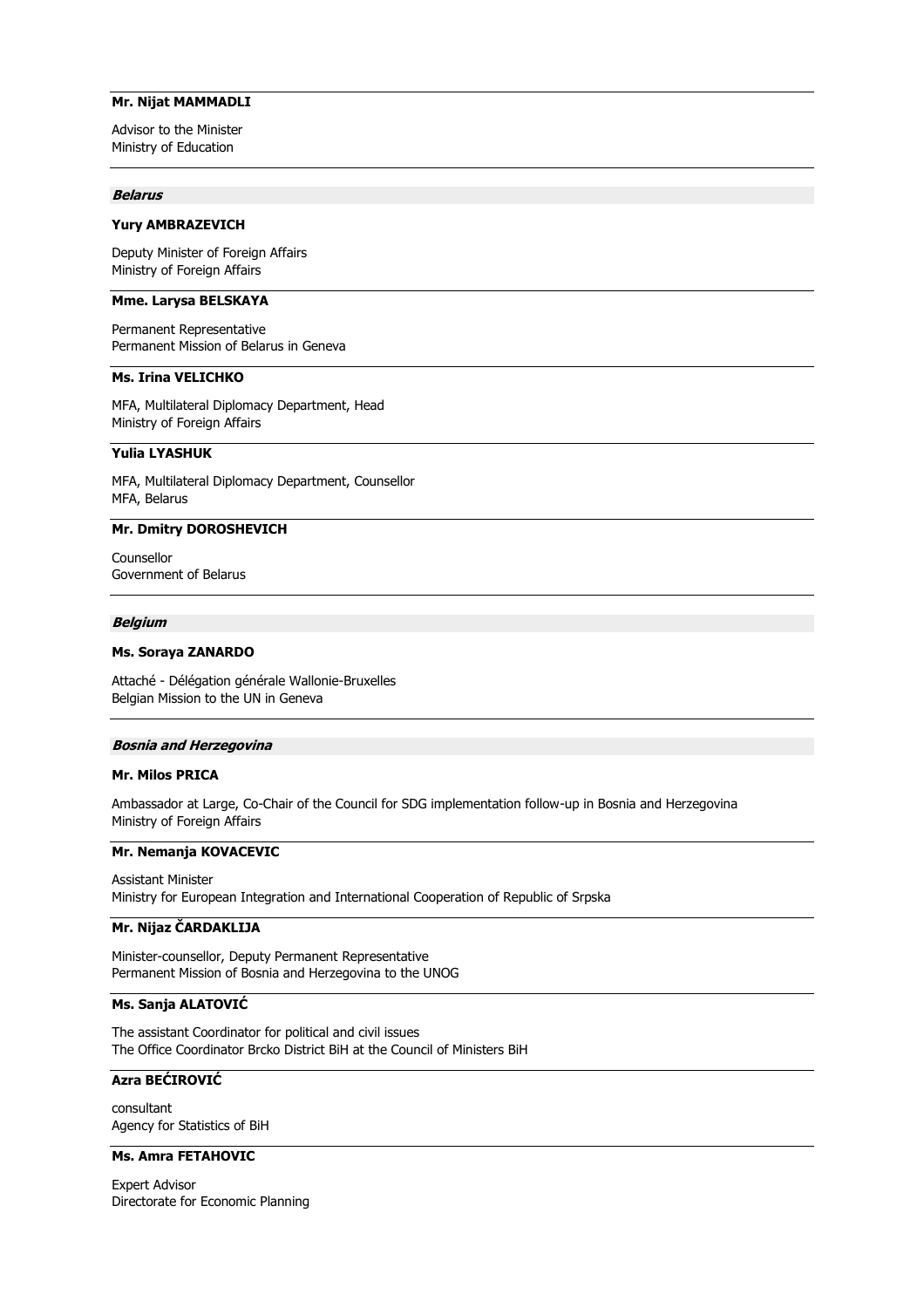# **Ms. Samra HADZIABDIC**

Director The Agency for Gender Equality of Bosnia and Herzegovina

# **Mr. Kemal HADZIMUSIC**

expert advisor Development Programming Institute of Federation of Bosnia and Herzegovina

# **Mr. Draško MILINOVIĆ**

Director General Communications Regulatory Agency

# **Mr. Zoran ZELJKO**

Director Directorate fore Economic Planning

# **Bulgaria**

#### **Mr. Yuri STERK**

Ambassador, Permanent Representative to UNOG and other IOs Bulgaria

### **Ms. Elena GRAMATIKOVA**

State expert Ministry of e-Government

### **Ms. Emiliya KRAEVA**

Head of international cooperation department Ministry of Environment and Water

# **Mr. Lyutskan PETROV**

Counsellor Permanent Mission of the Republic of Bulgaria in Geneva

#### **Ms. Anna RUSKI**

counsellor Ministry of Foreign Affairs

### **Ms. Bilyana YORDANOVA**

Chief Expert Ministry of Environment and Water

# **Canada**

### **Mr. Shawn GURNEY**

Urban Forester City of Abbotsford

# **Catherine MICHAUD**

Senior analyst Statistics Canada

#### **Mr. Andres OLAYA**

Forestry Information Analyst Town of Oakville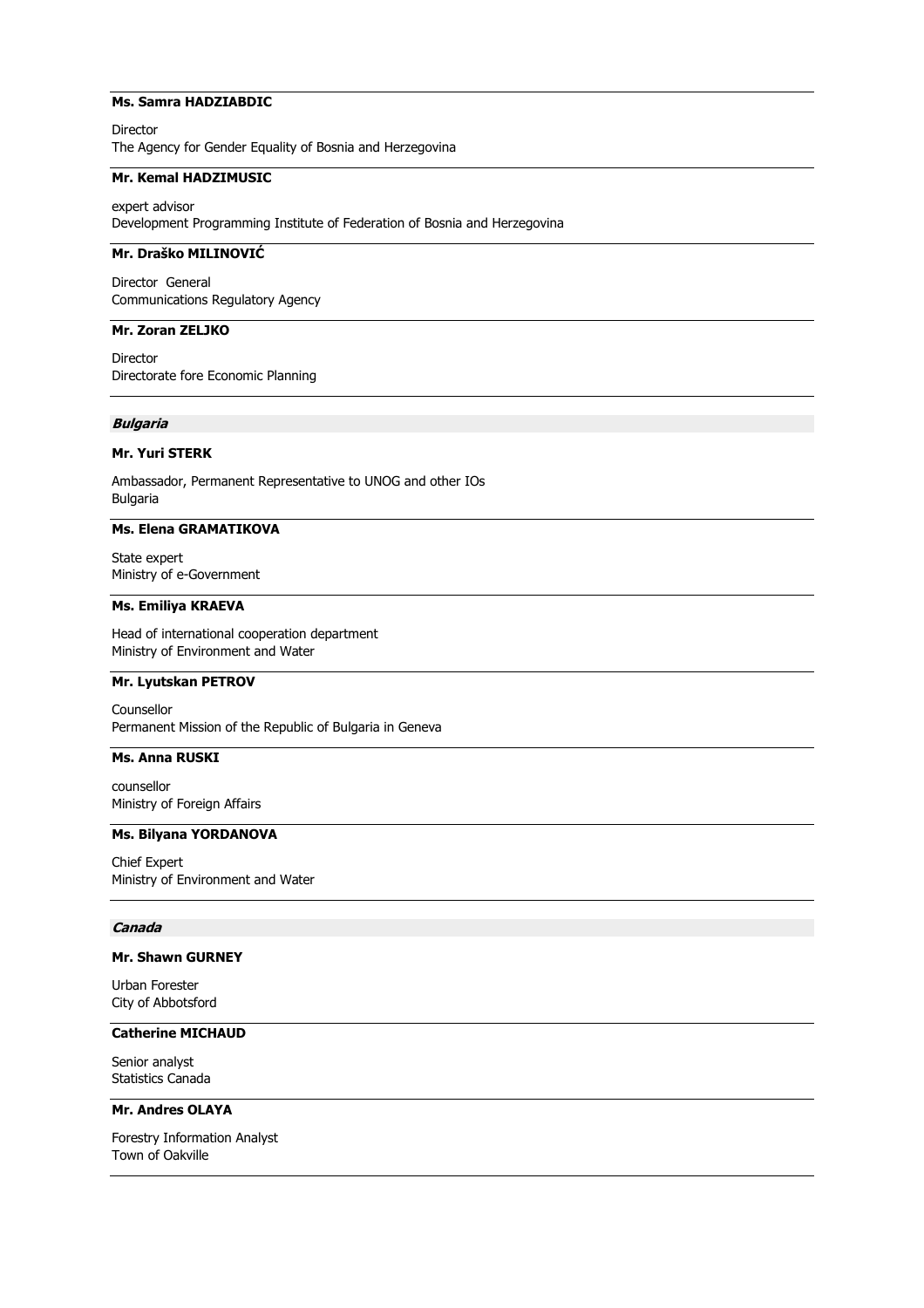### **Croatia**

# **Mr. Darko JUKIĆ**

Head of Department Croatian Bureau of Statistics

### **Lydia LUGAR**

Senior Adviser for Science and Biology Education and Teacher Training Agency

# **Ms. Jadranka VRANEK**

Senior Advisor - Specialist Ministry of Physical Planning, Construction and State Assets

### **Cyprus**

# **Mr. Neophytos PAPADOPOULOS**

Permanent Secretary (Deputy Minister) Ministry of Education, Culture, Sport and Youth of the Republic of Cyprus

### **Ms. Olympia NEOCLEOUS**

Ambassador / Permanent Representative Permanent Mission of the Republic of Cyprus

# **Ms. Maria CHATZISOTIRIOU**

Administrative Officer at the Office of the Permanent Secretary Ministry of Education, Culture, Sport and Youth of the Republic of Cyprus

# **Mme. Irene CONSTANTINOU**

Senior Environment Officer Department of Environment

### **Mr. Stephan GEORGIADES**

PLANNING OFFICER TOWN PLANNING AND HOUSING DEPARTMENT

#### **Ms. Angeliki KYLILI**

Environment Officer Department of Environment, Ministry of Agriculture, Rural Development and Environment

# **Mr. Christakis MAKRIYIANNIS**

First Secretary Permanent Mission of Cyprus

#### **Ms. Simoni PARTAKIDOU**

Cyprus Pedagogical Institute Ministry of Education, Culture, Youth and Sports

# **Ms. Aravella ZACHARIOU**

Head of the Unit of Education for Sustainable Development Cyprus Pedagogical Institute

#### **Czech Republic**

# **Anna PASKOVÁ**

Director of Environmental Policy and Sustainable Development department Ministry of Environment of the Czech Republic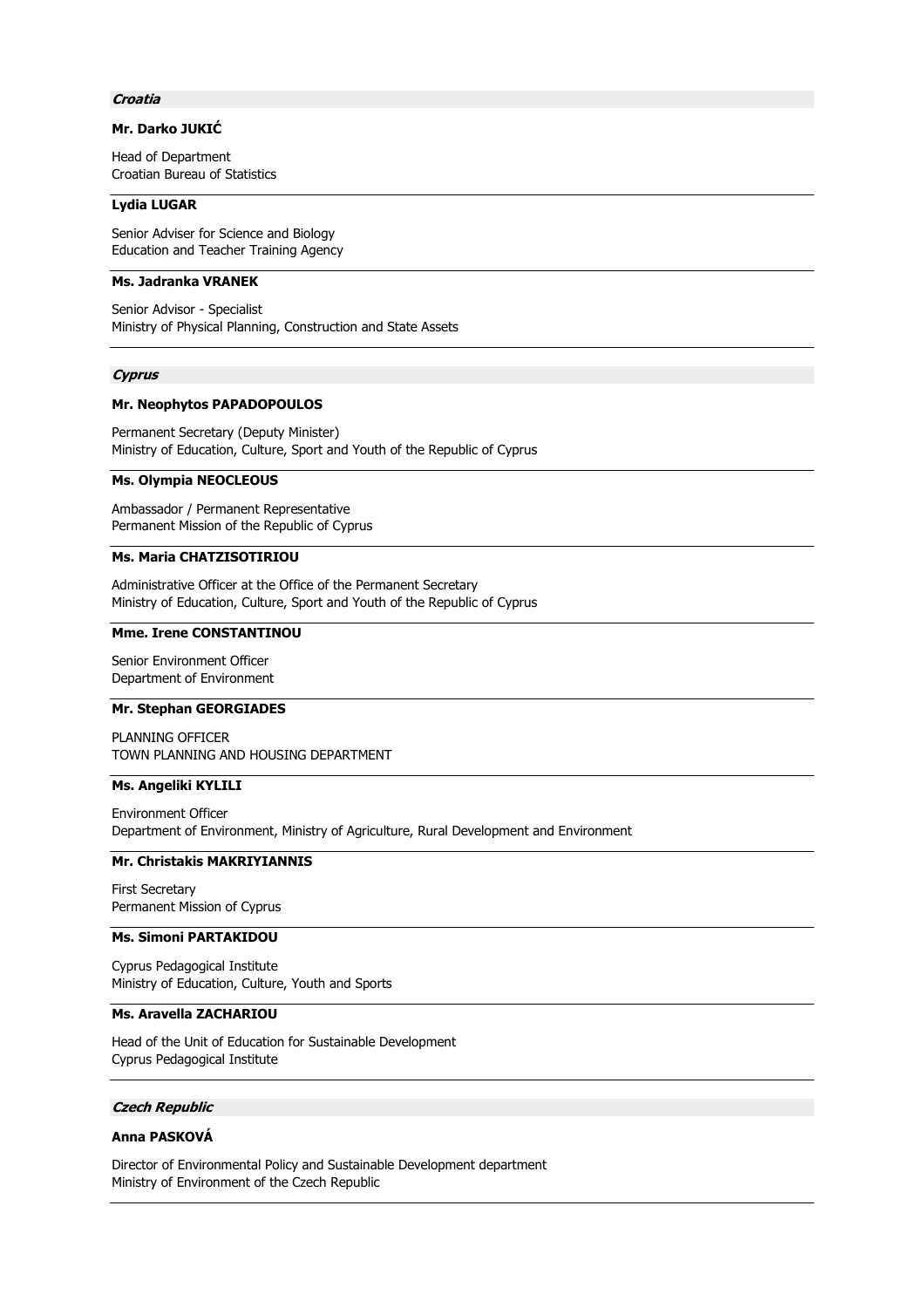# **Vít BOŘIL**

Executive officer Ministry of Regional Development CZ

### **Ms. Pavla CVACHOVCOVÁ**

Sustainable development officer Ministry of the Environment

# **Mr. Branislav GAL**

Economic, Environmental and Technological Affairs Permanent Mission of the Czech Republic

# **Jan MAREŠ**

head of unit Ministry of the Environment

# **Jaroslav REMEŠ**

Multilateral Economic Relations Department Ministry of Foreign Affairs

### **Eliska ROLFOVA**

Bern Convention, Carpathian Convention and Nagoya Protocol NFP Ministry of the Environment of the Czech Republic

#### **Estonia**

# **Ms. Mairi ENOK**

**Officer** Ministry of the Environment of Estonia

# **Mr. Andres JAADLA**

Counceller/ Member City of Rakvere / The European Commitee of the Regions

# **Finland**

### **Ms. Kati ANTTALAINEN**

Senior Specialist Ministry of Education and Culture, International Relations

# **Mr. Hannu VAINONEN**

Senior Ministerial Adviser Ministry of Education and Culture

### **France**

# **Mr. Jérôme BONNAFONT**

Ambassadeur Représentant permanent de la France Mission Permanente de la France auprès de l'Office des Nations Unies à Genève et des autres Organisations internationales en Suisse

# **Mme. Amélie ASTRUC**

engineer City of Paris

# **Ms. Carla DE NARDI**

Intern French Ministry of Agriculture and Food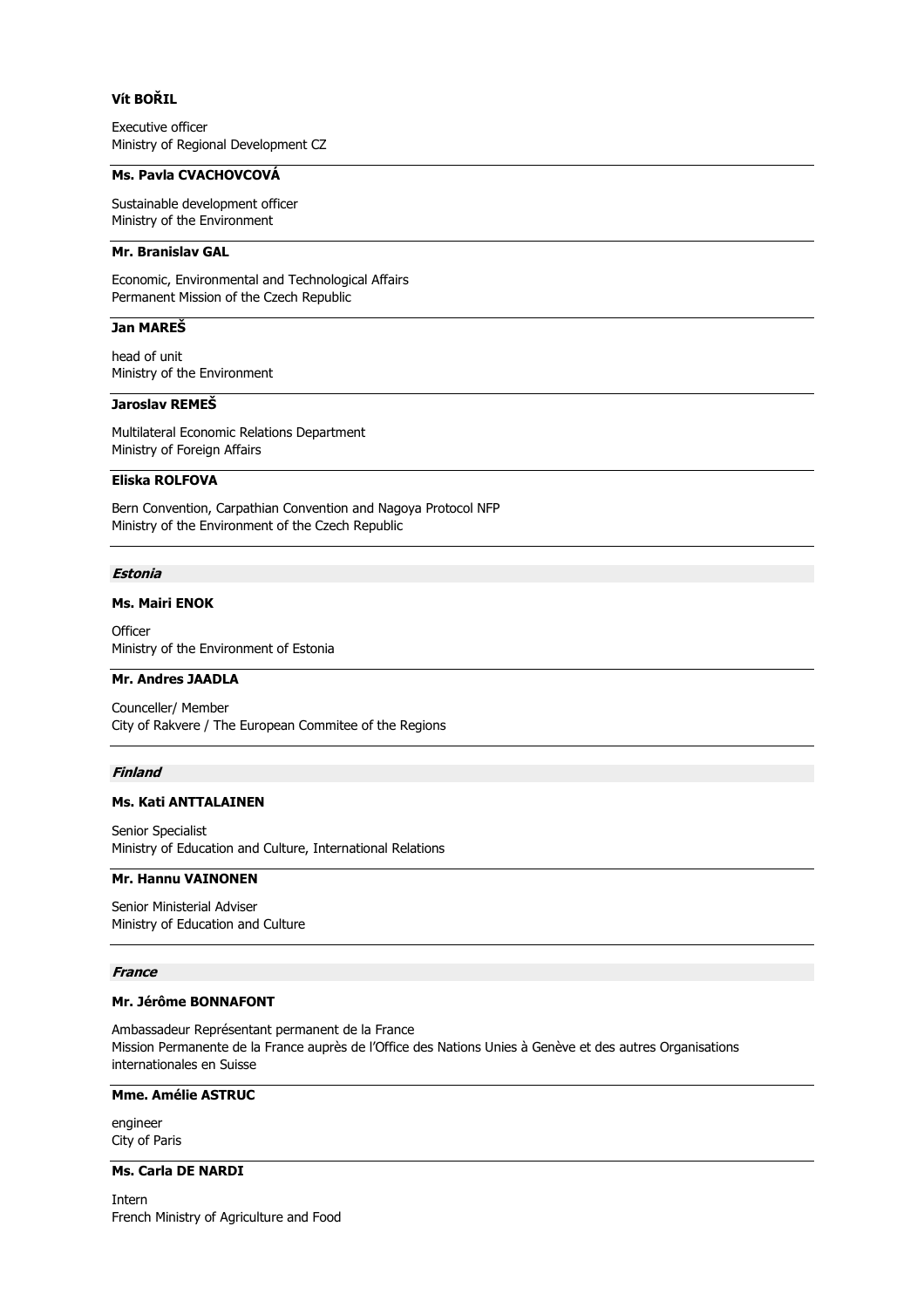# **Mme. Iris LE RONCÉ**

Adviser on European and international forest affairs French ministry of agriculture

#### **Mme. Josiane LEI**

Mayor of Evian mairie d'Evian

### **Ms. Marie-Pierre MEGANCK**

Conseillère environnement climat transport Permanent Representative of France to the United Nations Office and other international organizations in Geneva

#### **Ms. Carine SALOFF-COSTE**

Head of Nature and Environment Department City of Paris

### **Ms. Alexandra SOQUET-BOISSY**

Intern Représentation permanente de la France à Genève

#### **Georgia**

#### **Ms. Tamar GABUNIA**

First Deputy Minister Ministry of Internally Displaced People from the Occupied Territories, Labor, Health and Social Affairs

#### **Mr. Alexander KHVTISIASHVILI**

Deputy Minister of Foreign Affairs Ministry of Foreign Affairs of Georgia

### **Mr. Alexander MAISURADZE**

Ambassador, Permanent Representative Permanent Mission of Georgia

# **Mr. Andrei BASILAIA**

Deputy Mayor of Tbilisi Tbilisi City Hall

# **Ms. Nino CHIKOVANI**

Head of land resources division Ministry of Environment and Agriculture

# **Mr. Giga GIGASHVILI**

Head of Environmental Protection Department Tbilisi City Hall

### **Ms. Ekaterine KHOSITASHVILI**

Counsellor Permanent Mission of Georgia

### **Ms. Nino MIKHANASHVILI**

International Relations Coordinator Youth Agency of Georgia

# **Mr. Davit NADIRASHVILI**

Chairman LEPL Digital Governance Agency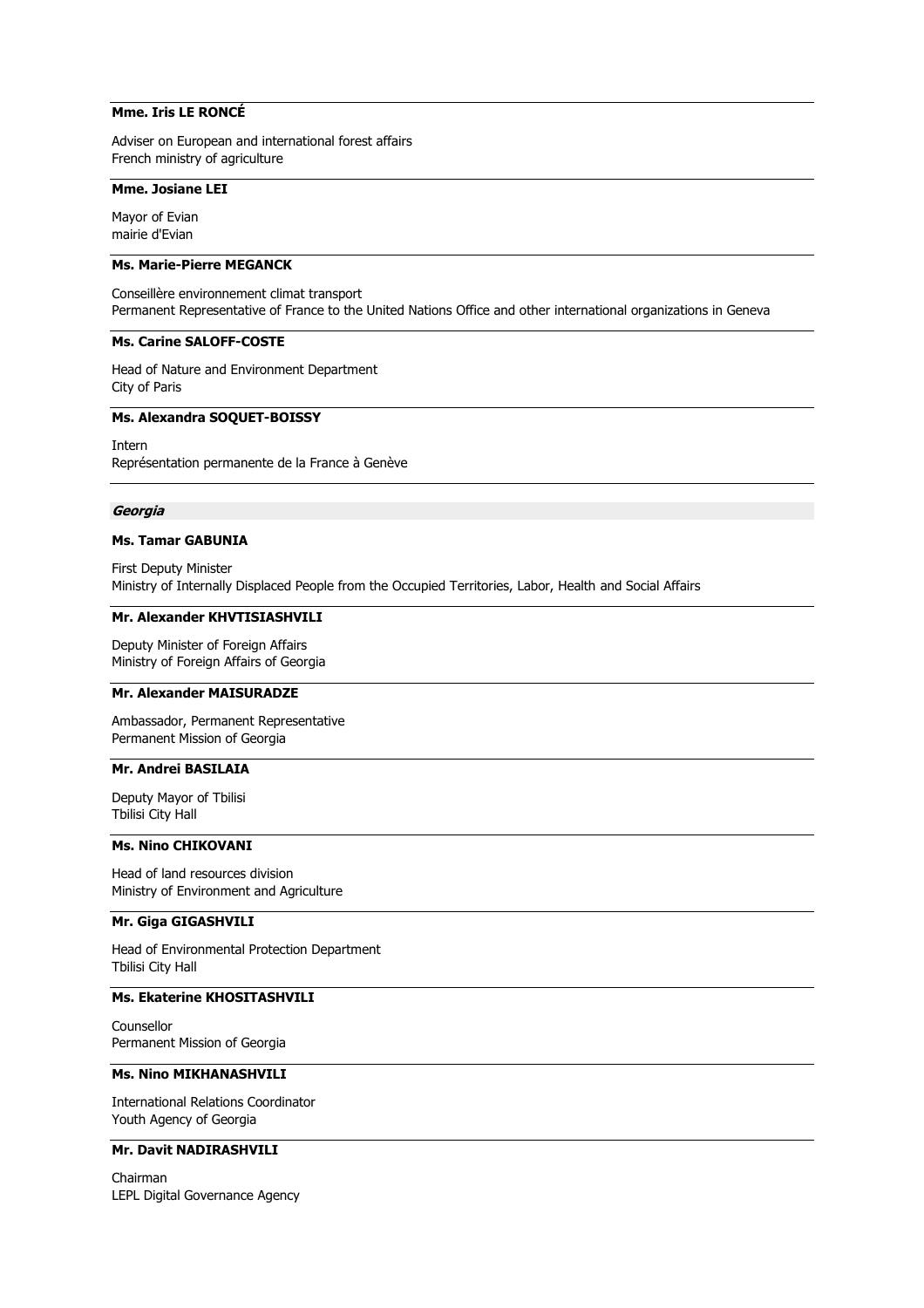#### **Germany**

### **Mr. Hans-Peter JUGEL**

Ambassador, Deputy Permanent Representative Permanent Mission of Germany

# **Ms. Caroline KERN**

Referentin Bundeskanzleramt

# **Caroline SCHMIDT**

Policy Advisor BMUV

### **Ms. Nadja HEDLER**

Policy Adviser Federal Ministry for Economic Affairs and Climate Change

# **Mr. Martin KRAUTKRÄMER**

Second Secretary Permanent Mission of the Federal Republic of Germany Geneva

### **Mr. Harald DIETRICHKEIT**

Manager, Green Space Office City of Cologne

# **Mr. Uwe KORCH**

Officer, European and International Affairs, Mayors Office City of Cologne

# **Mr. Andres RODAS VELEZ**

Junior Advisor Deutsche Gesellschaft für Internationale Zusammenarbeit (GIZ) GmbH

**Julia GAWLIK**

Intern GIZ

### **Mr. Martin Bernhard AMBERGER**

Deputy Head of Division Federal Ministry for Family Affairs, Senior Citizens, Women and Youth

# **Ms. Luise GLÖCKNER**

Advisor GIZ

# **Ms. Juliana KRAUS NEIRA**

Intern GIZ - German Corporation for International Cooperation GmbH

# **Ms. Theresa RETTNER**

Technical Junior Advisor GIZ

# **Ms. Laura URIBE**

Intern GIZ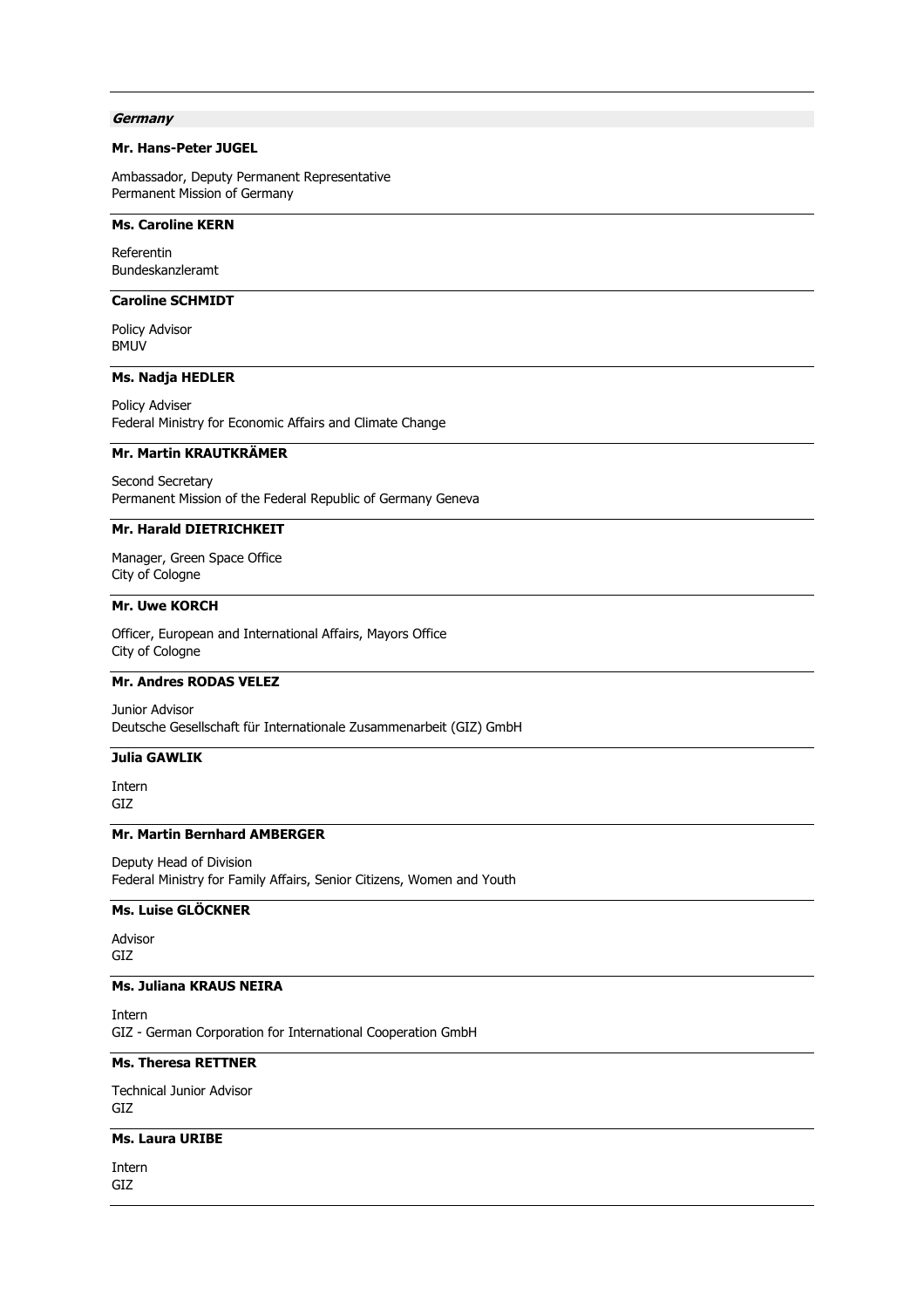#### **Greece**

#### **Mr. Georgios KATAPODIS**

PRESIDENT HELLENIC SINGLE PUBLIC PROCUREMENT AUTHORITY

#### **Mr. Ioannis MATHIOUDAKIS**

HEAD OF DIRECTORATE Ministry of Interior

# **Mr. Nikolaos MAVRAKIS**

HEAD OF THE DEPARTMENT OF EUROPEAN AND INTERNATIONAL ENVIRONMENTAL AFFAIRS HELLENIC MINISTRY OF ENVIRONMENT AND ENERGY

# **Ms. Eleni NIKOLAIDOU**

DIRECTOR HELLENIC AID MINISTRY FOREIGN AFFAIRS GREECE

# **Eleni PAPADOPOULOU**

employee at the directorate of sustainable education at the ministry of education and religious affairs Ministry of Education and Religious Affairs

#### **Ms. Maria PAPAIOANNOU**

National Expert - European and International Environmental Affairs Hellenic Ministry of Environment and Energy

### **Mr. Christos PETSIMERIS**

HEAD OF THE DEPARTMENT OF INTERNATIONAL AFFAIRS MINISTRY OF INTERIOR

#### **Ms. Konstantina REMPESTEKOU**

Officer, Department of European and International Environmental Affairs, Directorate of International and European Activities

Hellenic Ministry of Environment and Energy

### **Mr. Vasilios SITARAS**

Counselor Permanent Mission of Greece to the United Nations Office at Geneva and other international organizations in **Switzerland** 

# **Mr. Petros VARELIDIS**

General Secretary of Natural Environment and Waters Ministry of Environment and Enrgy

# **Fotis VLACHOS**

Public Officer, SDGs Focal Point Hellenic Ministry of Culture & Sports, Directorate of International Relations and EU, Department of International Relations

# **Ms. Eleni VLAMI**

public servant Ministry of Tourism

### **Ms. ΓΕΩΡΓΙΑ ΒΑΛΑΤΣΟΥ**

PERMANENT SECRETARY GENERAL HELLENIC REPUBLIC OF THE INTERIOR

# **Mr. Θοδωρής ΘΑΛΑΣΣΙΝΌΣ**

TOURISM OFFICER MINISTRY OF TOURISM GREECE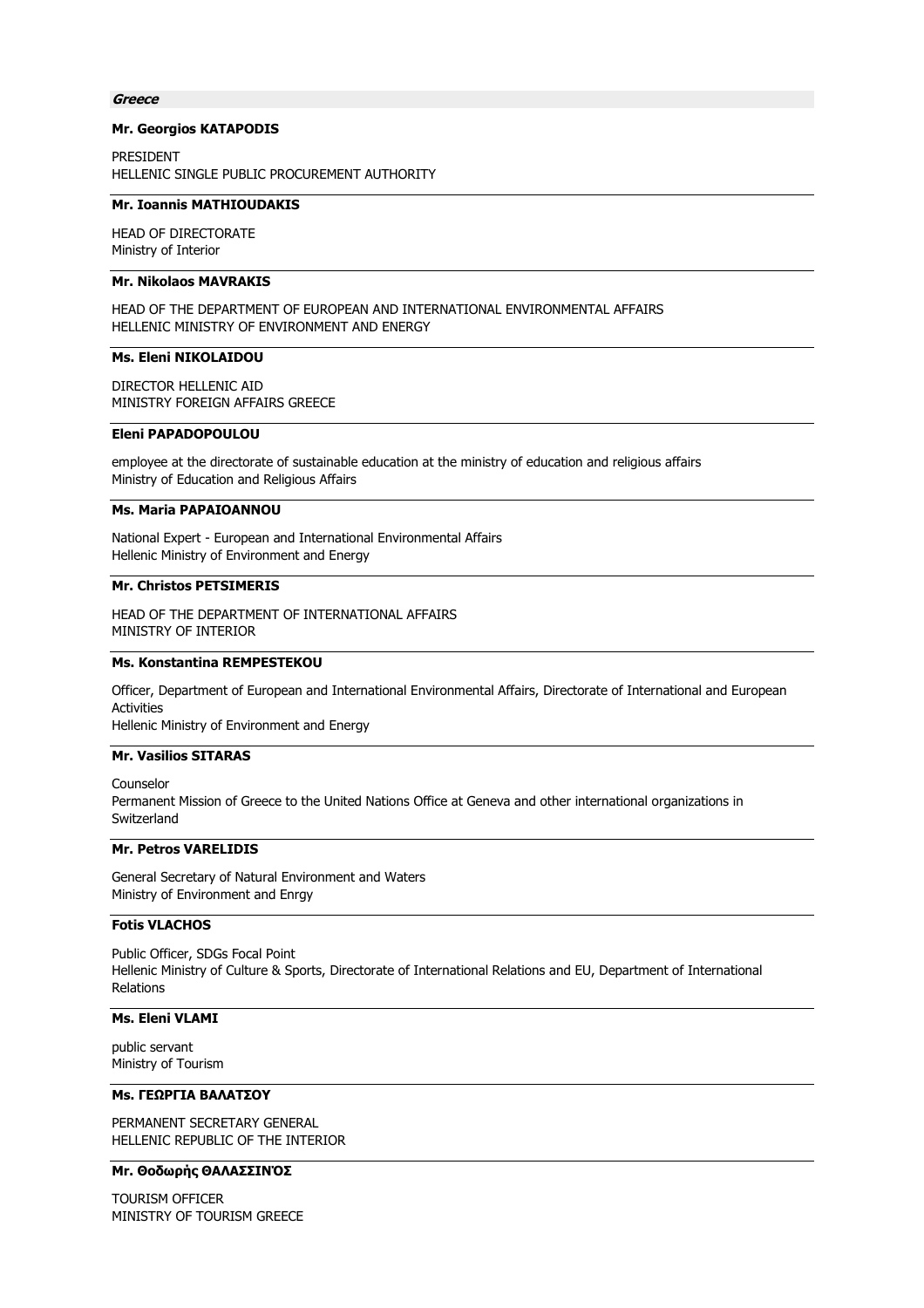# **Hungary**

# **Péter SZIJJÁRTÓ**

Minister of Foreign Affairs and Trade Ministry of Foreign Affairs and Trade

# **Ferenc DR DANCS**

Deputy Secretary of State Ministry of Foreign Affairs and Trade

# **Mr. István JOÓ**

Deputy State Secretary Ministry of Foreign Affairs and Trade

# **Ms. Margit SZUCS**

Ambassador/Permanent Representative Permanent Mission of Hungary

# **Mr. Gergo SZIMA**

DPR Mission of Hungary

# **Mr. Matyas BORSOS**

Press officer Ministry of Foreign Affairs and Trade

### **Mr. Mark FIDRICH**

Trade Diplomat Mission of Hungary to the UN and WTO in Geneva

# **Ms. Dóra FILIPOWICZ**

Cabinet Ministry pf Foreign Affairs and Trade

# **Zita GELLER**

Chief Strategic Coordinator Ministry of Agriculture

# **Adrian KODAK**

Press officer Kodák Adrián

# **Ms. Adél NOVOTNI**

Government official Ministry of Foreign Affairs and Trade

### **Ms. Monika RETI**

policy officer Ministry of Human Capacities of Hungary

# **Mr. András SZEPESI**

advisor Miniastry of Agriculture

# **Ms. Anett VARGA**

adviser Ministry of Foreign Affairs and Trade (Hungary)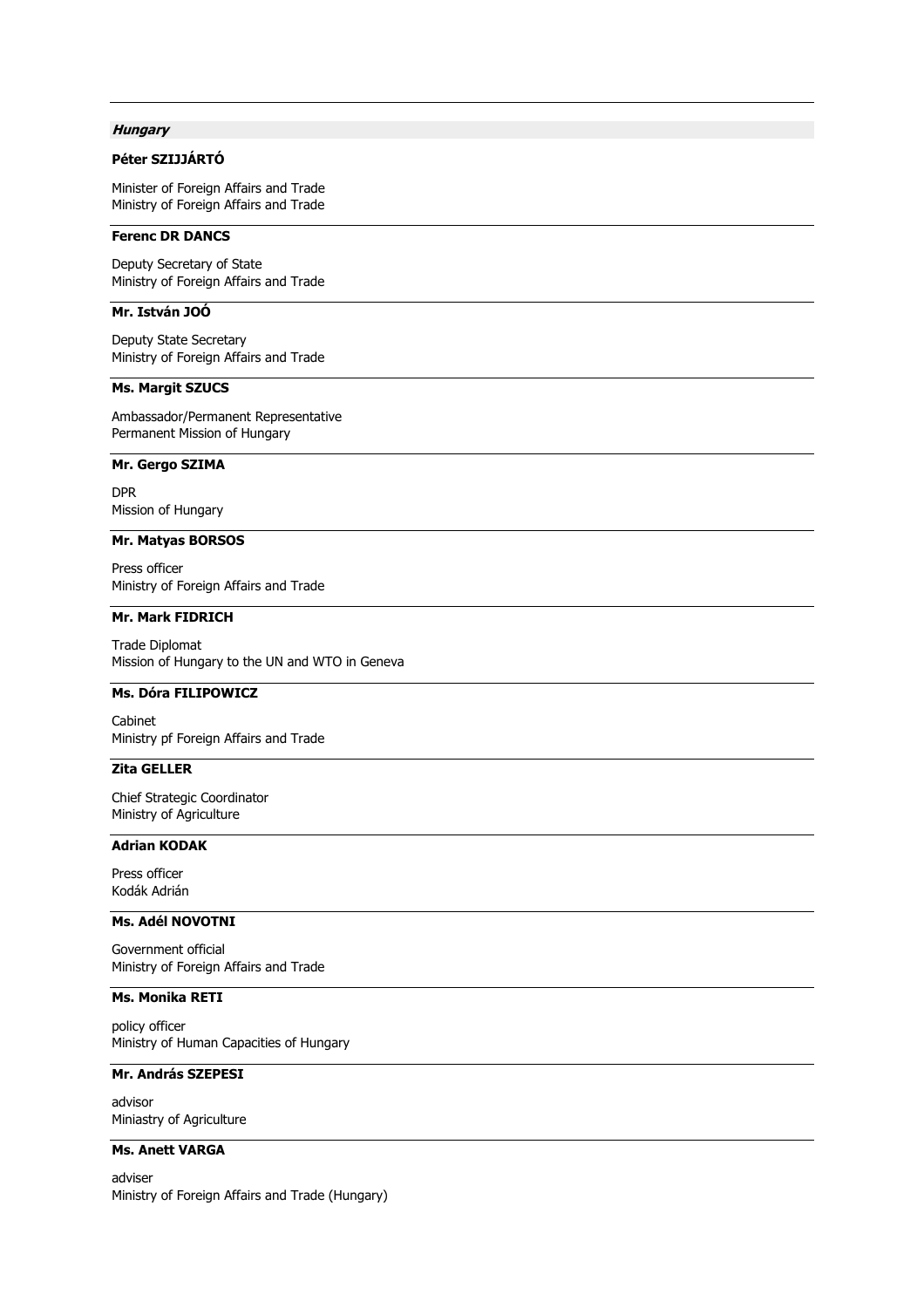### **Iceland**

# **Mr. Árni SNORRASON**

Director-General Icelandi Met Office

### **Ireland**

# **Ms. Mary SMYTH-MCCARTHY**

Statistician Central Statistics Office Ireland

### **Israel**

### **Mr. Gideon BEHAR**

Special Envoy for Climate Change and Sustainability M.F.A.

# **Mr. Nitzan ARNY**

counselor ISRAEL PERMANENT MISSION TO THE UN IN GENEVA

# **Mr. Guy DEKNUYDT**

CAP Officer Tel Aviv Yafo municipality

# **Mr. Nir STAV**

Executive Director Israel Meteorological Service

#### **Mme. Tamara SZNAIDLEDER**

Adviser Permanent Mission of Israel to United Nations and other International Organizations

#### **Italy**

### **Mr. Gian Lorenzo CORNADO**

Ambassador Permanent Representative Permanent Mission of Italy

# **Mme. Teresa CALDAROLA**

Senior Policy Officer, Tourism, Cultural routes and SMEs Regione Toscana

# **Ms. Laura CALLIGARO**

Councellor Italian Ministry of Foreign Affairs

# **Sra. Silvia FERLAZZO**

Civil servant Ministero delle politiche agricole, alimentari e forestali

### **Ms. Agnese GIOVANNINI**

Intern La Rappresentanza Permanente d'Italia presso le OI a Ginevra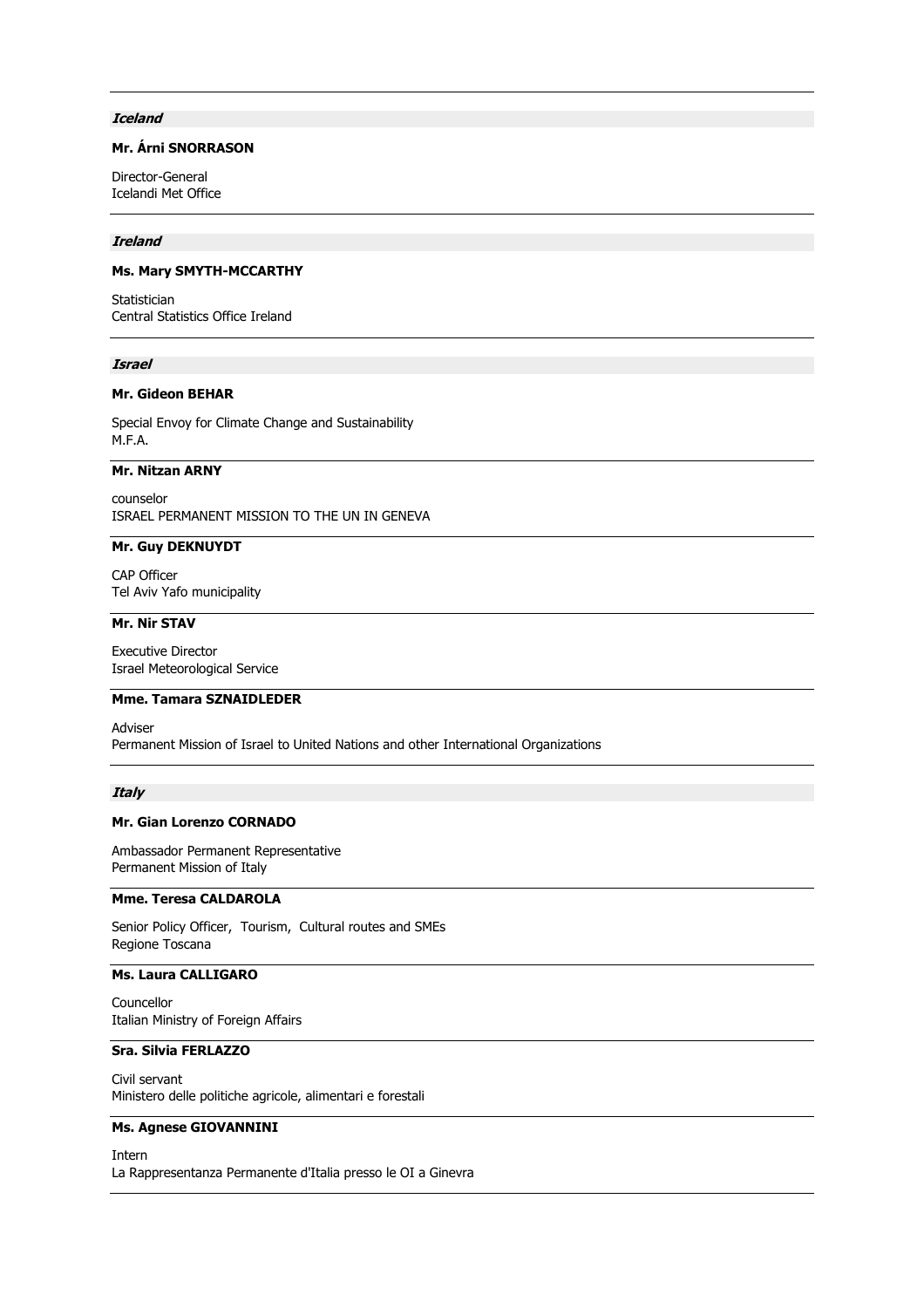# **Ms. Lorena GRIDELLI**

Intern Permanent Representatives at O.I. ONU Geneva

### **Lorena GRIDELLI**

Intern Permanent Mission of Italy to the International Organizations

# **Mr. Andrea INNAMORATI**

Senior Policy Advisor Ministry for Ecological Transition Directorate General for European and International Affairs Technical Assistance Unit Sogesid

#### **Sra. Sara PILONI**

Employed Ministry of Agricultural, Food and Forestry Policies

# **Ms. Candia SAVASTANO**

**Official** Ministry of Economic Development

#### **Ms. Tiziana VECCHIO**

Trade attache MINISTRY OF FOREING AFFAIRS

### **Kazakhstan**

# **Mr. Aibat ILYASSOV**

Vice- Minister on digitalization Ministry of Education and Science of the Republic of Kazakhstan

# **Mr. Askhat ORAZBEK**

Vice-Minister Ministry of Digital Development, Innovations and Aerospace Industry of the Republic of Kazakhstan

# **Aidos BESPAYEV**

First Secretary Permanent mission of the Republic of Kazakhstan to the UN and other international organizations

# **Ms. Danna GAFYATULLINA**

leading expert Economic Research Institute

### **Ms. Damegul KABIYEVA**

Minister-counsellor Mission of Kazakhstan in Geneva

# **Bakytgul KHAMBAR**

director of Secretariat for SDG Economic research institute

### **Ms. Madina NURZHANOVA**

Leading Expert for the Secretariat for Sustainable Development Goals Economic Research Institute

# **Ms. Aisha OKUSHEVA**

leading expert Economic Research Institute JSC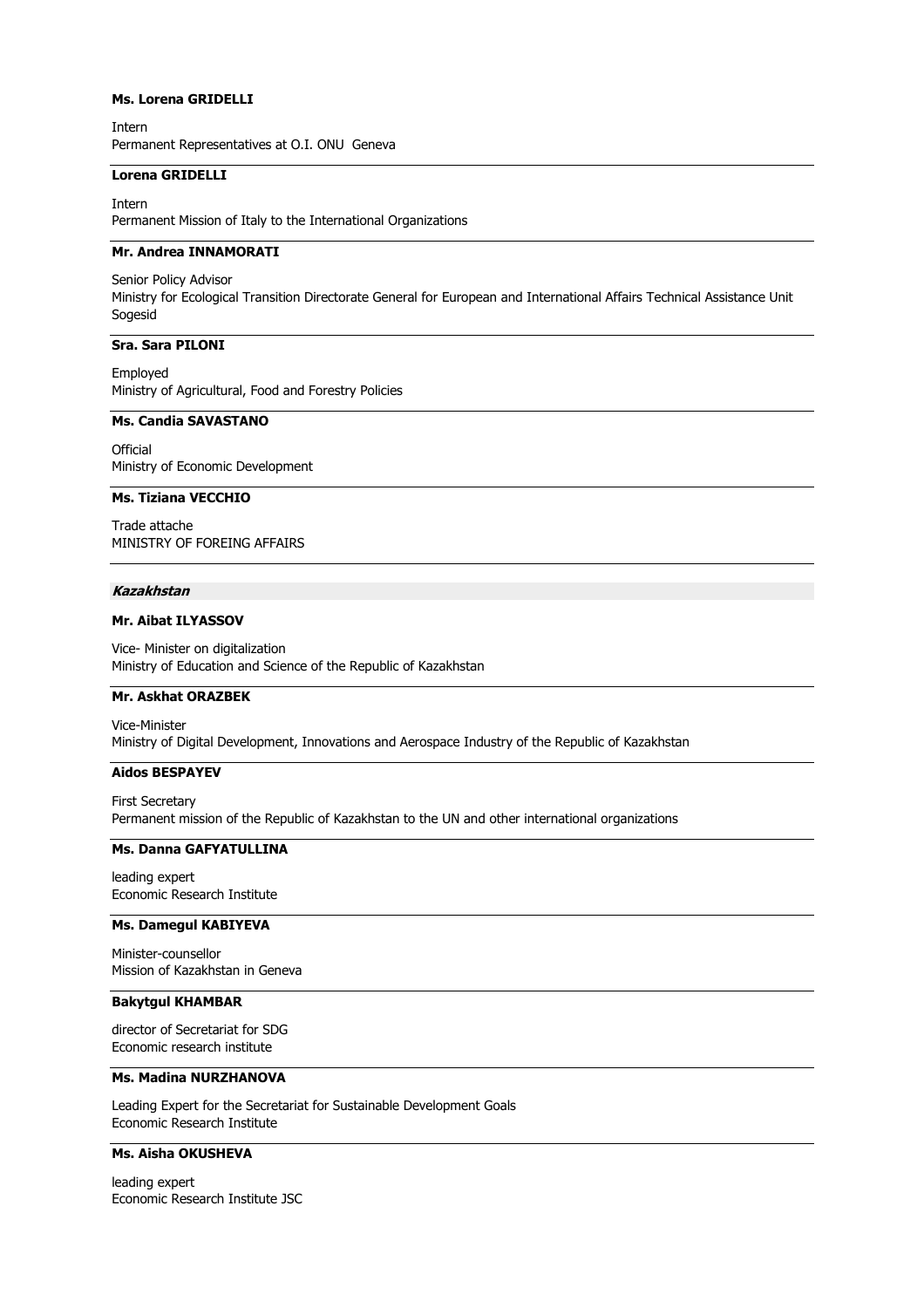# **Lazzat RAMAZANOVA**

Chairwoman National Commission for Women, Family and Demographic Policy under the President of Kazakhstan

### **Nazgul SAGINDYKOVA**

Head of the Secretariat of the Commission National Commission for Women Affairs, Family and Demographic Policy under the President of Kazakhstan

# **M. Altingul UTEBAYEVA**

Deputy director Economic Reseach Institute

# **Ms. Shaharbanu ZHAKUPOVA**

Chief researcher Economic Research Institute JSC

### **Kyrgyzstan**

# **Mr. Edil BAISALOV**

Deputy Chairman Cabinet of Ministers of the Kyrgyz Republic

### **Aisulu AMANOVA**

Head of Department Ministry of Economy and Commerce of the Kyrgyz Republic

#### **Ms. Akylai BAISALOVA**

Assistant Cabinet of Ministers of the Kyrgyz Republic

#### **Mr. Kuvan BEKMURATOV**

Advisor to the Deputy Chairman of the Cabinet of Ministers of the Kyrgyz Republic Administration of the President of the Kyrgyz Republic

### **Mme. Dinara DUISHENKUL KYZY**

Head of Unit of SDG, cooperation with development partners Presidential' Administration of the Kyrgyz Republic

### **Mr. Kuban KABAEV**

Advisor Office of the President Foreign Policy Directorate

### **Ms. Gulzhan MAKHMUDOVA**

Environmental Sustainability Expert Ministry of Natural Resources, Ecology and Technical Supervision

#### **Mr. Aibek OMOKEEV**

Minister-Counsellor of the Permanent Mission of the Kyrgyz Republic to the United Nations Office in Geneva The Permanent Mission of the Kyrgyz Republic

### **Latvia**

### **Mr. Renars DANELSONS**

Counsellor Ministry of Foreign Affairs of the Republic of Latvia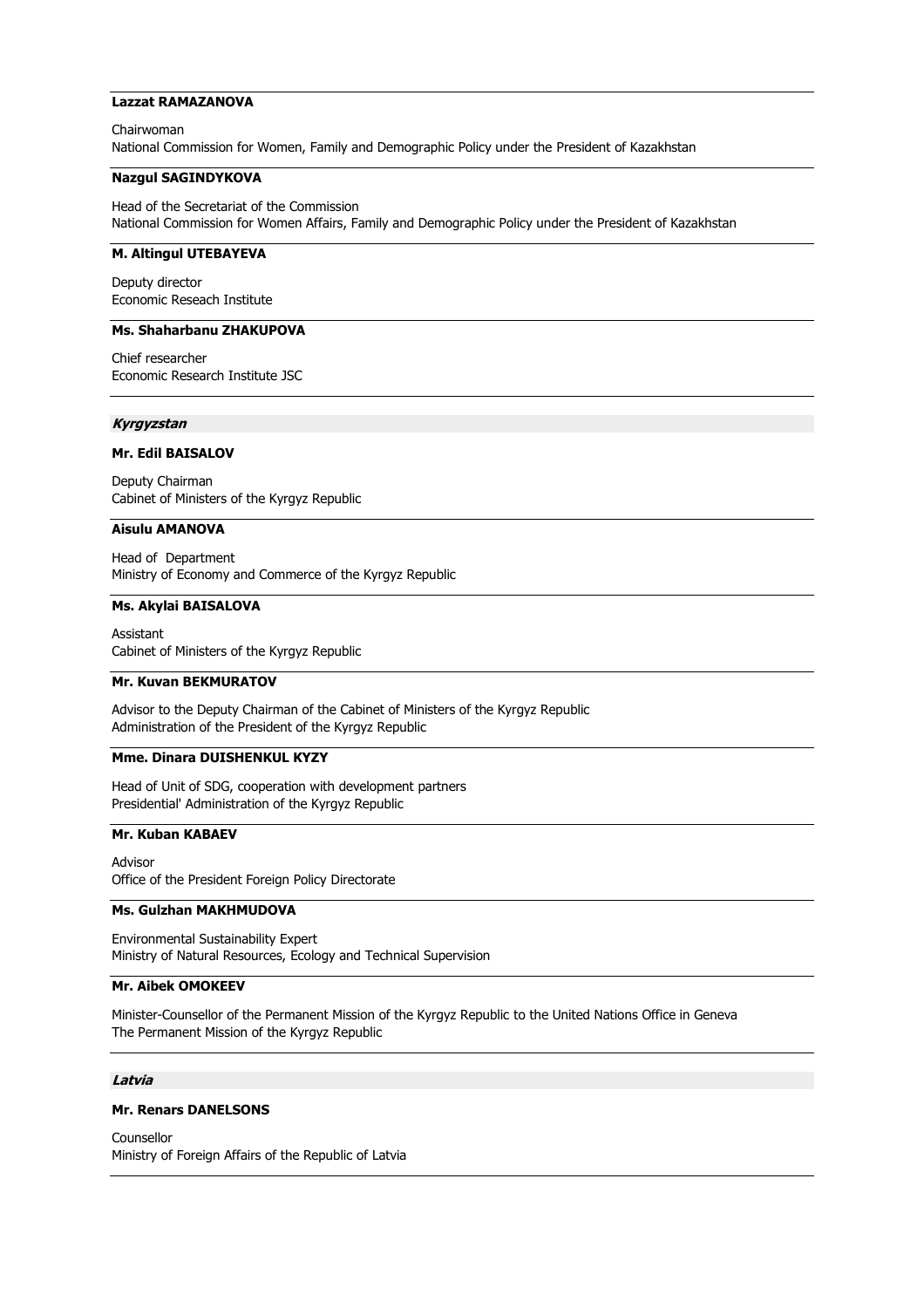### **Ms. Agita KAUPUZA**

Adviser on EU Issues Latvian Association of Local and Regional Governments

### **Mr. Māris KLISMETS**

Director of Coordination Department Ministry of Environmental Protection and Regional Development of the Republic of Latvia

# **Ms. Linda TILTA**

Senior Expert Ministry of Environmental Protection and Regional Development of the Republic of Latvia

#### **Mr. Vladislavs VESPERIS**

Deputy director Cross-sectoral coordination centre

#### **Lithuania**

# **Mr. Zbignev GLAZKO**

Adviser Ministry of Environment

#### **Mr. Nerijus KUPSTAITIS**

Head of Forest Policy Group Ministry of Environment of the Republic of Lithuania

# **Ms. Brigita LAPAITE**

First Secretary Permanent Representation of Lithuania to the UN

#### **Luxembourg**

#### **Mr. Jimmy SKENDEROVIC**

Adviser Ministry of the Environment, Climate and Sustainable Development

### **Malta**

#### **Mr. Christopher GRIMA**

Ambassador and Permanent Representative Permanent Mission of Malta, Geneva

# **Mr. George BUHAGIAR**

Officer i/c Research and Planning Unit Public Works Department

# **Ms. Nicoleta CROITORU-BANTEA**

Political Officer Permanent Mission of Malta to the United Nations Office and other International Organisations in Geneva

# **Montenegro**

#### **Ms. Slavica MILACIC**

Ambassador Permanent Mission of Montenegro to the UN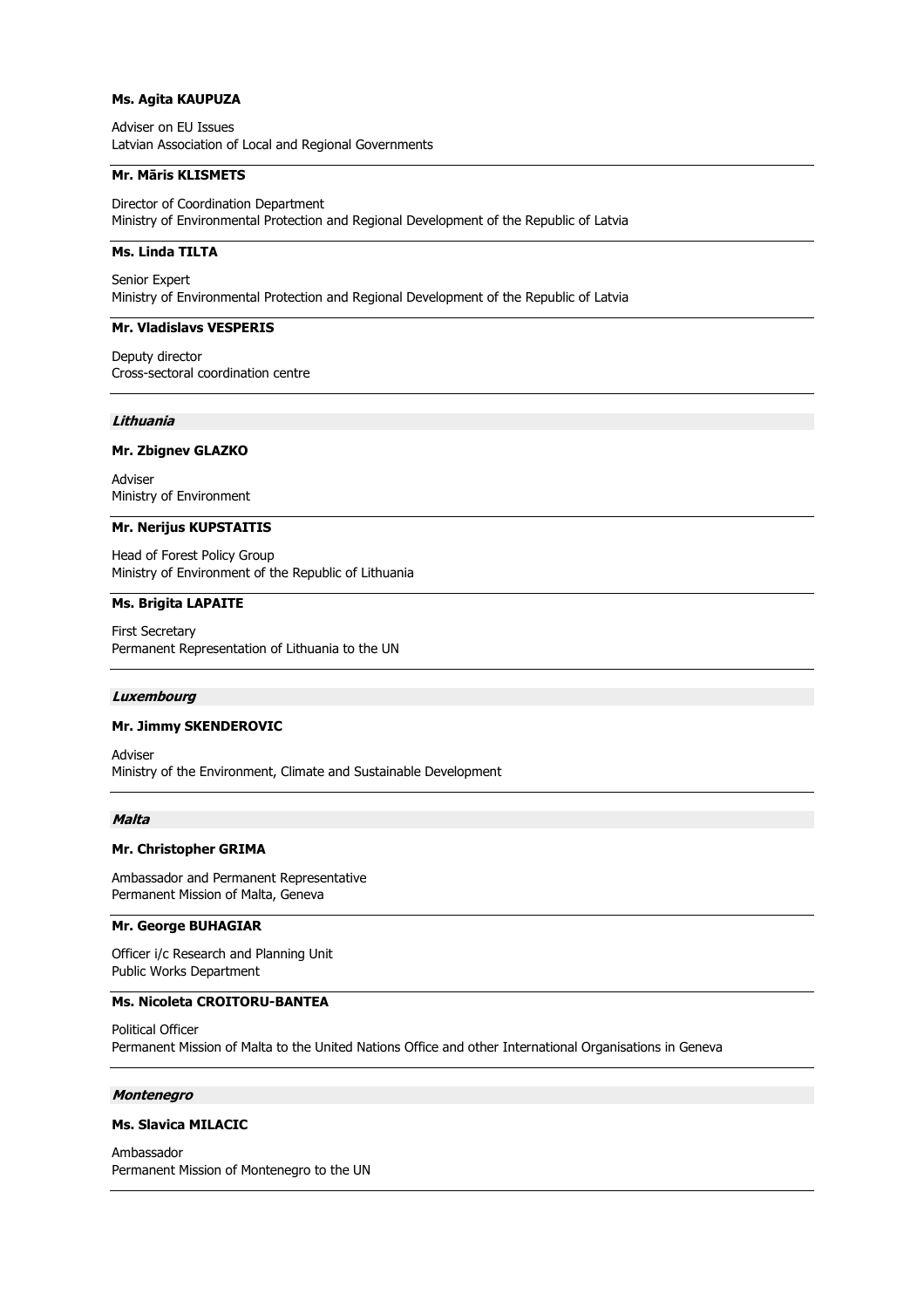# **Ms. Aneta KANKARAS**

Head of Office for Sustainable Development Secretariat General of the Government of Montenegro

# **Ms. Olivera KUJUNDZIC**

Advisor Ministry of Ecology

# **Ms. Cabrilo NEVENA**

Senior Advisor for Education Bureau for Education Services

# **Igor PEJOVIC**

Advisor Ministry of Ecology, Spatial Planning and Urbanism

### **Maja SCHMIDT-GUTZAT**

First Consellor Permanent Mission of Montenegro to the UN

### **Ms. Ivana STOJANOVIC**

Head of Division for Integrated Management of Marine and Terrestrial Ecosystems Ministry of Ecology, Spatial Planning and Urbanism, Directorate for Nature

# **Netherlands**

# **Ms. Nathalie JAARSMA OLIJSLAGER**

Deputy Permanent Representative Permanent Mission of the Kingdom of the Netherlands

### **Ms. Gözde AKARSU**

Intern Dutch Ministry of Foreign Affairs

# **Mr. Bart BROER**

Humanitarian Affairs Officer Permanent Mission of the Kingdom of the Netherlands

### **Hanne KUPERS**

Policy Officer Dutch Ministry of Foreign Affairs

# **Mr. Thomas NAUTA**

First Secretary Permanent Representation of the Kingdom of the Netherlands, Geneva

# **Ms. Sandra PELLEGROM**

National SDG Coordinator Ministry of Foreign Affairs

# **Mr. Marcel VERNOOIJ**

Minister Plenipotentiary, Head Economic and Development Division Permanent Representation of the Kingdom of the Netherlands, Geneva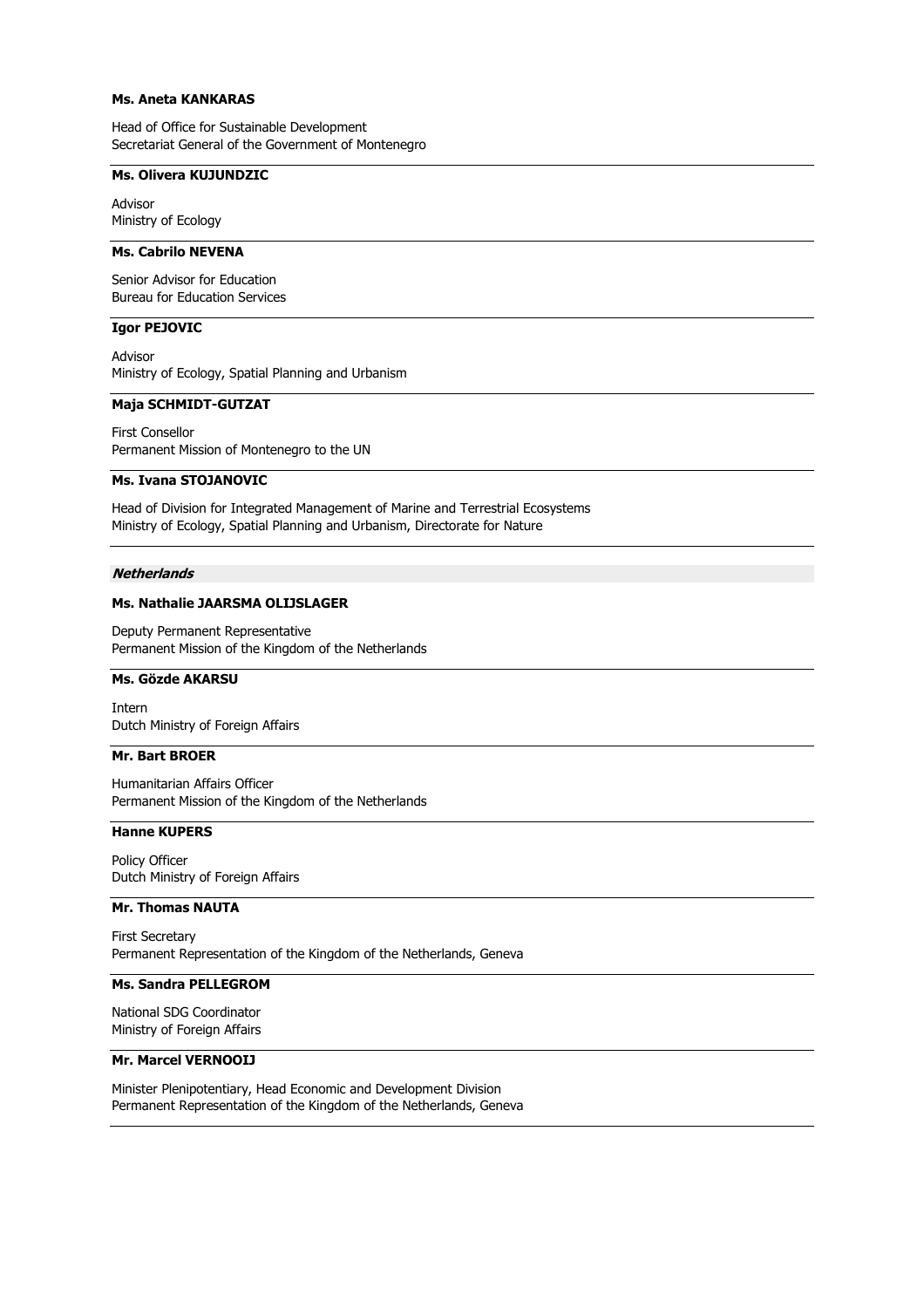### **North Macedonia**

# **Ms. Teuta AGAI-DEMJAHA**

Ambassador Permanent Mission of the Republic of North Macedonia

### **Teodora GRNCHAROVSKA**

State Counselor on Climate Change Ministry of Environment and Physical Planning

# **Ms. Natasha HRONESKA**

Counsellor Permanent Mission of the Republic of North Macedonia to the United Nations and other International Organizations

# **Mr. Avdulah SAKIROVIK**

Advisor MAFWE

# **Ms. Katerina TRAJKOVSKA**

Advisor MAFWE

#### **Norway**

### **Mr. Hallgeir AALBU**

Project Manager Norwegian Ministry of Local Government and Regional Development

# **Ms. Malene DIMMEN**

Adviser The Ministry of Climate and Environment, Norway

### **M. Mona HELLAND**

Senior Advisor Ministry for Local Government and Regional Development

### **Mr. Ove HOKSTAD**

Deputy Director Ministry for Trade, Industry and Fisheries

### **Ms. Agata KRAUSE**

Head of the 2030 Agenda and International Relations Trondheim Kommune, Centre for Sustainable Development

# **Ms. Irene LINDBLAD**

Senior Adviser Norwegian Ministry of Climate and Environment

# **Ms. Live Margrethe ROGNERUD**

Senior Adviser Statistics Norway

### **Ms. Thea Bull SKARSTEIN**

Policy Director Norwegian Ministry of Culture and Equality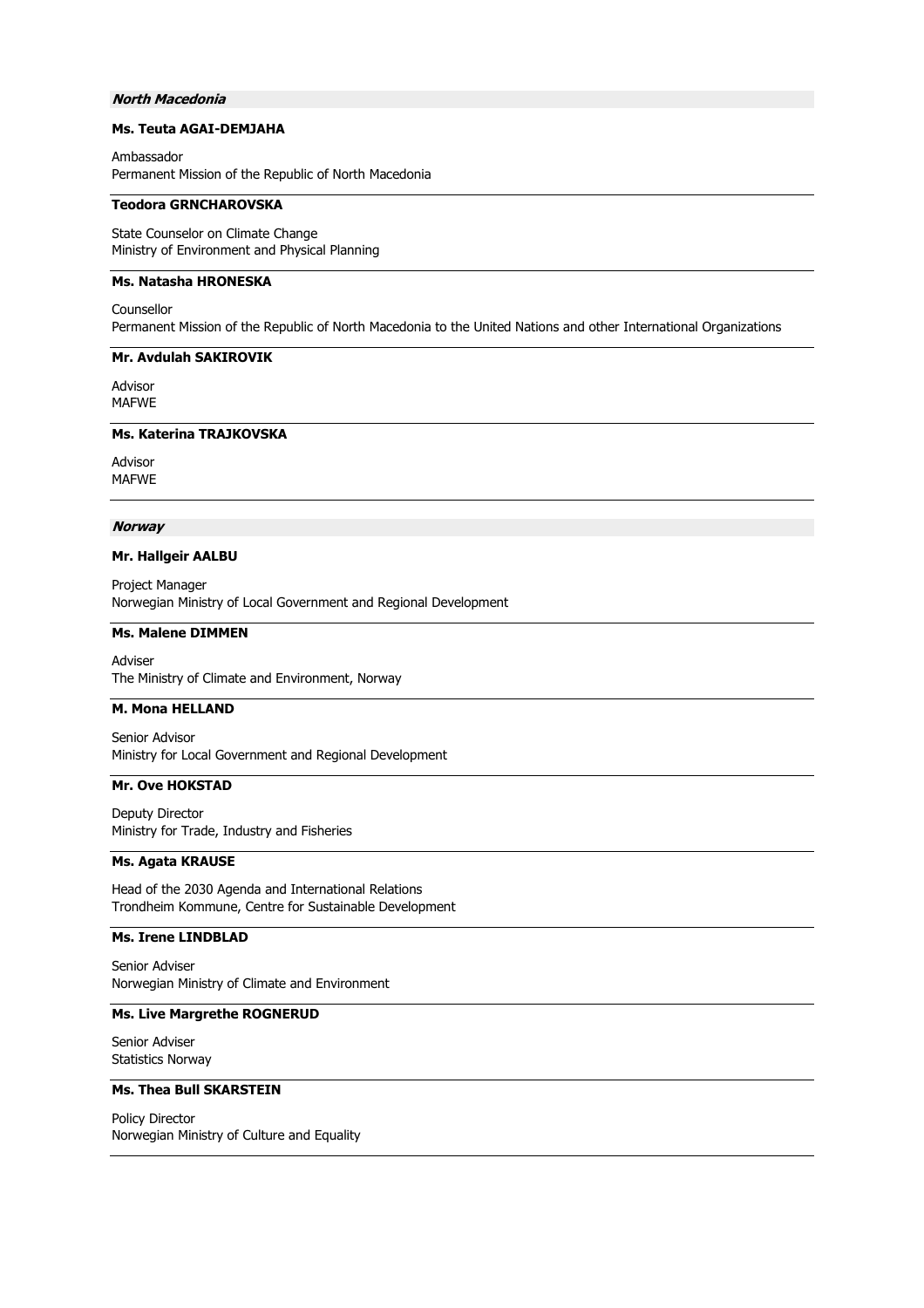### **Poland**

# **Mr. Zbigniew CZECH**

Permanent Representative, Ambassador Permanent Mission of the Republic of Poland to the UN Office

### **Ms. Renata BIELAK**

Director Statistics Poland

# **Ms. Monika GORZELAK**

Chief specialist Statistics Poland

# **Ms. Agnieszka HARDEJ-JANUSZEK**

First Counsellor Permanent Mission of the Republic of Poland

# **Ms. Beata JANOWCZYK**

Head of Unit Government Centre for Security

#### **Mr. Grzegorz MAŁACHOWSKI**

Chief Expert Government Centre for Security

# **Izabela MAŁEK**

junior expert Ministry of Economic Development, Labour and Technology

# **Marta OSTROWSKA-CHALUPA**

Head of Unit Ministry of Economic Development and Technology

# **Mr. Konrad PISARSKI**

Senior Specialist Statistics Poland

#### **Aneta PIĄTKOWSKA**

director Ministry of Economic Development and Technology

### **Ms. Monika STACHOŃ**

Expert Government Centre for Security

### **Ms. Joanna WILCZAK-WYSZKOWSKA**

Chief specialist Ministry of Economic Development and Technology

# **Portugal**

# **Mr. Rui MACIEIRA**

Ambassador, Permanent Representative Permanent Mission of Portugal to the UN and other International Organizations in Geneva

# **Ms. Joelma ALMEIDA**

Policy Officer SGPCM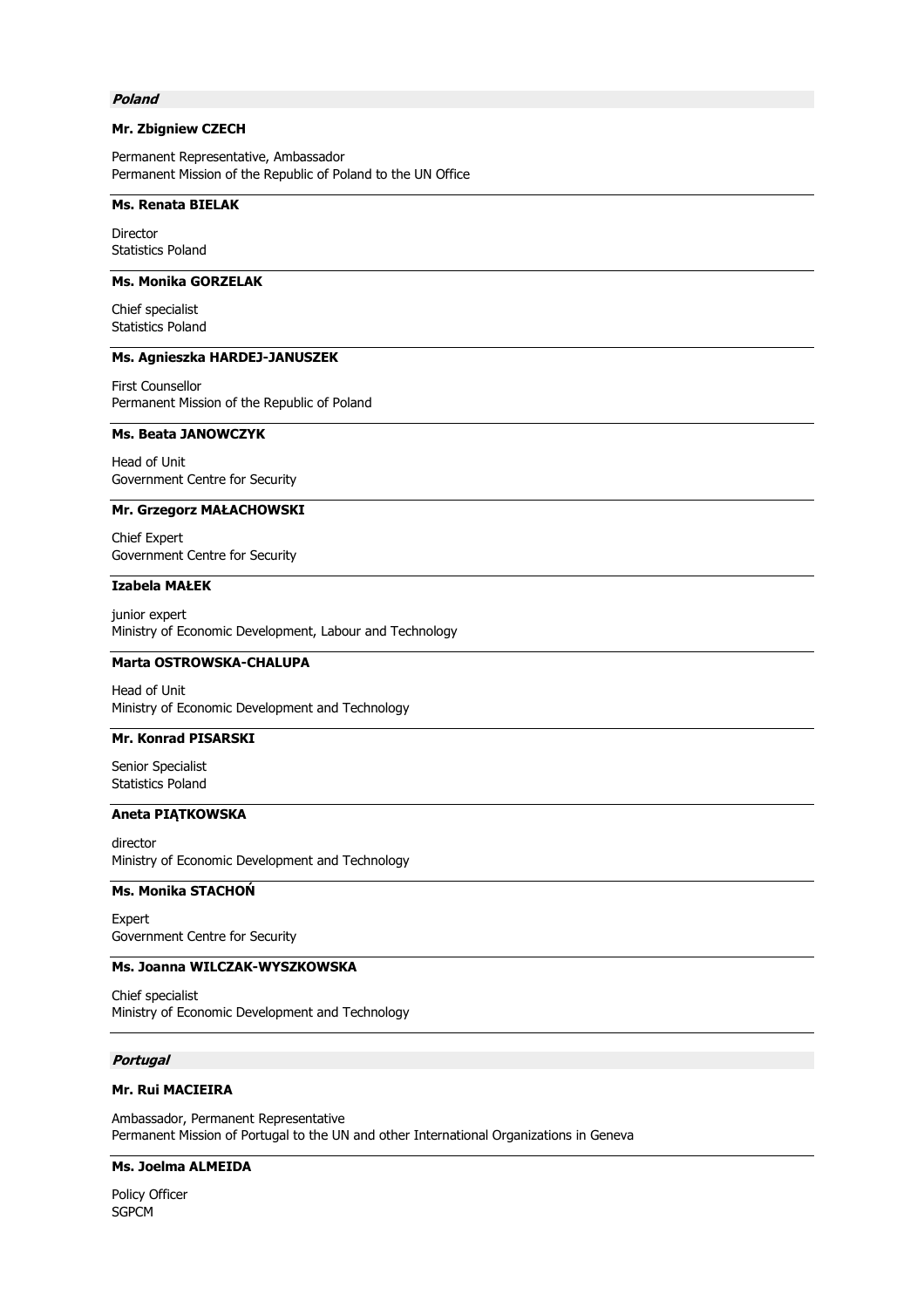# **Núria ARAÚJO NEVES**

Técnico Superior Ministério dos Negócios Estrangeiros

# **Mr. Manuel COSTA CABRAL**

Consultant ANACOM

# **Mr. Guilherme DUARTE**

Counsellor Permanent Mission of Portugal to the UN and other International Organizations in Geneva

#### **Ms. Ana Andreia FERREIRA LOURENCO MARQUES**

International Relations Adviser Commission for Citizenship and Gender Equality

# **Sra. Ana Marta de GIRÃO**

engineer City of Oeiras

# **Susana GODINHO**

Senior Officer General Secretariat of the Presidency of the Council of Ministers

#### **Ms. Helga MATOS**

Counsellor Permanent Mission of Portugal

### **Sr. Leonardo OLIVEIRA**

Adviser Ministry of Foreign Affairs of Portugal

# **Ms. Ana RAMOS**

Head of unit Statistics Portugal

### **Ms. Sandra RIBEIRO**

President Commission for Citizenship and Gender Equality

# **Ms. Cristina SANTOS**

Head of Unit ICNF-Institute for Nature Conservation and Forests

### **Ms. Elizabeth SILVA**

Senior Officer Ministry of Foreign Affairs

# **Mr. Rui SIMAO**

Chief of Division of Green Infrastructure City Hall of Lisbon

# **Gloria SOUSA**

Diplomat MFA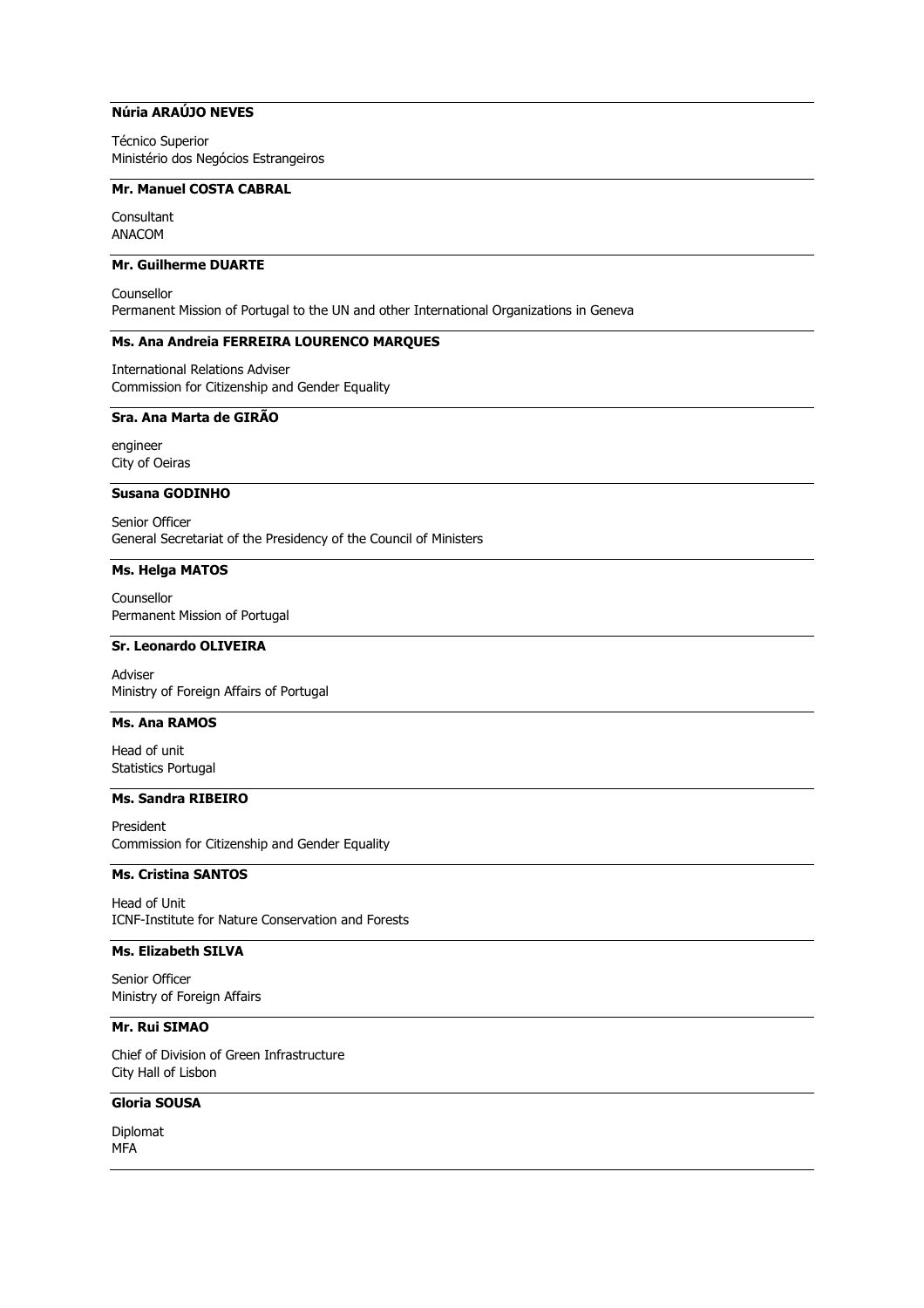# **Sr. Luis SOUSA MONIZ**

International Relations Officer Presidency of the Council of Ministers - PT

### **Republic of Moldova**

#### **Felicia BECHTOLDT**

Secretary of State Ministry of Labour and Social Protection, Republic of Moldova

# **Ms. Tatiana MOLCEAN**

Ambassador, Permanent Representative Permanent Mission of the Republic of Moldova to the UNOG

#### **Ms. Cristina AVORNIC**

DPR

Permanent Mission of the Republic of Moldova to the UN Office and other international organizations in Geneva

### **Ms. Cornelia EREMIA**

Deputy Head of Direction Agency for Land Relationas and Cadastre

#### **Ms. Lilia PASCAL**

head of department for gender equality issues Ministry of Labour and Social Protection

#### **Romania**

### **Mr. Laszlo BORBELY**

State Councilor Government of Romania

# **Mr. Traian FILIP**

DPR Permanent Mission of Romania

# **Diana ACHIMESCU**

senior adviser Department of Sustainable Development Romanian Government

# **Ileana Luminita BĂLĂLĂU**

Director DEPARTMENT OF SUSTAINABLE DEVELOPMENT

### **Mr. Sergiu CACIURIAC**

Councilor Government of Romania

# **Ms. Catalina CONSTANTIN**

Deputy Permanent Representative of Romania to UN Organisations in Rome Embassy of Romania in Italy

#### **Sebastian CONSTANTIN**

Advisor Ministry of Environment Waters and Forests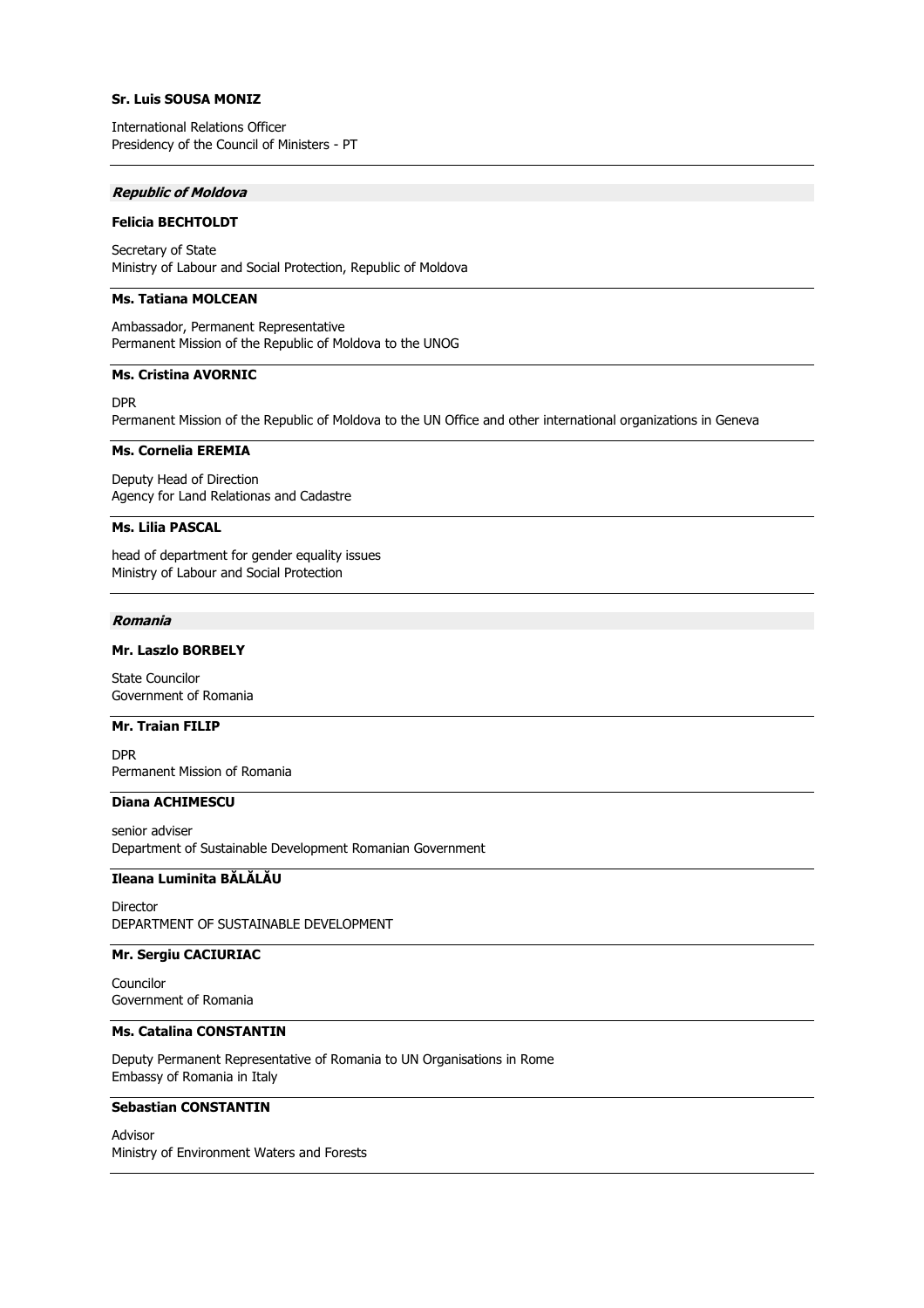### **Ms. Ioana DOSPINESCU**

Advisor Government of Romania-Department of Sustainable Development

### **Mr. Cristian IORDACHE**

counselor Romanian Department of Sustainable Development

# **Mme. Monica-Vanda MUNTEANU**

EU Affairs Adviser Ministry of Education

# **Ms. Cristina OLTEANU**

Councilor for European Affairs Ministry of Education

### **Ms. Aniela Maria PASCU**

counsellor Government of Romania

#### **Ms. Georgiana TOTH**

Counselor Ministry of Development, Public Works and Administration (Romania)

# **Ms. Dorina Amelia TURTUREAN**

Senior adviser Ministry of Environment Waters and Forests

### **Russian Federation**

### **Mr. Alexander ALIMOV**

Deputy Permanent Representative Permanent Mission of Russia to UNOG

# **Mr. Alexey BORISOV**

Secretary-general United Nations Association of Russia

#### **Mr. Alexander DYUKAREV**

The Head of the Division Ministry of Economic Development of the Russian Federation

# **Mr. Mikhail EVDOKIMOV**

First Secretary Permanent Mission of the Russian Federation to the United Nations Office and other international organizations in Geneva

# **Mr. Sergey IVANOV**

Senior counsellor Mission of the Russian Federation to UNOG

# **Mr. Igor KORELSKIY**

Counsellor RF Mission in Geneva

# **Ms. Alena NIKOLAEVA**

Leading advisor Ministry of Science and Higher Education of the Russian Federation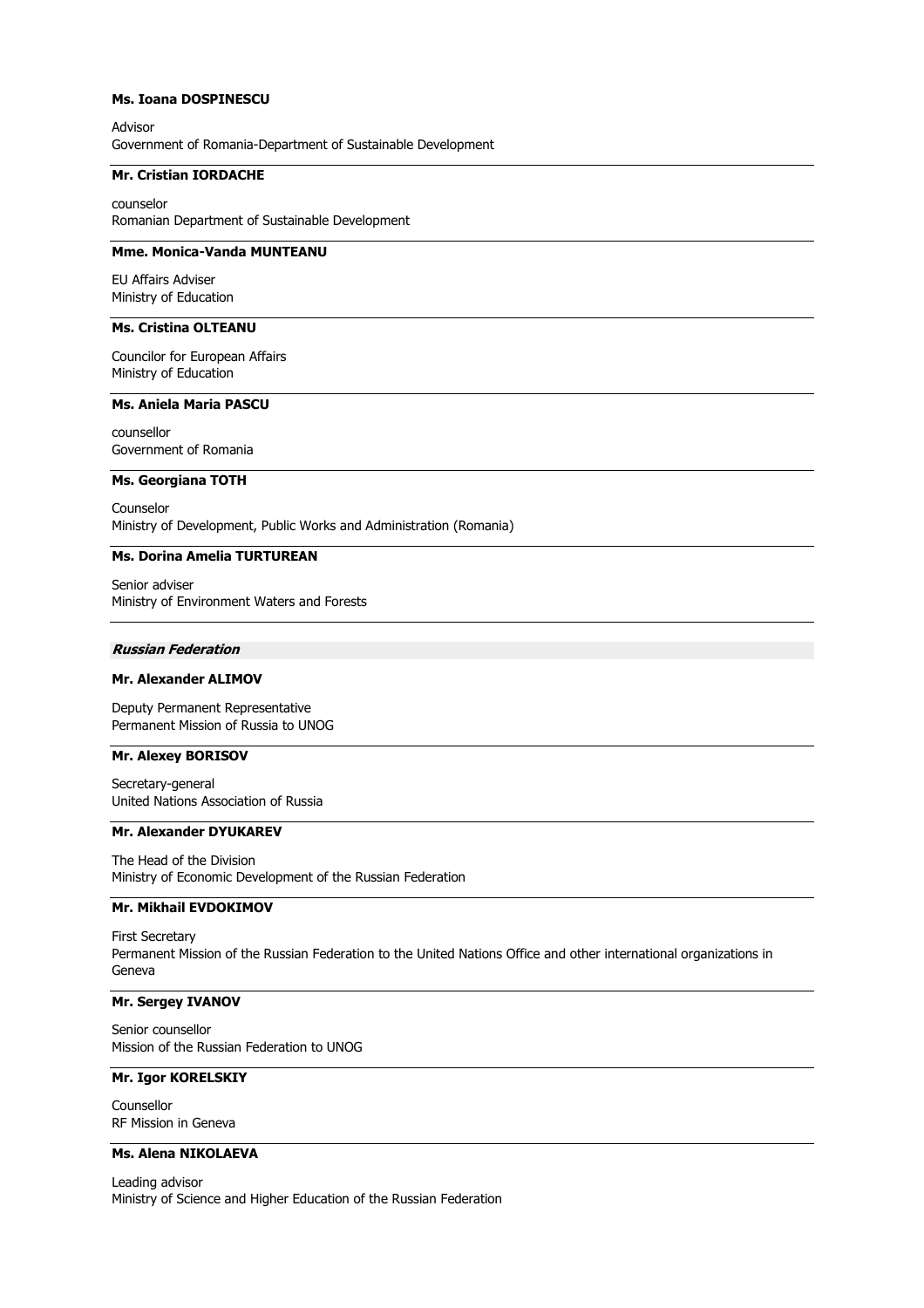## **Maria SOKOLENKO**

Chairperson of the UNECE Committee on Forests and the Forest Industry Federal Forestry Agency of Russia

### **Maria SOKOLOVA**

officer Ministry of Economic Development of the Russian Federation

# **Ms. Anna SPIRINA**

First Secretary Permanent Mission of the Russian Federation to UNOG

### **Ms. Marina VELIKANOVA**

counsellor

Permanent Mission of the Russian Federation to the United Nations Office and other international organizations in Geneva

### **Serbia**

# **Mr. Milan DOBRIJEVIC**

State Secretary Ministry of Trade, Tourism and Telecommunications of Republic of Serbia

### **Ms. Jelena KUKOLJ**

Senior Adviser Ministry of Environmental Protection

### **Mr. Miroslav ZOTOVIC**

Attache Permanent Mission of the Republic of Serbia to UN Office and other International Organizations in Geneva

#### **Slovakia**

#### **Mr. Dusan MATULAY**

Permanent Representative Permanent Mission of Slovakia to the UN

# **Zlatica CSONTOS SIMONAKOVA**

state senior advisor Ministry of Environment of the Slovak republic

### **Ms. Miroslava KLEMPOVA**

State advisor Ministry of Education, Science, Research and Sport of the Slovak Republic

# **Ms. Monika KORKOSOVA**

Director of Lifelong Learning Ministry of Education, Science, Research and Sport

# **Ms. Lucia POSPISOVA**

Senior State Counsellor Ministry of Transport and Construction of the Slovak Republic

#### **Ms. Lenka TALANDOVA**

State Advisor Ministry of Environment of the Slovak Republic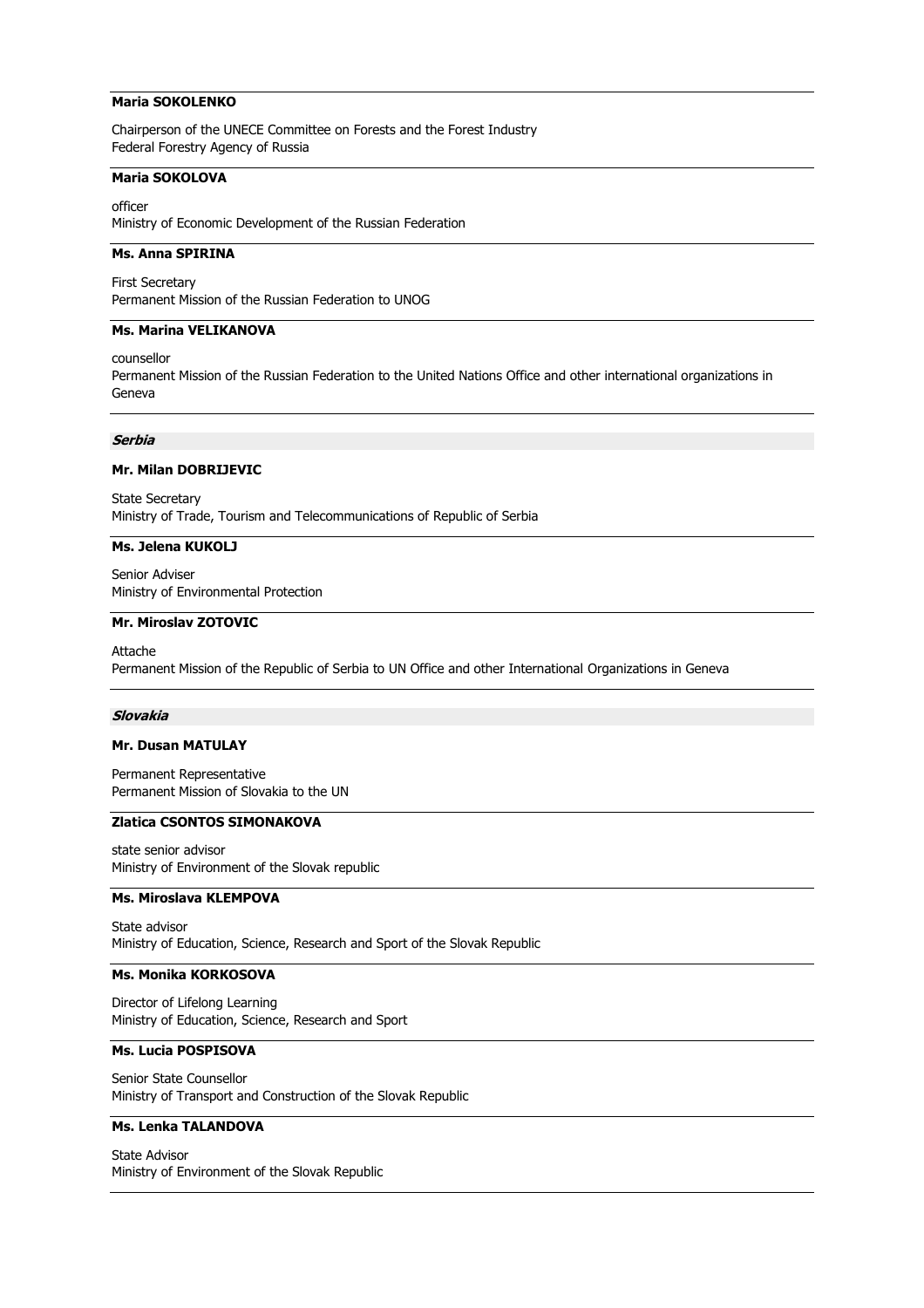### **Slovenia**

# **Mr. Simon ZAJC**

State Secretary Ministry of Economic Development and Technology, Republic of Slovenia

### **Ms. Gordana BELTRAM**

**Secretary** Ministry of the Environment and Spatial Planning

# **Mr. Klemen Risto BIZJAK**

Senior adviser City of Maribor

# **Ms. Irina GORSIC**

Minister Plenipotentiary Slovenia to UNOG in Geneva

# **Mr. Janez ROGELJ**

**Secretary** Ministry of Economic Development and Technology Slovenia

### **Špela ROTAR**

Senior Advisor Governmental Office for Development and European Cohesion Policy

# **Ms. Helena VALAS**

Head of the Division for Equal Opportunities MINISTRY OF LABOUR, FAMILY, SOCIAL AFFAIRS AND EQUAL OPPORTUNITIES

#### **Spain**

### **Sra. Ana M CARRIAZO**

Senior Advisor Regional Ministry of Health and Families Andalusia (Spain)

#### **Mr. Emilio CONTRERAS**

Counselor Permanent Mission of Spain

# **Mr. Toni FERRER GAY**

Multilateral Affairs Officer Government of Catalonia

#### **Mr. Nicolas GHARBI**

Principal advisor City diplomacy and International affairs City of Madrid

# **Mme. Carmen GOMEZ SANCHEZ**

counsellor for finances Spain,s embassy

**Ms. Rosa ORIENT QUILIS**

**Official** Permanent Mission of Spain

# **Ms. Estibaliz URCELAY**

Foreign relations Officer Basque Government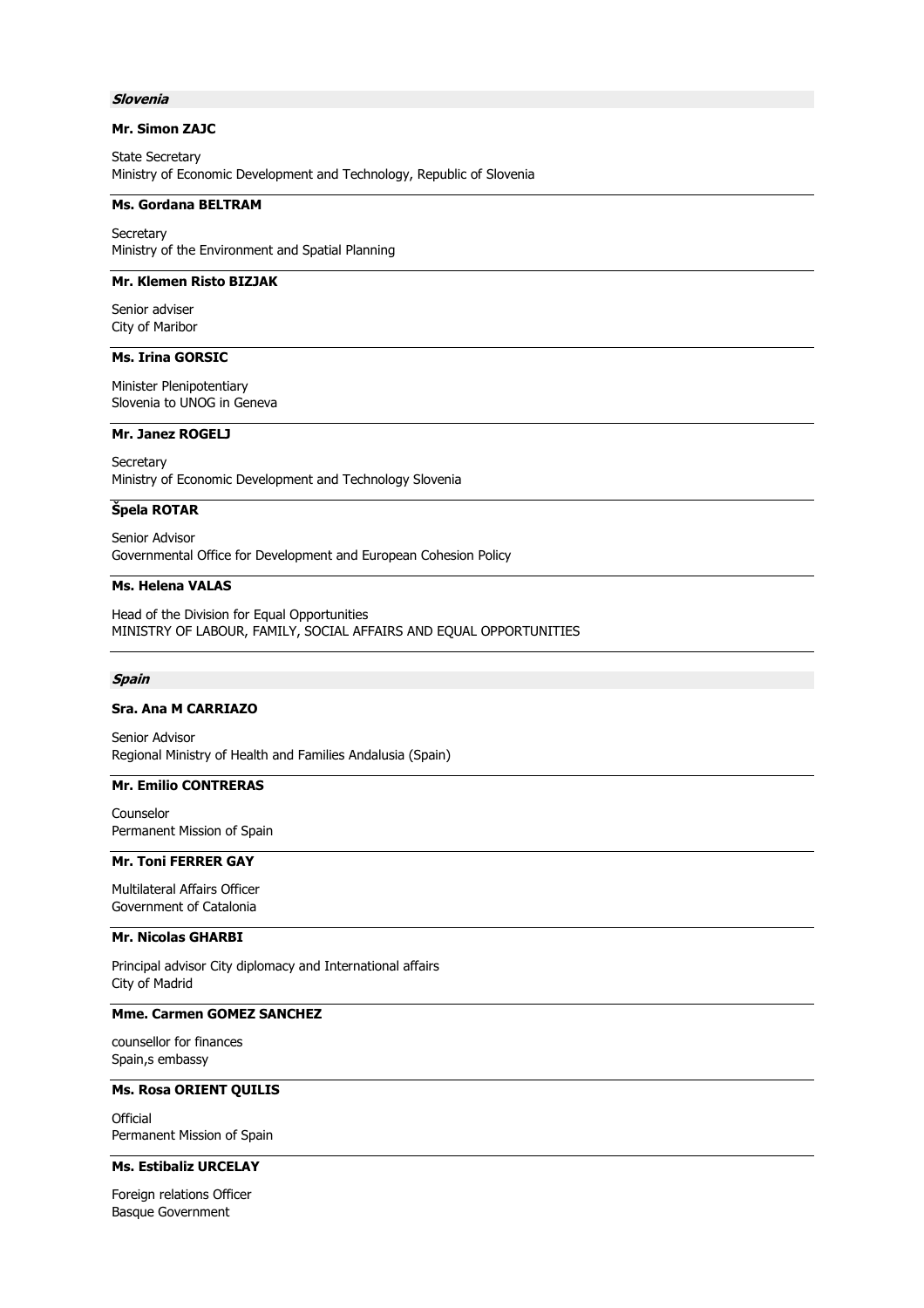# **Ms. Laura ZAPATER**

Policy Officer Office of the Government of Catalonia to Switzerland

### **Sweden**

### **Mr. Viggo BARMEN**

Desk Officer Ministry for Foreign Affairs

# **Mr. Niklas HELLBLOM**

Policy advisor N/A

### **Ms. Maria LÖWDIN**

Desk Officer Swedish Ministry for Foreign Affairs

### **Mr. Mattias SANDBERG**

Specialist social values of forest Swedish Forest Agency

#### **Ms. Karin SNELLMAN**

Deputy Director Swedish ministry for foreign affairs

#### **Johanna WIKSTRÖM**

Intern Swedish Ministry of Foreign Affairs

#### **Switzerland**

# **Mr. Didier CHAMBOVEY**

Ambassador, Permanent Representative Permanent Mission of Switzerland to the WTO and EFTA

# **Mr. Martin ZBINDEN**

Deputy Permanent Representative, Minister Permanent Mission of Switzerland to the WTO and EFTA

# **Mr. Zahir AHMADOV**

National Program Officer Swiss Cooperation Office for the South Caucasus, Baku office

# **Mr. Keith ANDERSON**

International Forest Policy Advisor Swiss Federal Office for the Environment

# **Henrike BECKMANN**

Scientific Advisor to the Delegate of the Federal Council for the 2030 Agenda Switzerland, Federal Department of Foreign Affairs

#### **Ms. Damaris CARNAL**

Senior Policy Advisor Federal Office for the Environment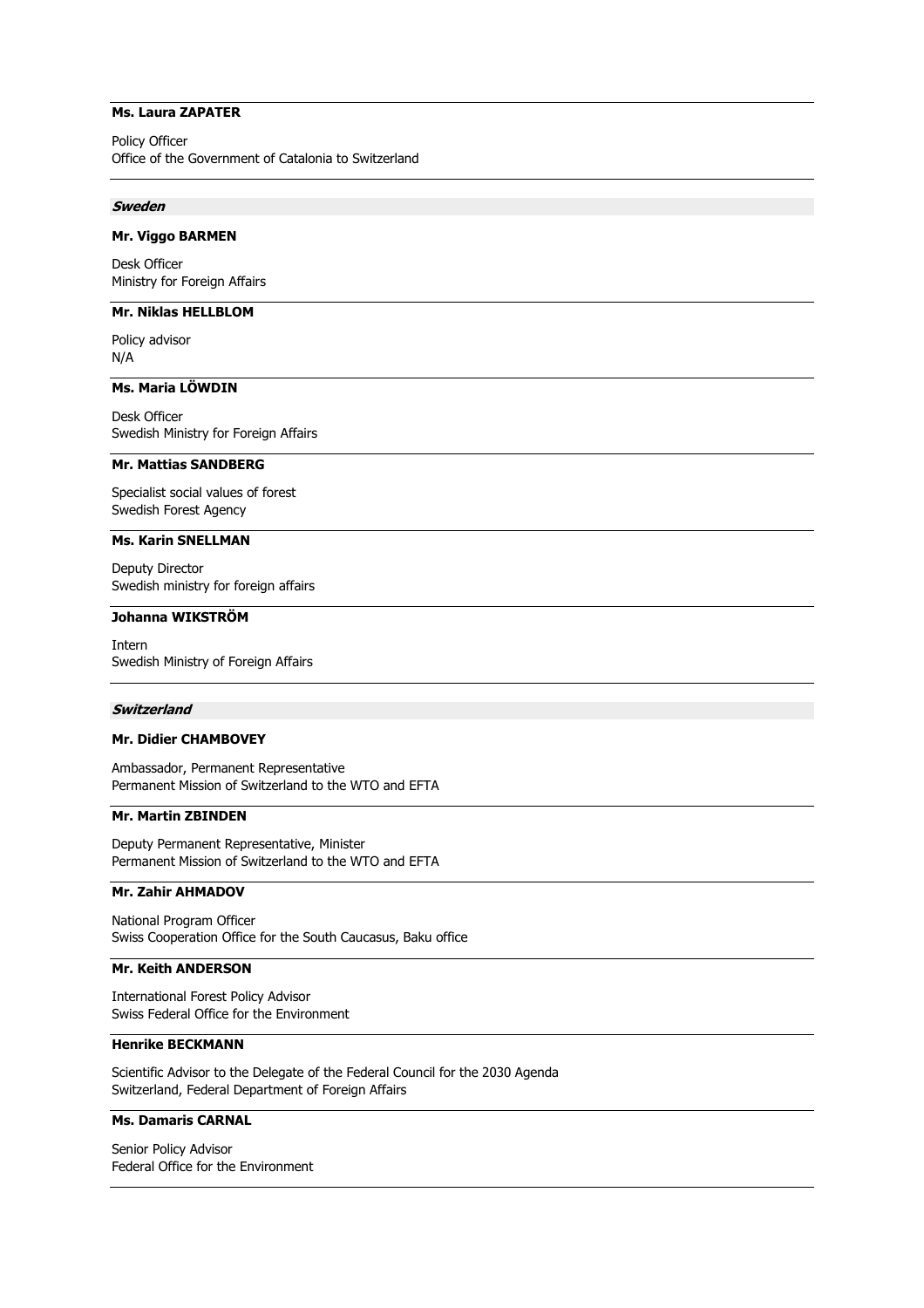# **Mr. Daniel DUBAS**

Delegate of the Federal Council for the 2030 Agenda Federal Office for Spatial Development ARE

# **Ms. Sylvie DURRER WIRTH**

Director Swiss Federal Office for Gender Equality

# **Ms. Julia DÜRR**

Policy Adviser EDA

# **Fiona FAULKNER**

International Affairs Swiss Federal Statistical Office

# **Ms. Andrina FREY**

Senior Policy Adviser to the Swiss Delegate for the 2030 Agenda Swiss Federal Department of Foreign Affairs

### **Yves KAZEMI**

Head of the Regional Forest District of Lausanne State of Vaud, General Directorate of the Environment

## **Ms. Capucine KERBOAS**

International Affairs Officer Swiss Federal Office for Gender Equality

#### **Mr. Martin KREBS**

Head of Section Federal Department of Foreign Affairs

# **Ms. Christina PFENNIGER**

Counselor Mission of Switzerland to the WTO

### **Mr. Jean-Laurent PFUND**

Senior forest ecosystem advisor FOEN

# **Mr. Matthias RINDERKNECHT**

Advisor Federal Office Of Transport

# **Mme. Clara SCHWANDER**

Collaboratrice scientifique EDA

# **Nisha SEBASTIAN**

Academic Trainee **SECO** 

### **Mr. Silvano Nicolas SOFIA**

Political Affairs Officer Swiss Federal Department of Foreign Affairs

# **Ms. Laura SOMMER**

Deputy Head of Unit Federal Office for Agriculture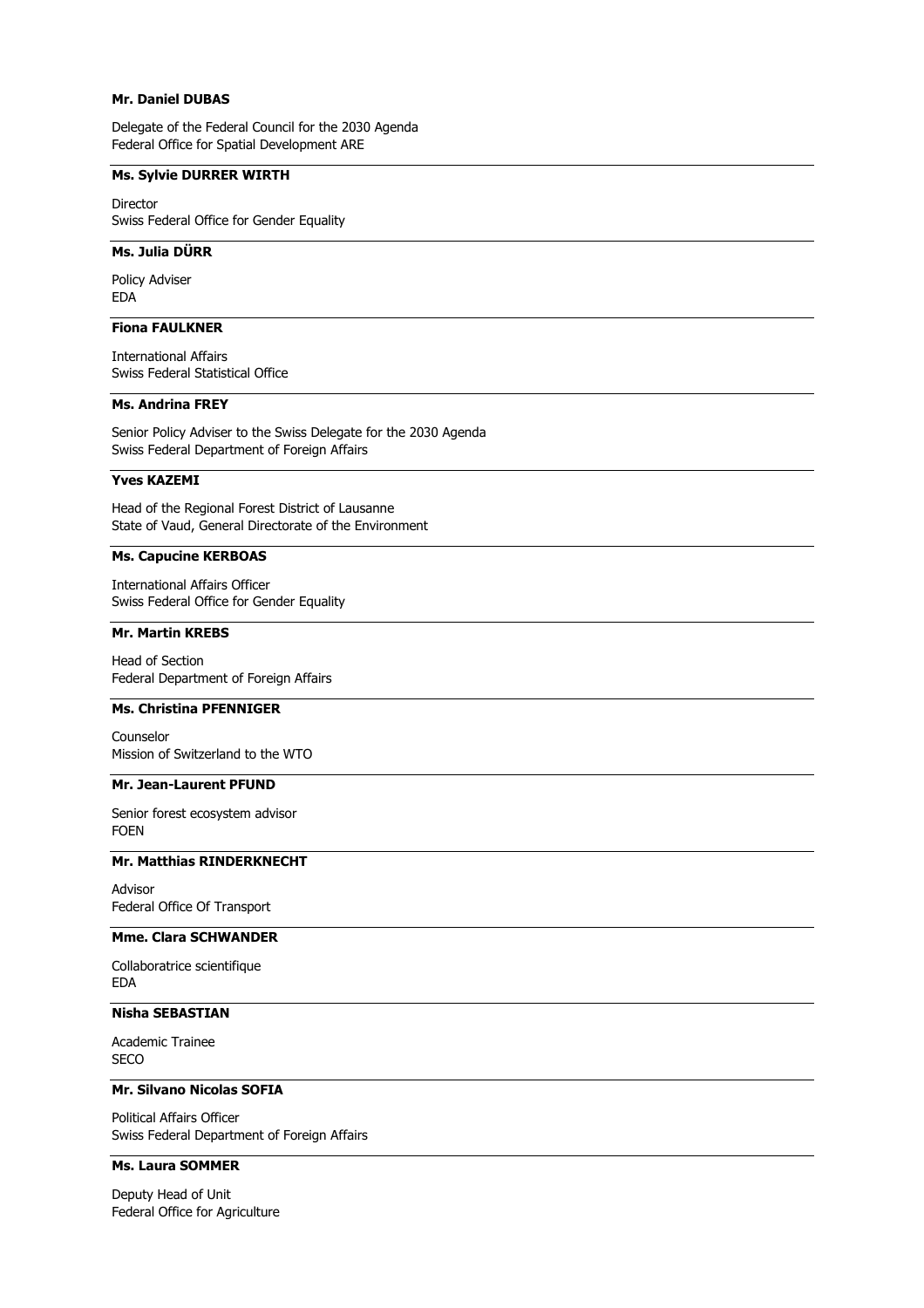# **Ms. Corinne WILD**

Project Co-ordinator Swiss Federal Department of Foreign Affairs

#### **Tajikistan**

### **Ms. Zarafo QIYOMZODA**

First Deputy Chairman Committee for Environmental Protection under the Government of the Republic of Tajikistan

### **Mr. Jamshed KHAMIDOV**

Permanent Representative Permanent Mission of Tajikistan

### **Mr. Karimjon ABDUALIMOV**

Director of the Tajik branch of the Scientific Information Center of the Interstate Commission for Sustainable Development Committee for Environmental Protection under the Government of the Republic of Tajikistan

#### **Mr. Vatanjon KHOSHIMOV**

Leader specialist of the General Department Investment policy and development of the region Ministry of Economic Development and trade of the Republic of Tajikistan

#### **Turkey**

# **Mr. Tolga BALCI**

Head of Department of Education and Culture Presidency Of The Republic Turkey Presidency Of Strategy and Budget

# **Ms. Ozge BILGE**

Legal Counsellor Permanent Mission of Turkey to the UNOG

# **Mr. Mustafa BULUT**

Head of Department Head of Department Presidency of Strategy of Budget

### **Ms. Hİlal BÜKE**

Expert Turkish Delegation

#### **Mr. Mehmet Ridvan CORTU**

Deputy head of department general directorate of forestry

#### **Ms. Feyza ELDENIZ**

Head of Environment and Sustainable Development Department Turkish Government

# **Ms. Feray ELDENIZ**

Expert Turkish Presidency Strategy and Budget Office

#### **Mr. Hüseyin OKTAR**

Project Director Ministry of National Education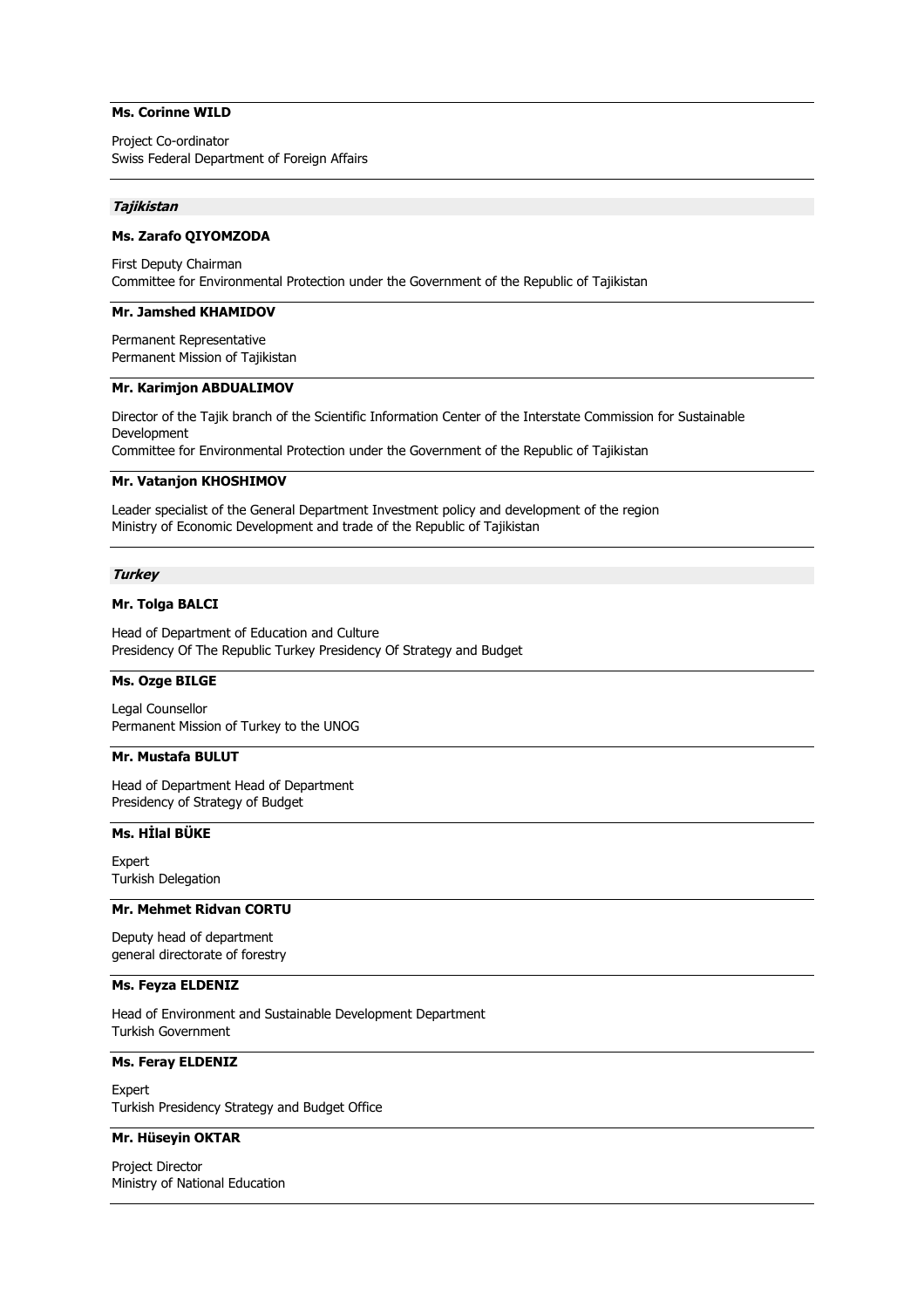# **Mr. Mehmet PARLAK**

Department Head Presidency of Migratin Management

### **Ms. Isik TASKIRAN**

Mechanical Engineer General Directorate of Forestry

# **Mr. Cuma UYKUN**

Forest Engineer General Directorate of Forestry

#### **Turkmenistan**

### **Mr. Muhammetgeldi SERDAROV**

Minister Ministry of Finance and Economy

### **Mr. Atageldi HALJANOV**

Ambassador, Permanent Representative Permanent Mission of Turkmenistan to the UN Office at Geneva

#### **Mr. Maksat BEKIYEV**

First secretary Permanent Mission of Turkmenistan to the UNOG

# **Mr. Dovletmyrat TORAYEV**

Third Secretary Permanent Mission of Turkmenistan to the UNOG

### **Ukraine**

### **Ms. Olha STEFANISHYNA**

Deputy Prime Minister for European and Euro-Atlantic Integration of Ukraine Cabinet of Ministers (Government)

#### **Mr. Volodymyr DOMASHLINETS**

Head of Fauna Protection Division Ministry of Environmental Protection and Natural Resources of Ukraine

# **Ms. Olena FARYMETS**

Head of the expert group Ministry of social policy of Ukraine

# **Alla ILIENKO**

Head of the Department of Land Resources Protection of the Department of Nature Reserve Fund and Land Resources The Ministry of Environmental Protection and Natural Resources of Ukraine

# **Ms. Olha KARMAZINA**

Deputy of Director department State Statistics Service of Ukraine

#### **Ms. Anna KOBRINA**

head of division of information support of SDG directorate of social statistics State Statistic Service of Ukraine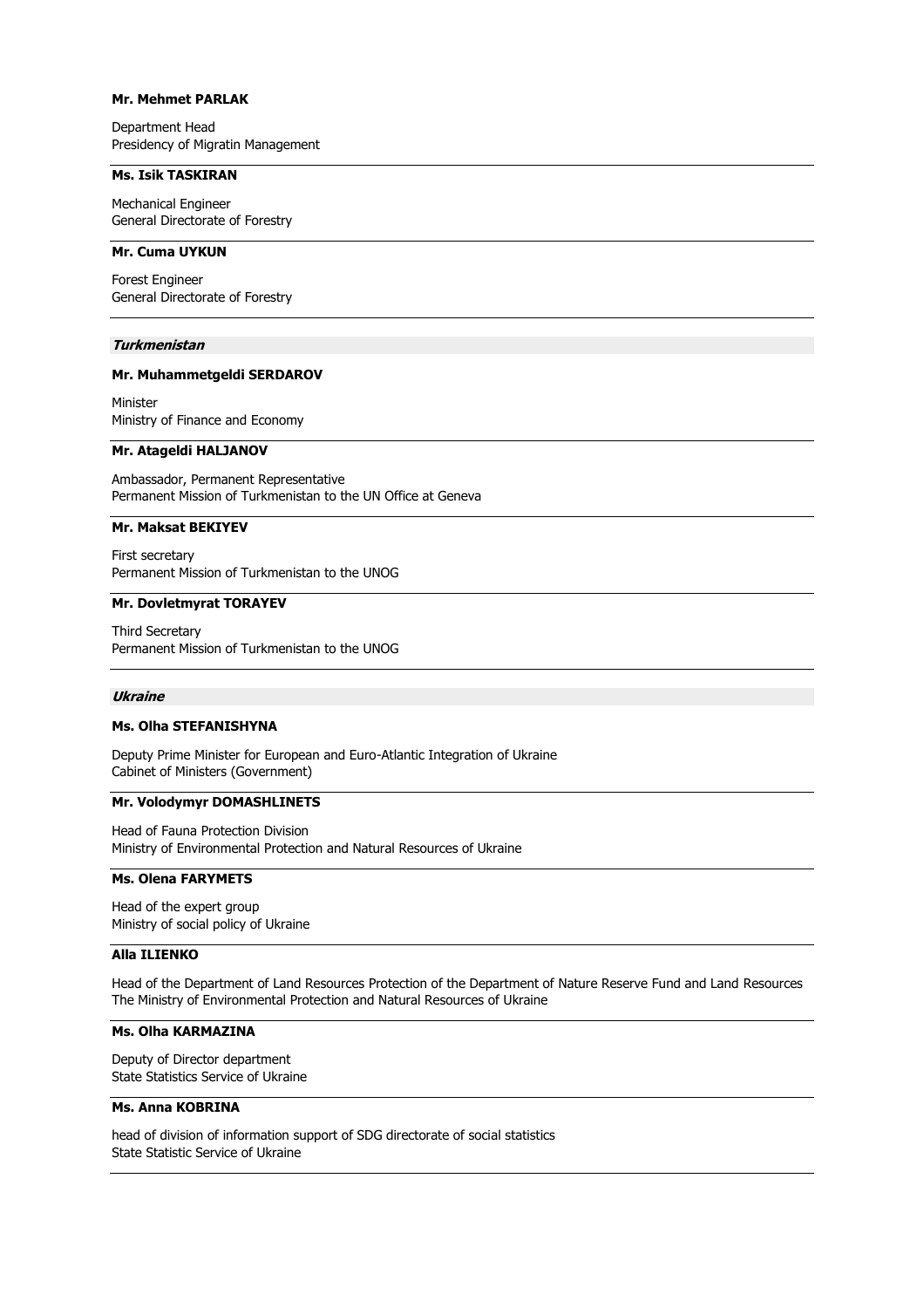# **Ms. Gulsanna MAMEDIIEVA**

Director General Ministry of Digital Transformation of Ukraine

### **Mr. Andriy NIKITOV**

Counsellor Permanent Mission of Ukraine

# **Ms. Kateryna PENKOVA**

State Expert Secretariat of the Cabinet of Ministers of Ukraine

# **Ms. Olena RIABTSEVA**

Deputy Head of department Ministry of economy of Ukraine

### **Ms. Viktoria SATSIUK**

Government expert Ministry of education and science of Ukraine

#### **Ms. Julia SKUBAK**

Director of Department Ministry of Economy of Ukraine

# **Ms. Yuliia SUKHOVERKHA**

Head of Department on Support Projects PPP PPP Agency (Ukraine)

#### **United Kingdom of Great Britain and Northern Ireland**

#### **Mr. Simon MANLEY**

Ambassador and Permanent Representative UK Mission to the UN and Other International Organizations in Geneva

# **Ms. Rebecca FISHER LAMB**

Ambassador and Deputy Permanent Representative UK Mission

### **Mr. Ricci COUGHLAN**

Digital Adviser FCDO

# **Mr. Nigel HICKSON**

HEAD, IG Policy DCMS, UK

# **Mr. Sebastian KAY**

Second Secretary UK Mission geneva

### **Ellisha LINDO**

Intern UK Mission to the WTO, UN and Other International Organisations (Geneva)

# **Andrew PICKENS**

Climate & Environment Officer UK Mission to the UN, WTO and other International Organisations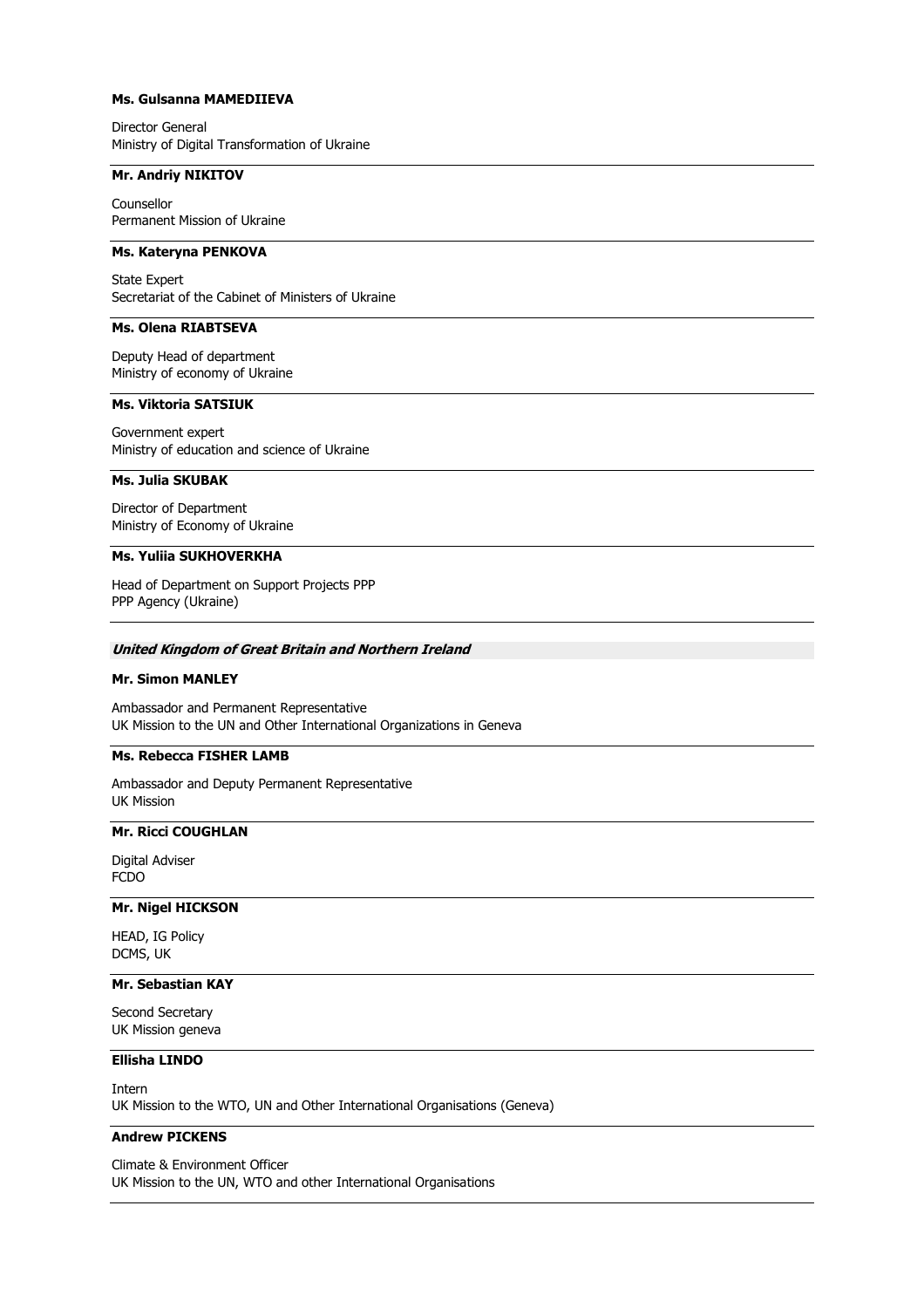### **Ms. Rosemary SEVILLE**

#### First Secretary Economic

Permanent Mission of the United Kingdom of Great Britain and Northern Ireland to the United Nations Office and other international organizations in Geneva

## **Mr. Jodi TERRAS**

Regeneration Officer Glasgow City Council

### **Mr. Ryder THOMAS**

Economic Counsellor UK Mission

### **Ms. Daniella TILBURY**

Commissioner for Sustainabel development abs future generations - ESD UK focal point to the UNECE Steering Committee on Education for Sustainable Development

#### **United States of America**

#### **Nerissa COOK**

Deputy Assistant Secretary of State for International Organization Affairs U.S. Department of State, Bureau of International Organization Affairs

#### **Rebecca MILLER**

International Affairs Specialist U.S. Department of Education

# **Mr. Jeremy MURRAY**

Economic Officer U.S. Mission to the UN in Geneva

#### **Uzbekistan**

# **Mr. Oleg PEKOS**

First Deputy Minister The Ministry for Development of Information Technologies and Communications of the Republic of Uzbekistan

#### **Mme. Tanzila NARBAEVA**

Chairperson of the Senate of Oliy Majlis of the Republic of Uzbekistan Senate of Oliy Majlis of the Republic of Uzbekistan

# **Ms. Yulduz ABDUGANIEVA**

Deputy Head of department Ministry of economic development and poverty reduction of the Republic of Uzbekistan

#### **Mr. Boburjon MAKHMUDOV**

Chief specialist of International Cooperation and Projects Department State Committee for Ecology and Environment Protection of Uzbekistan

# **Mr. Askar MIRSAIDOV**

Counselor Permanent Mission of Uzbekistan to the UN Office

#### **Mr. Ayubkhon RADJIYEV**

Director Avloniy Research Institute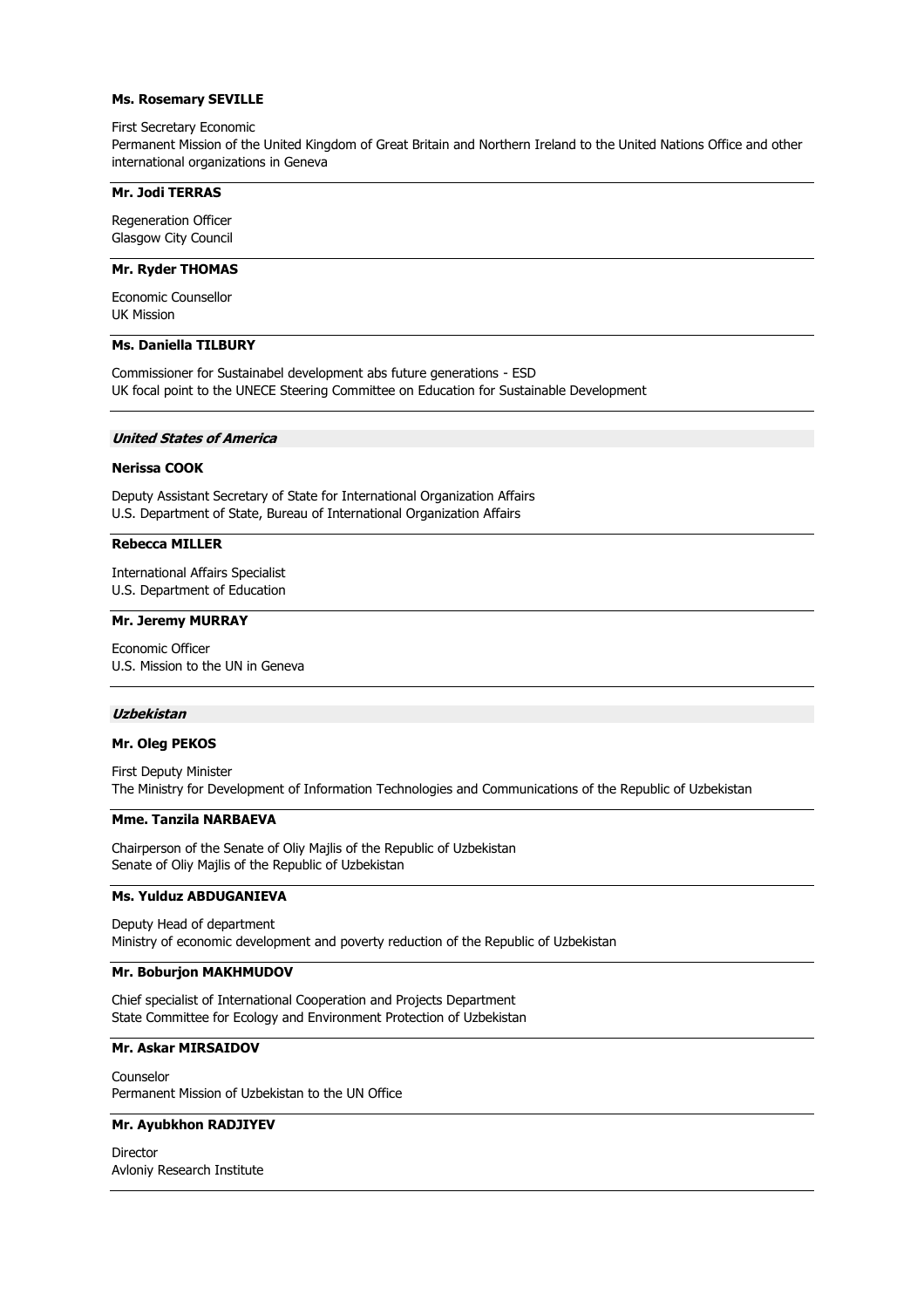# **Mr. Jakhongir TALIPOV**

# Head of Department State Committee for Ecology and Environmental Protection of the Republic of Uzbekistan

# **Mr. Ulugbek TASHKENBAEV**

Chairman State Inspectorate on Supervision of Education Quality

# **Mr. Anvarkhon UMARKHUJAEV**

Head of Department Ministry of economic development and poverty reduction of the republic of Uzbekistan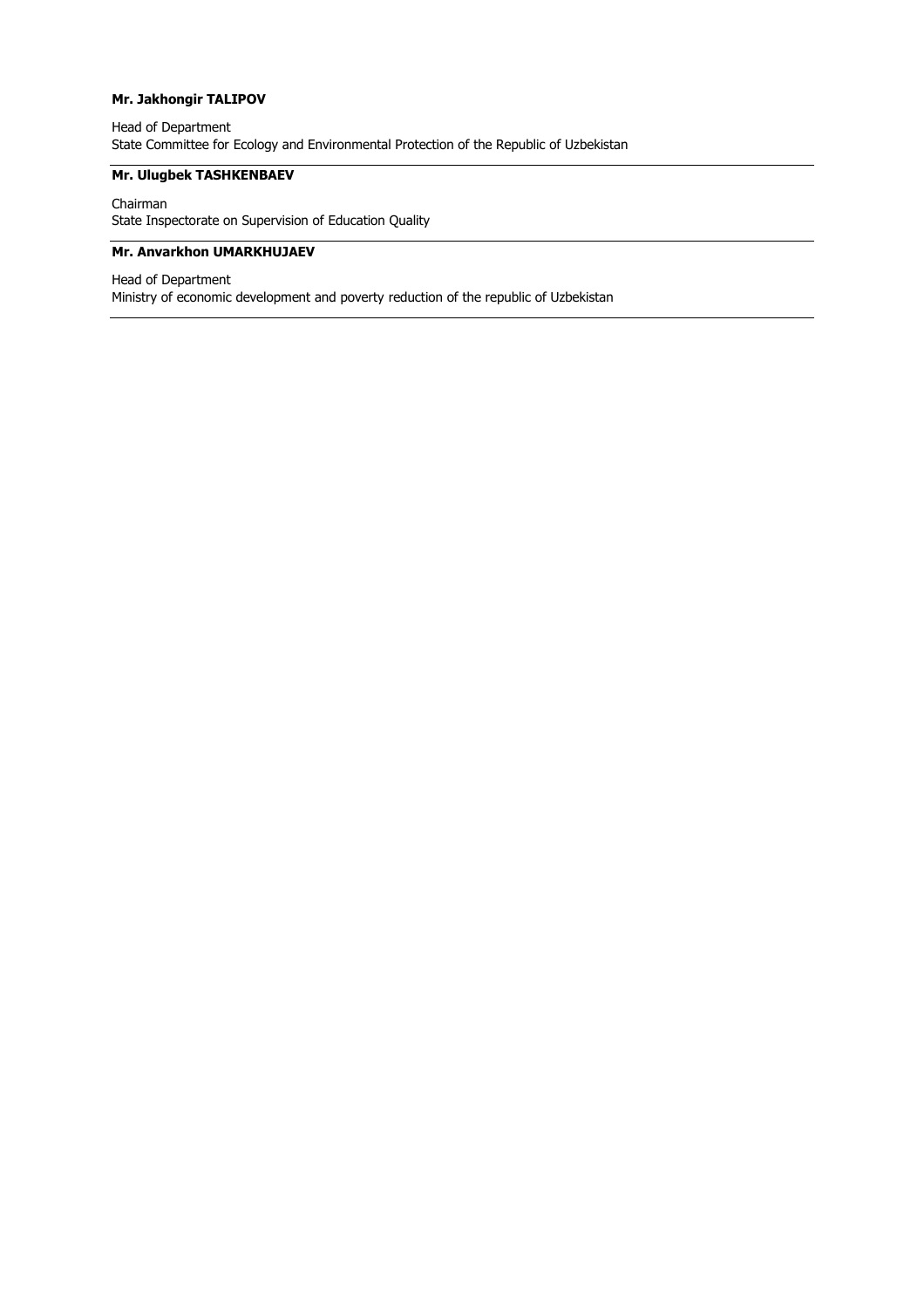# **Governments (UNECE Bodies) - Non ECE Member States**

#### **Iran (Islamic Republic of)**

# **Mr. Bahram HEIDARI**

Counsellor Permanent Mission of Iran in Geneva

### **Iraq**

#### **Ms. Zaytoon ABDULLAH**

Counsellor Permanent Mission of the Republic of Iraq to the United Nations Office in Geneva

#### **Morocco**

### **Mr. Abderrahim AIT SLIMANE**

Minister Plenipotentiary PM OF THE KINGDOM OF MOROCCO IN GENEVA

# **Peru**

### **Mr. Alberto TEJADA**

Mayor of San Borja Municipality of San Borja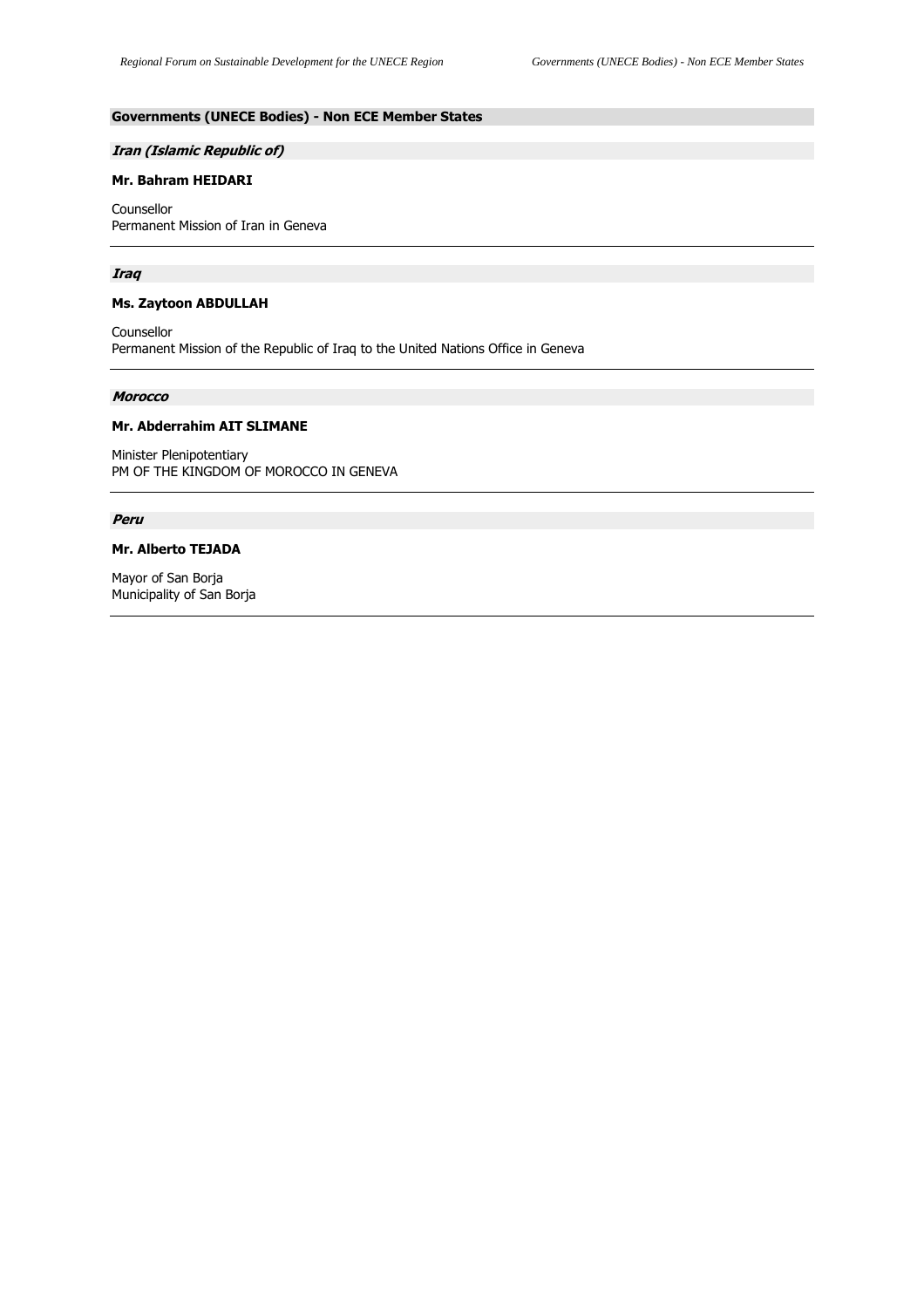# **Governments (UNECE Bodies) - Non UN Member States**

# **State of Palestine**

# **Mr. Ryad AWAJA-AOUADJA**

Counsellor PERMANENT OBSERVER MISSION OF THE STATE OF PALESTINE TO THE UNOG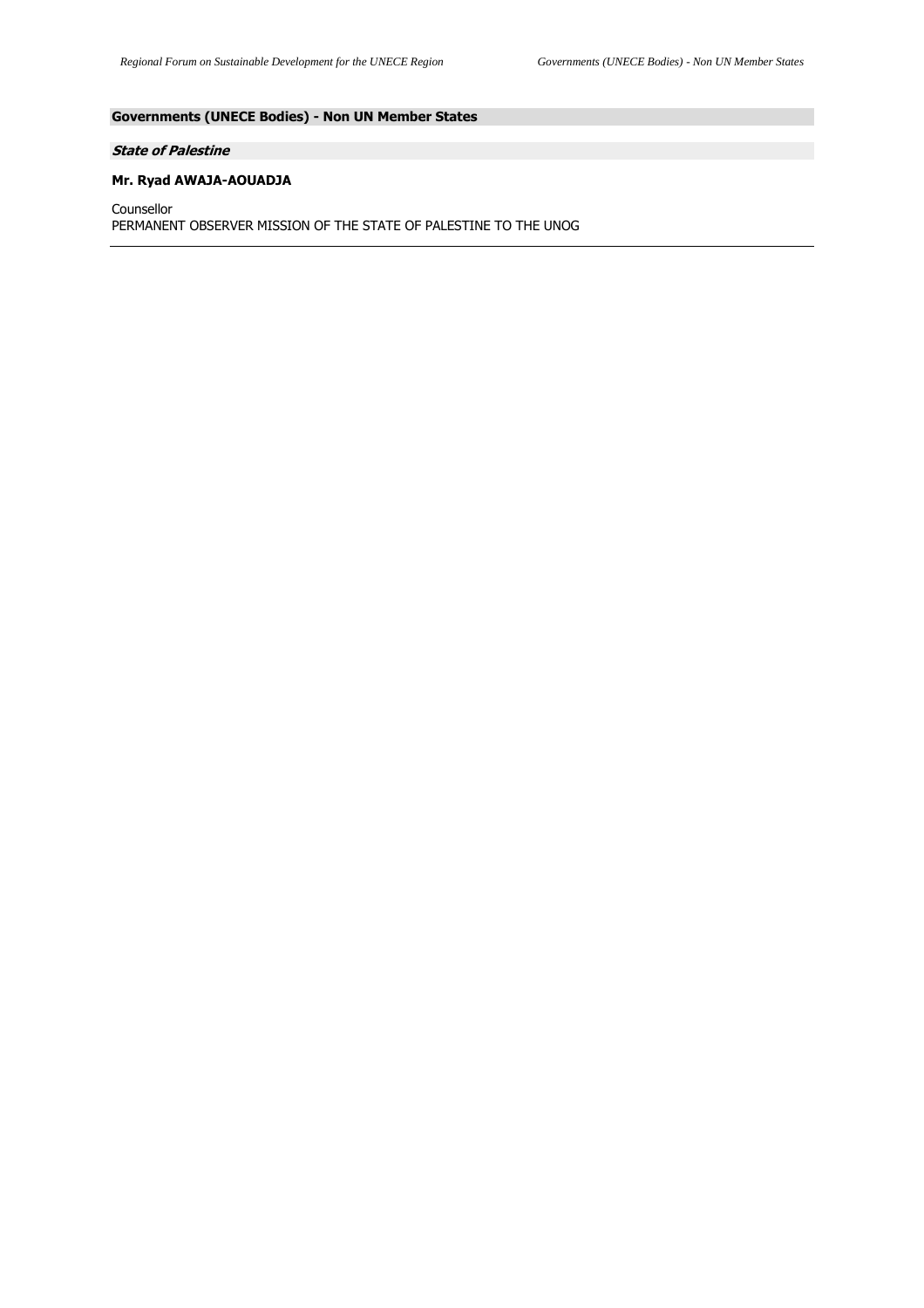### **European Union**

#### **European Commission**

### **Mr. Hoa-Binh ADJEMIAN**

Deputy head of unit European Commission

### **Mr. Ben CASPAR**

European Policy Officer European Commission Environment

#### **European Investment Bank**

**Ms. Constance KANN**

Director European Investment Bank

# **European Union Agency for Fundamental Rights**

### **Mr. Massimo TOSCHI**

International Relations Officer - SDGs Coordinator European Union Agency for Fundamental Rights

#### **Permanent Delegation of the European Union**

### **Ms. Julia ADAMCZEWSKI**

Trainee EU Delegation Geneva

#### **Ms. Lucie BERGER**

First Secretary Permanent Delegation of the European Union to the United Nations Office and other international organizations in Geneva

# **Mr. Pascal DELISLE**

Head of Economic Section European Union

#### **Ms. Wedad KABI**

Trainee of Economic Affairs, Environment, Digital and Development Section European Delegation to the United Nations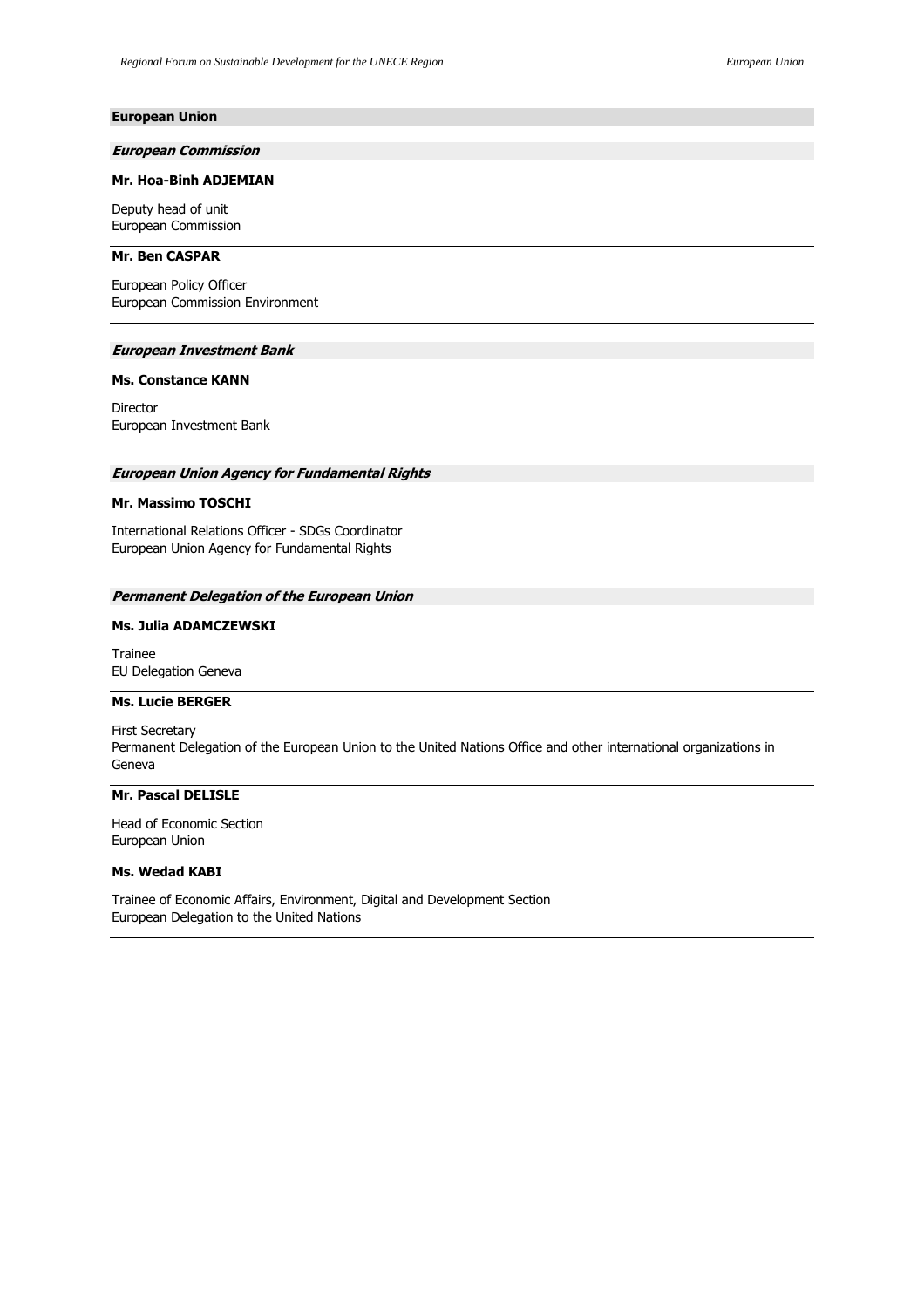# **United Nations - UN Secretariat**

#### **United Nations**

#### **Ms. Amina J. MOHAMMED**

Deputy Secretary-General United Nations

# **Ms. Rosa MALANGO**

Director United Nations,RCNYO

#### **DCO**

# **Ms. Gwi-Seop SON**

Regional Director United Nations Development Coordination Office

### **Ms. Mona FOLKESSON**

Snr Regional Coordination Officer United Nations Development Cooperation Office

#### **Ms. Louise HENRY BERGMAN**

SDG Programme Management Analyst DCO

# **Ulrika RICHARDSON**

UNITED NATIONS COORDINATOR United Nations

# **Nora SAHATCIU**

UNSDCF/CCA Officer Regional DCO ECA

### **UN in Albania**

# **Ms. Fiona MCCLUNEY**

UN Resident Coordinator in Albania United Nations Resident Coordinator System

#### **UN in Armenia**

### **Ms. Lila PIETERS YAHIA**

RC ai DCO

# **UN in Azerbaijan**

# **Ms. Vladanka ANDREEVA**

United Nations Resident Coordinator United Nations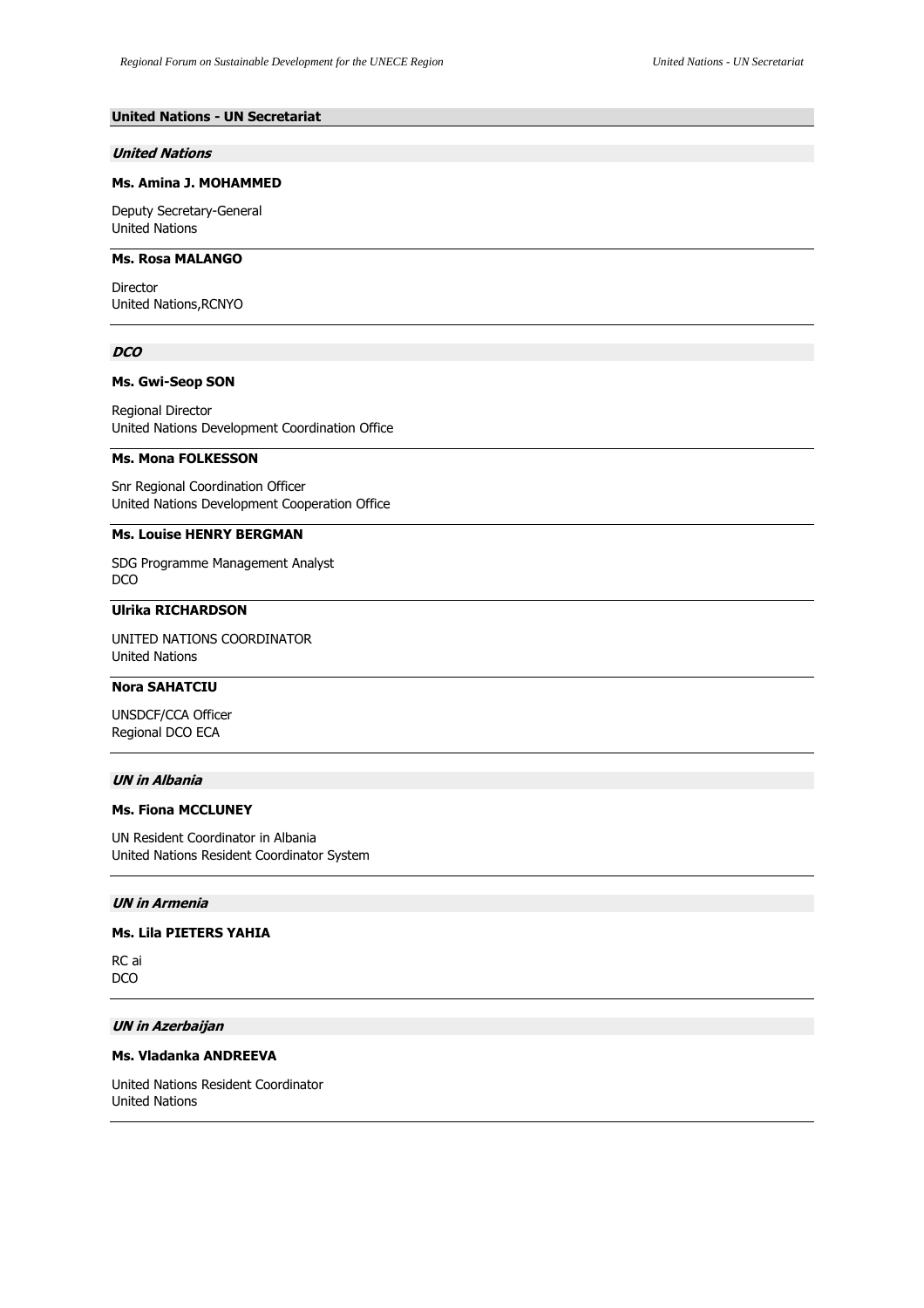#### **UN in Belarus**

# **Ms. Joanna KAZANA**

UN Resident Coordinator in Belarus UN Secretariat / Development Coordination Office

### **Mr. Jahor NOVIKAU**

Head of RCO UN Resident Coordinator's Office in Belarus

### **Mr. Ivanier ARIEL**

Economist DCO

# **Ms. Natallia KARKANITSA**

Data management and reporting officer UN RCO Belarus

# **Mr. Victor RADIVINOVSKI**

UN Advocacy and Communications Officer UN Resident Coordinator's Office in Belarus

#### **UN in Bosnia and Herzegovina**

#### **Ms. Ingrid MACDONALD**

Resident Coordinator United Nations

### **Mr. Aris SEFEROVIC**

Partnerships and Development Finance Officer UN Resident Coordinator Office in Bosnia and Herzegovina

#### **UN in Georgia**

# **Ms. Sabine MACHL**

UN Resident Coordinator United Nations

#### **UN in Kyrgyzstan**

### **Mr. Ozonnia OJIELO**

UN Resident Coordinator United Nations System in the Kyrgyz Republic

#### **Ms. Roza CHOIBAEVA**

Deputy Team Leader and Economist The Office of the UN Resident Coordinator

# **UN in Moldova**

# **Mr. Simon SPRINGETT**

UN Resident Coordinator (Moldova) UN DCO

# **Oona GEMSCH**

Special Assistant to the Resident Coordinator UN RCO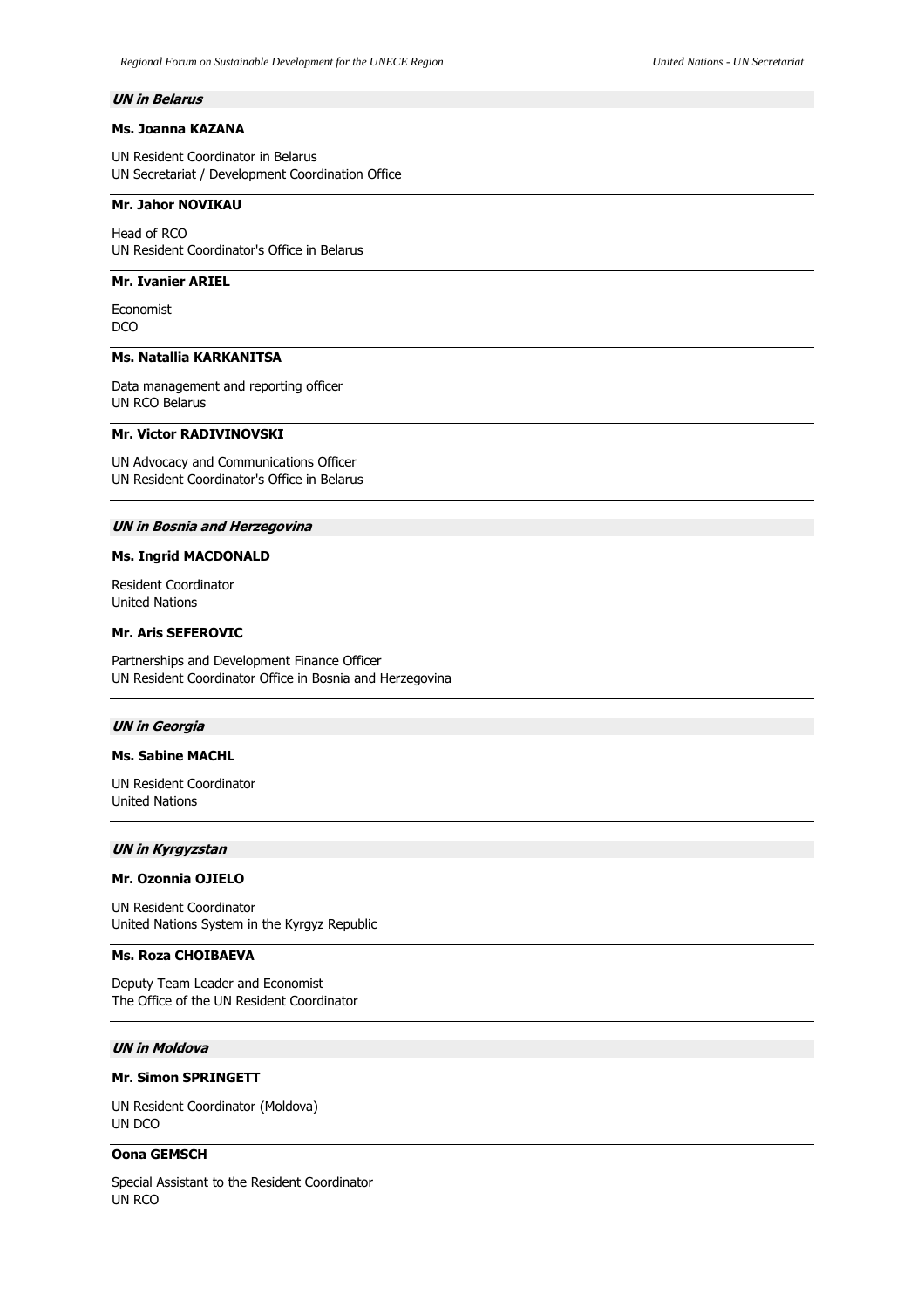# **Veaceslav PALADE**

PDFO UN Moldova

### **UN in North Macedonia**

### **Ms. Rossana DUDZIAK**

UN Resident Coordinator United Nations

# **Joana BABUSHKU**

Development Cooperation Officer - Economist UN RCO

### **UN in Serbia**

### **Ms. Francoise JACOB**

UN resident Coordinator UN DCO

# **Ms. Lorenza JACHIA**

Senior Economist Resident Coordinator's Office in Serbia

#### **Ms. Fioralba SHKODRA**

Head of UN Resident Coordinator's Office UN

# **UN in Tajikistan**

#### **Ms. Sezin SINANOGLU**

UN Resident Coordinator in Tajikistan United Nations

#### **UN in Turkey**

# **Mr. Alvaro RODRIGUEZ**

Resident Coordinator UN

### **Mr. Tom DELRUE**

Head RCO Turkey DCO/RCS

# **Ms. Eser PIRGAN**

Economist UN RCO

### **UN in Uzbekistan**

# **Ms. Roli ASTHANA**

UN Resident Coordinator in Uzbekistan UN DCO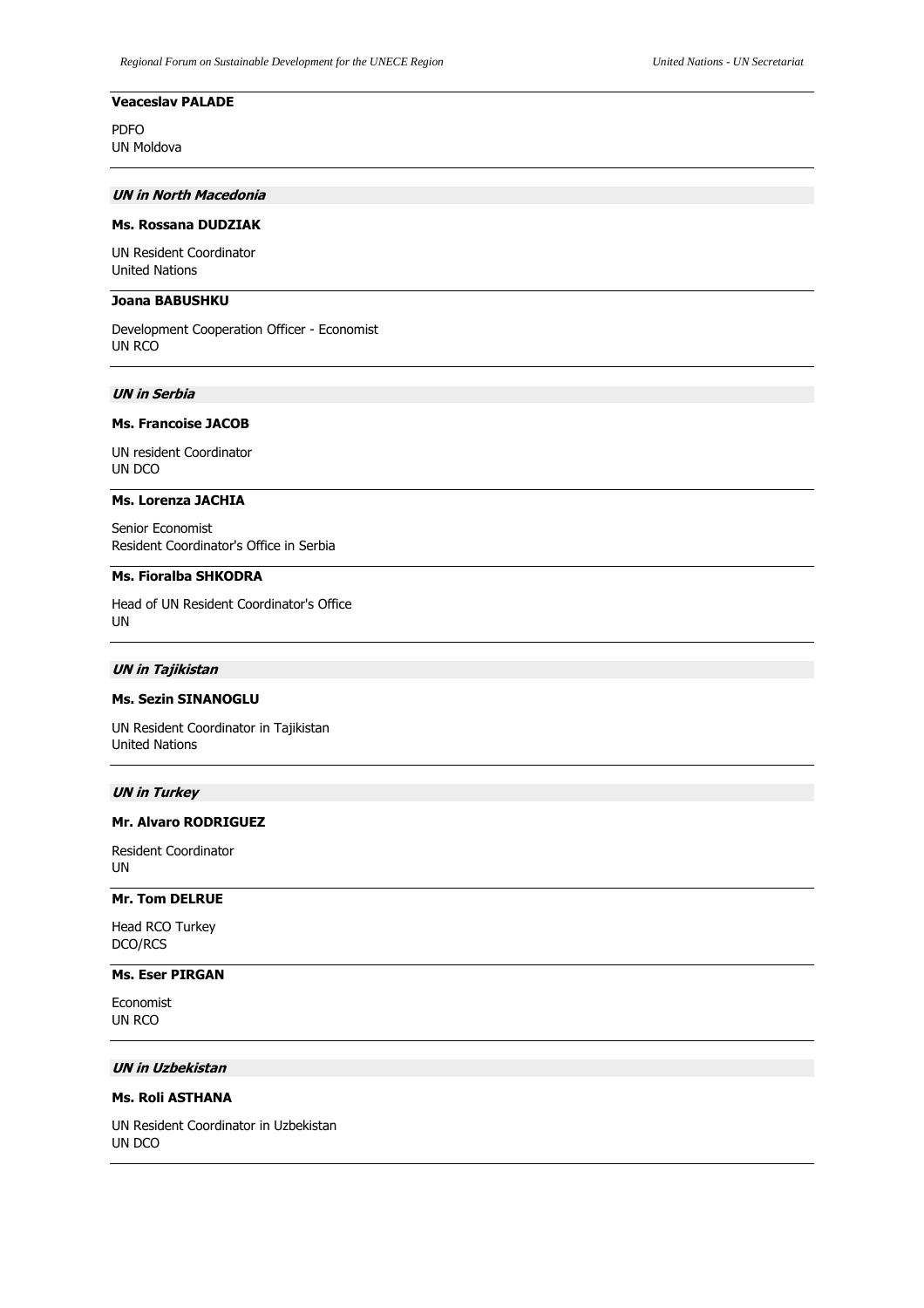# **UNDRR - United Nations Office for Disaster Risk Reduction**

# **Mr. Octavian BIVOL**

Chief Regional Office for Europe and Central Asia United Nations Office for Disaster Risk Reduction (UNDRR)

## **Mr. David BAKER**

Associate Programme Management Officer UN Office for Disaster Risk Reduction

# **UNOG - United Nations Office at Geneva**

# **Ms. Evgeniya ALTUKHOVA**

JPO SDG LAB

# **Ms. Eleonora BONACCORSI**

Program Officer SDG Lab

## **Ms. Trine SCHMIDT**

Policy Analyst United Nations Office Geneva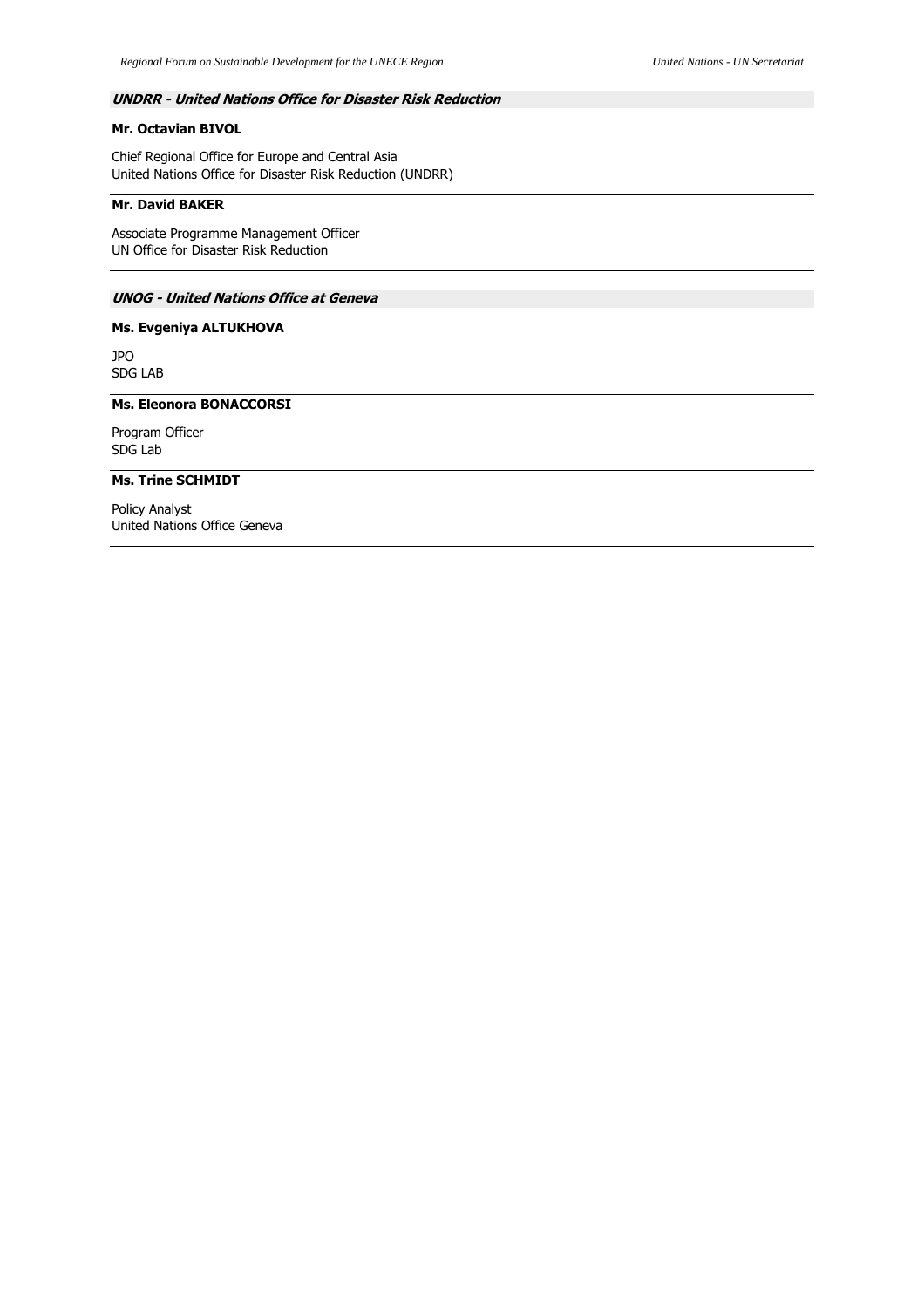# **United Nations Regional Commissions**

## **ECA - Economic Commission for Africa**

# **Ms. Vera SONGWE**

Executive Secretary UNECA

## **Mr. Charles AKOL**

Environmental Affairs Officer UNECA

# **Mr. Nassim OULMANE**

Chief Green and Blue Economy UNECA

## **Ms. Gaokgakala SOBATHA**

FELLOW UN ECONOMIC COMMISSION FOR AFRICA

# **ESCAP - Economic and Social Commission for Asia and the Pacific**

#### **Curt GARRIGAN**

Chief, Sustainable Urban Development UN-ESCAP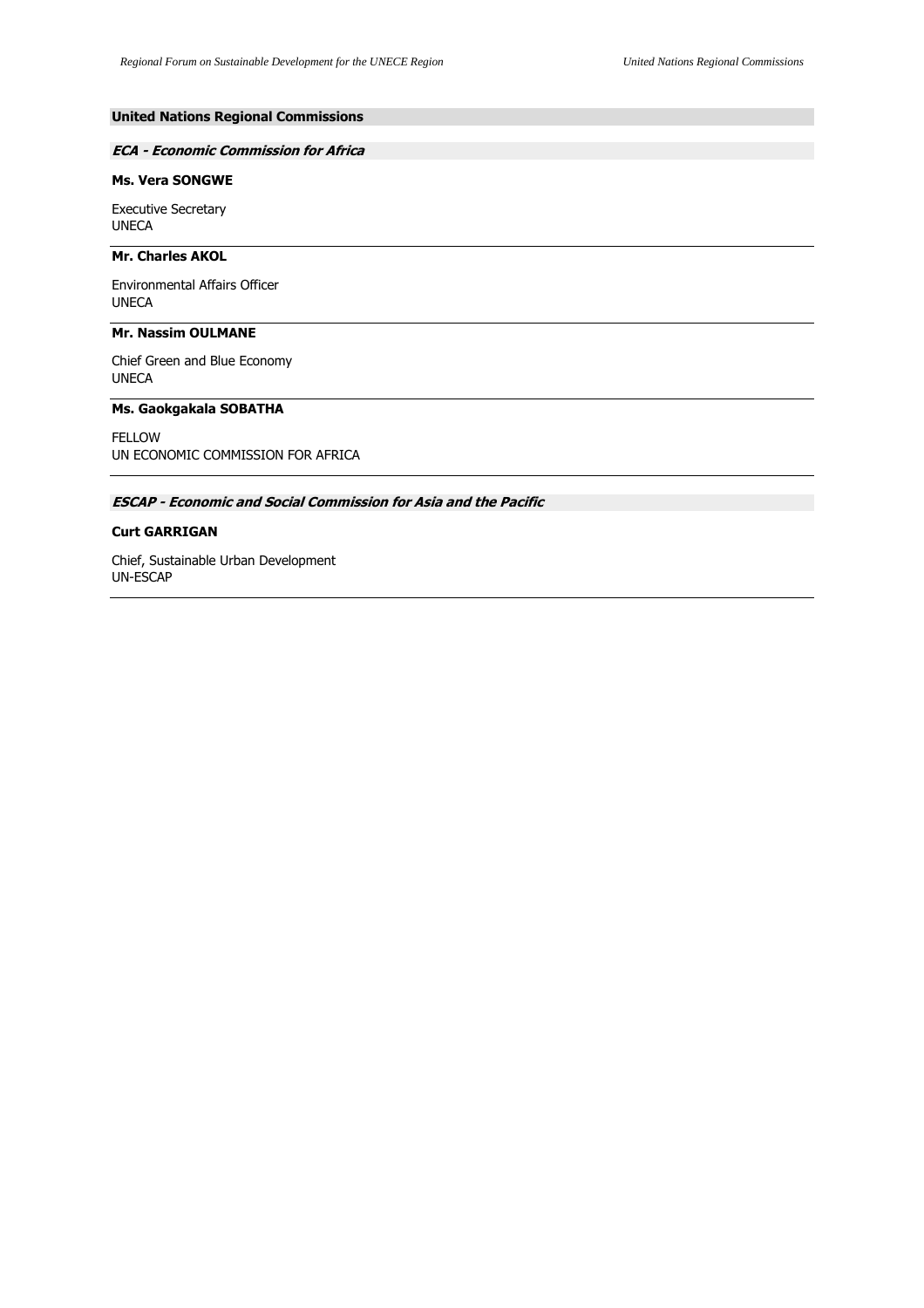# **United Nations Funds and Programmes**

## **UN-HABITAT - United Nations Human Settlements Programme**

## **Mr. Graham ALABASTER**

chief geneva office UN-Habitat

## **Ms. Claudia GARCÍA**

SDG Localization Advocacy and Knowledge Management UN-Habitat

# **Ms. Fernanda LONARDONI**

Head of Country Programme UN-Habitat

# **UN-WOMEN**

## **Ms. Alia EL-YASSIR**

Regional Director - UN Women Europe and Central Asia Regional Office UN Women

#### **Vladana AJVAZ**

Project Assistant UN Women

# **Ms. Svetlana ANDRIEŞ**

Programme Specialist UN Women

## **Ayca ATABEY**

CONSULTANT UN WOMEN

# **Zeynep AYDEMIR KOYUNCU**

Programme Specialist UN Women Turkey

#### **Ms. Nargis AZIZOVA**

Programme Specialist UN Women

# **Dinara BEKTUROVA**

Project Assistant UN Women

## **Ms. Jo-Anne BISHOP**

Strategic Planning and Coordination Specialist UN Women

# **Ms. Linnea CARLESON**

Programme Associate UN Women

### **Ms. Erisa CELA**

Program Manager UN Women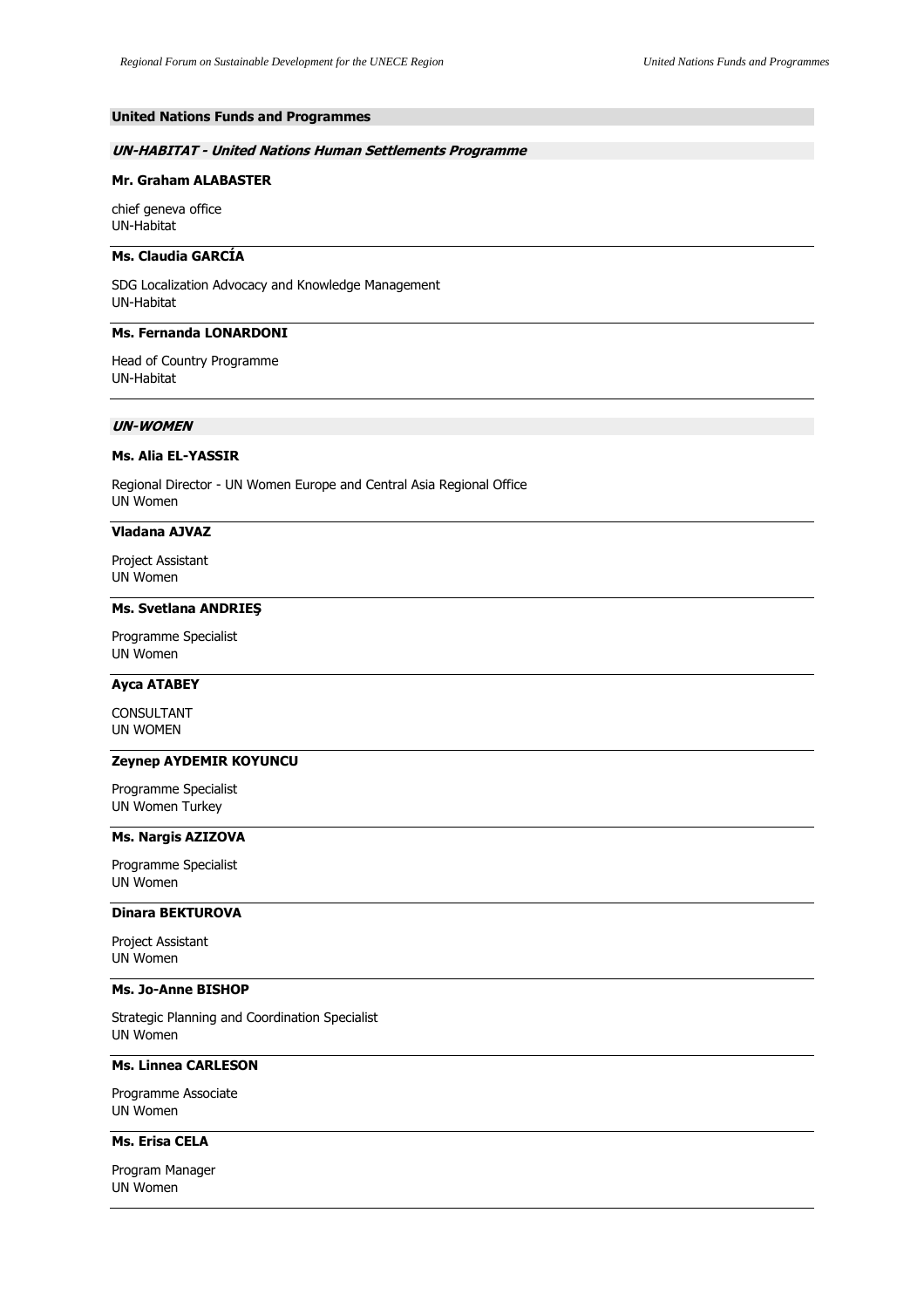### **Ms. Meriza EMILBEKOVA**

Communications Specialist UN Women

## **Mr. Erman FERMANCI**

Communications Analyst UN Women

# **Ms. Kristine HOVHANNISYAN**

National Consultant UNWomen

# **Ms. Ela IONESCU**

Partnership Specialist UN Women

# **Ms. Zohra JALAL**

IUNV UN Women ECA

#### **Ms. Ulziisuren JAMSRAN**

Representative UN Women in Kyrgyzstan

# **Ieva KESKINE**

Gender Equality, Disability Inclusion and Intersectionality UN Women

## **Ms. Zdenka LONCAR**

Gender Equality Facility Project Manager UN Women Bosnia and Herzegovina

## **Ms. Ermira LUBANI**

GRB Programme specialist UN Women

### **Ms. Zvijezdana MARKOVIC**

Coordination Associate UN Women

# **Ms. Olga OSAULENKO**

Project Manager UN Women Regional Office for Europe and Central Asia

#### **Ms. Lowri Angharad REES**

Programme Specialist UN Women

# **Ms. Lika SIDAMONIDZE**

Project Analyst UN Women

## **Olga STOLER**

Coordination Officer UN Women

# **Meruyert SYZDYKBEKOVA**

Environment and Climate Change Specialist UN Women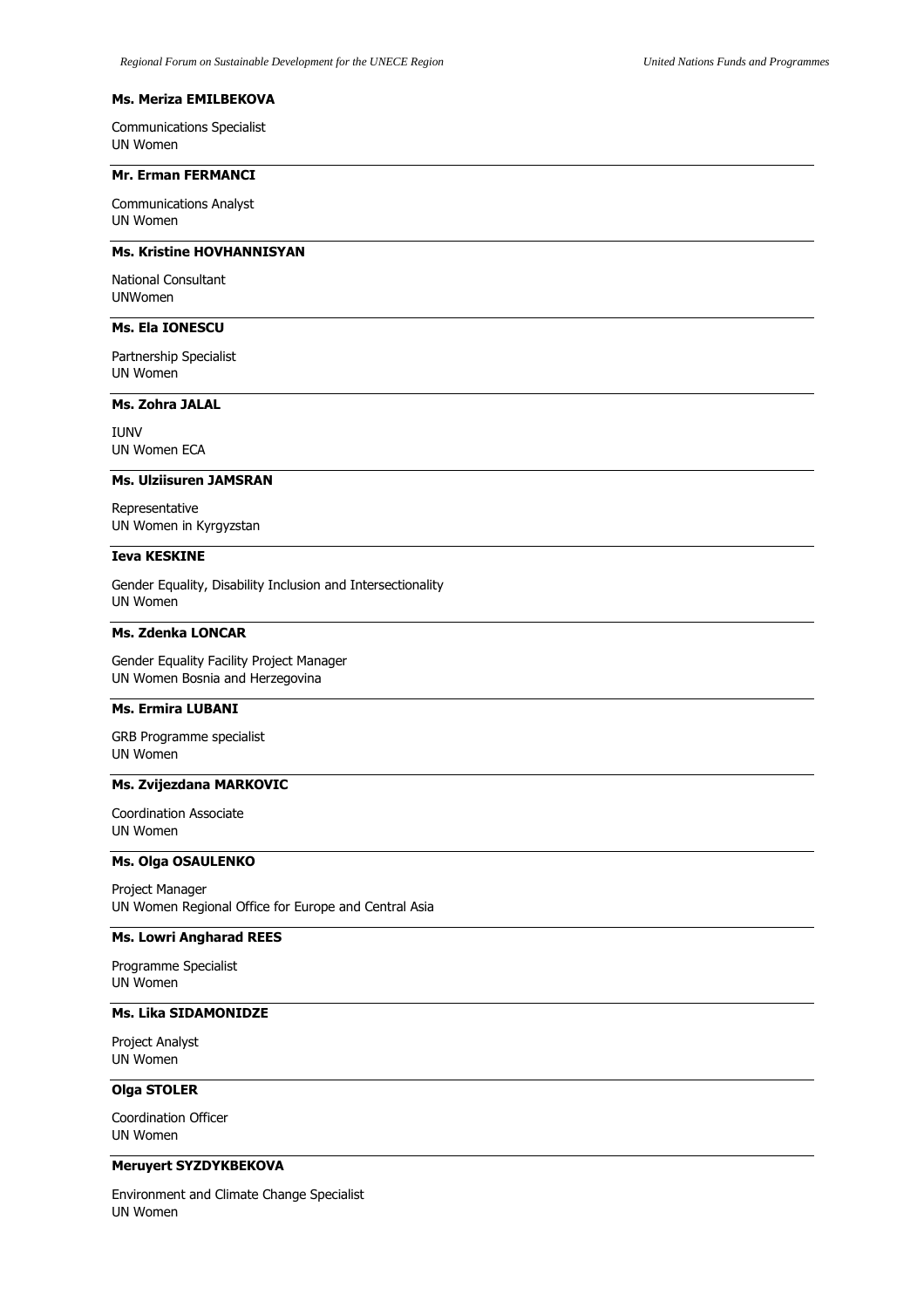# **Ms. Adilya TUGEL**

Actions Coalitions Coordinator UN Women

## **Valeria VILARDO**

Specialist UN WOMEN

### **Ms. Gizem YARBIL GUROL**

Regional Communications and Advocacy Specialist UN Women

## **Ms. Sırma Irmak ÇINAR**

Programme Analyst UN Women Turkey Country Office

## **UNCTAD - United Nations Conference on Trade and Development**

### **Chantal Line CARPENTIER**

Chief, New York Office UNCTAD New York

### **Ms. Danielle DAOU**

External Relations UNCTAD

# **Ms. Tatiana KRYLOVA**

Advisor UNCTAD

# **UNDP - United Nations Development Programme**

## **Ms. Mirjana Spoljaric Egger SPOLJARIC EGGER**

Assistant Administrator and Regional Director for Europe and the CIS UNDP

## **Ms. Marina WALTER**

Deputy Regional Director UNDP

# **Eva BORTOLOTTI**

Jr. Finance Sector Specialist UNDP

### **Mr. Armen GRIGORYAN**

RR UNDP

# **Mr. Stanislav KIM**

OiC Team Leader for the Climate Change and Disaster Resilience Team UNDP

# **Ms. Zorica KORAC**

Environmental Portfolio Manager UNDP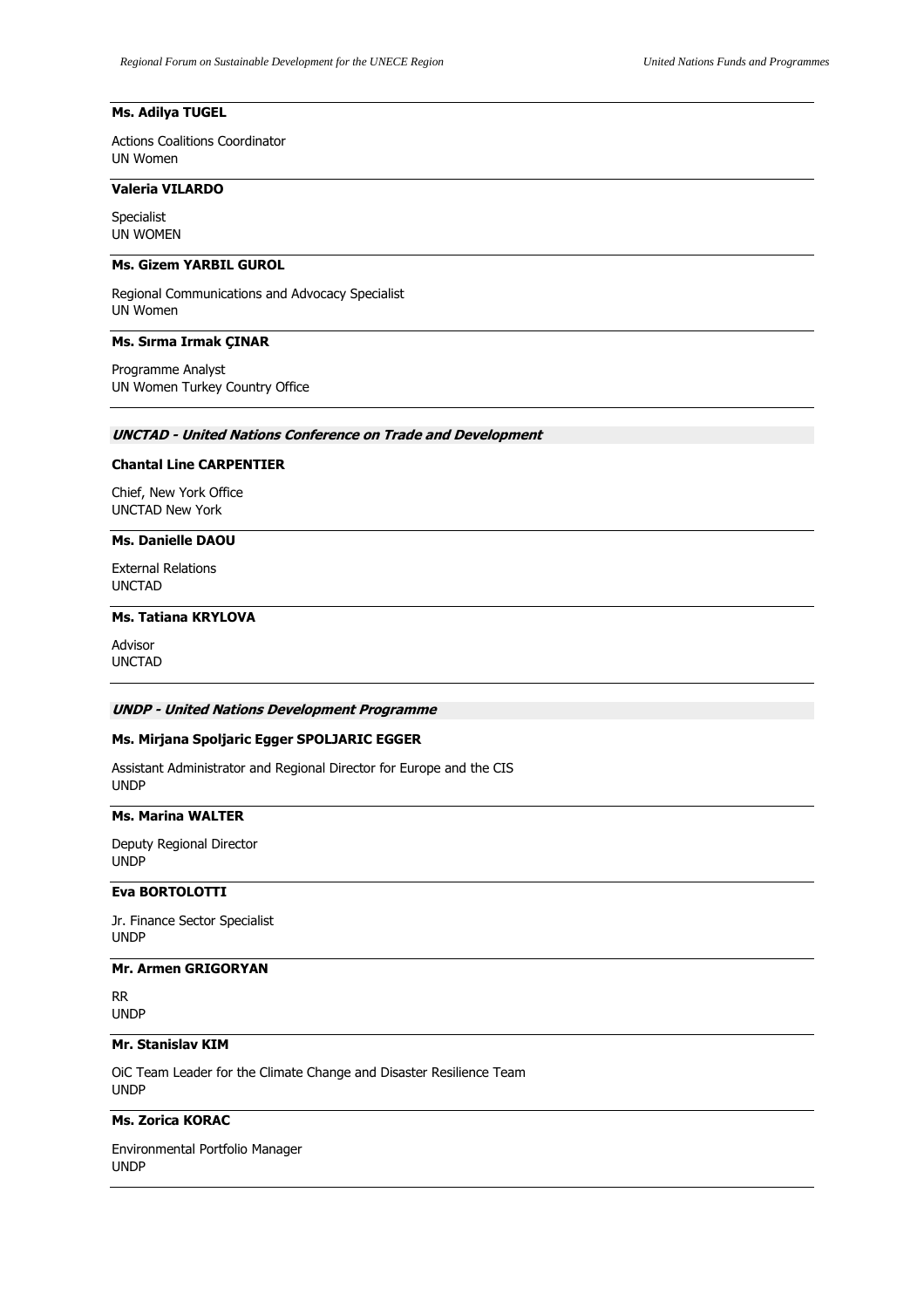## **Ms. Nazgul KULOVA**

Climate change adaptation policy specialist UNDP Kyrgyz Republic

## **Bin LIANG**

Climate Change Intern UNDP in Kyrgyzstan

# **Nera MONIR DIVAN**

Gender Advisor UNDP

# **Ms. Anca STOICA**

UN Relations Specialist UNDP

## **Ensi (jenny) TSZIE**

Head of Experimentation UNDP Kyrgyzstan

### **Ms. Gokce TUNA**

Head of Exploration UNDP

# **Ms. Aigerim YEGEMBERDIYEVA**

Portfolio Manager United Nations Development Programme

#### **Ms. Baktygul YSABEKOVA**

NDC project coordinator UNDP Kyrgyzstan

## **UNEP - United Nations Environment Programme**

# **Mr. Bruno POZZI**

Regional Director for Europe UNEP

## **Mr. Matthew BILLOT**

Senior Coordination Officer UNEP

# **Ms. Marianna BOLSHAKOVA**

Regional Coordinator, Law and Governance UNEP

# **Ms. Giorgia CHERUBINI**

PROJECT SUPPORT OFFICER UNEP

### **Mr. Jonathan GHEYSSENS**

Programme Officer UNEP

# **Ms. Sharon GIL**

Programme Officer UNEP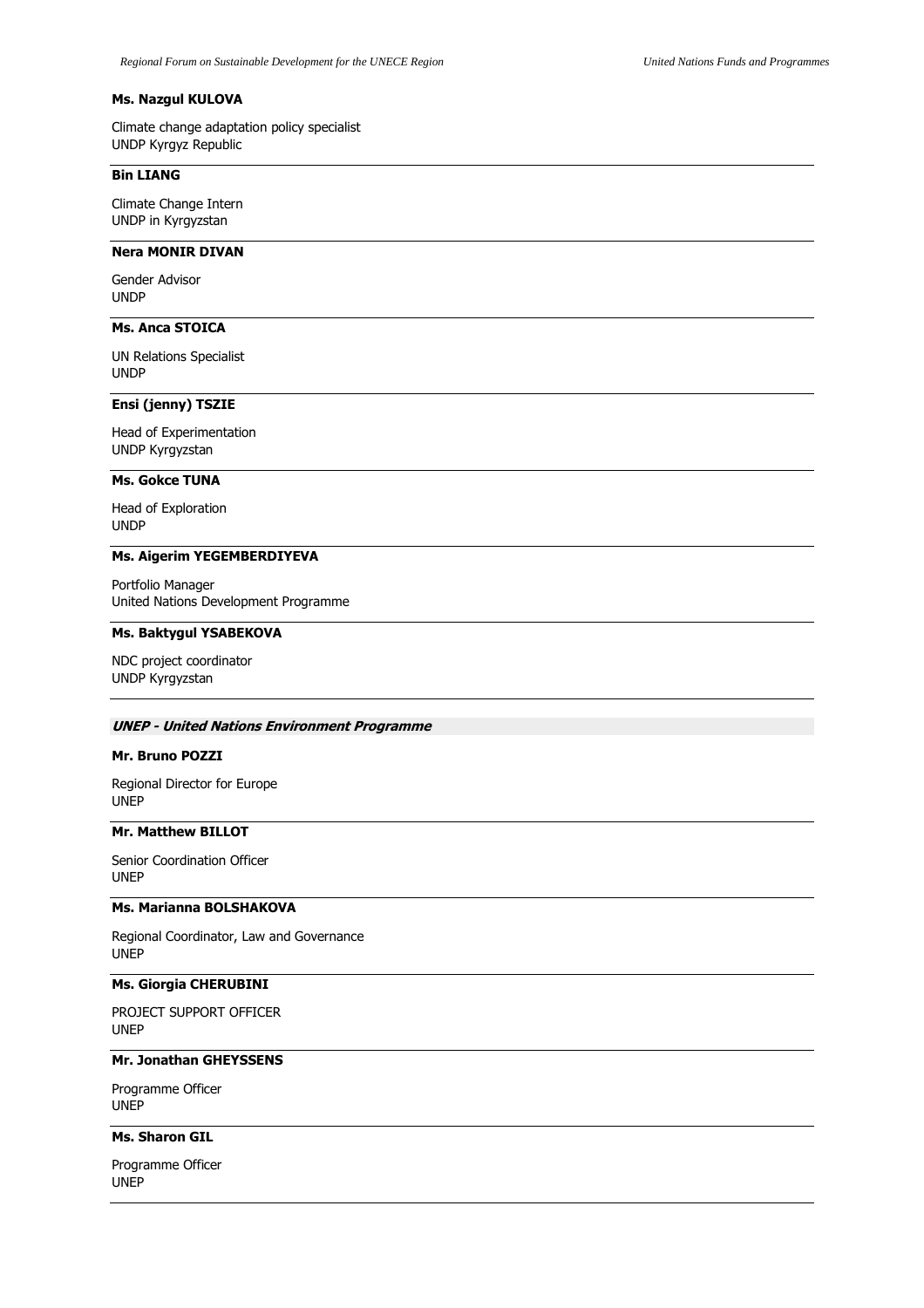## **Ms. Lourdes Ivonne HIGUERO FLORES**

Secretary-General CITES Secretariat

#### **Mr. Salehin KHAN**

Programme Management Officer CITES/UNEP

# **Mr. Wondwosen Asnake KIBRET**

Policy and Partnerships Coordinator UNEP

# **Ms. Klaudia KURAS**

Consultant UNEP Vienna Programme Office - Secretariat of the Carpathian Convention

# **Mr. Julien LE TELLIER**

Programme Officer - Socio-Economic Affairs UNEP/MAP

# **Ms. Tamara MITROFANENKO**

Consultant, Science-Policy-Practice Interface Coordinator United Nations Environmenta Programme

# **Siiri MÄKELÄ**

Assoc. Expert UNEP

#### **Ms. Marika PALOSAARI**

Programme Coordinator UNEP

### **UNFPA - United Nations Population Fund**

### **Ms. Giulia VALLESE**

Regional Director ai UNFPA EECARO UNFPA

## **Ms. Marta DIAVOLOVA**

Deputy Regional Director a.i. UNFPA

# **Ms. Gabriela ALVAREZ MINTE**

Regional Gender Advisor UNFPA

# **Mr. Kristijan ANGELESKI**

Youth Consultant UNFPA

# **Ms. Lela BAKRADZE**

Head of Office UNFPA

# **Cecilia MARIANI**

SRHR Program Analyst UNFPA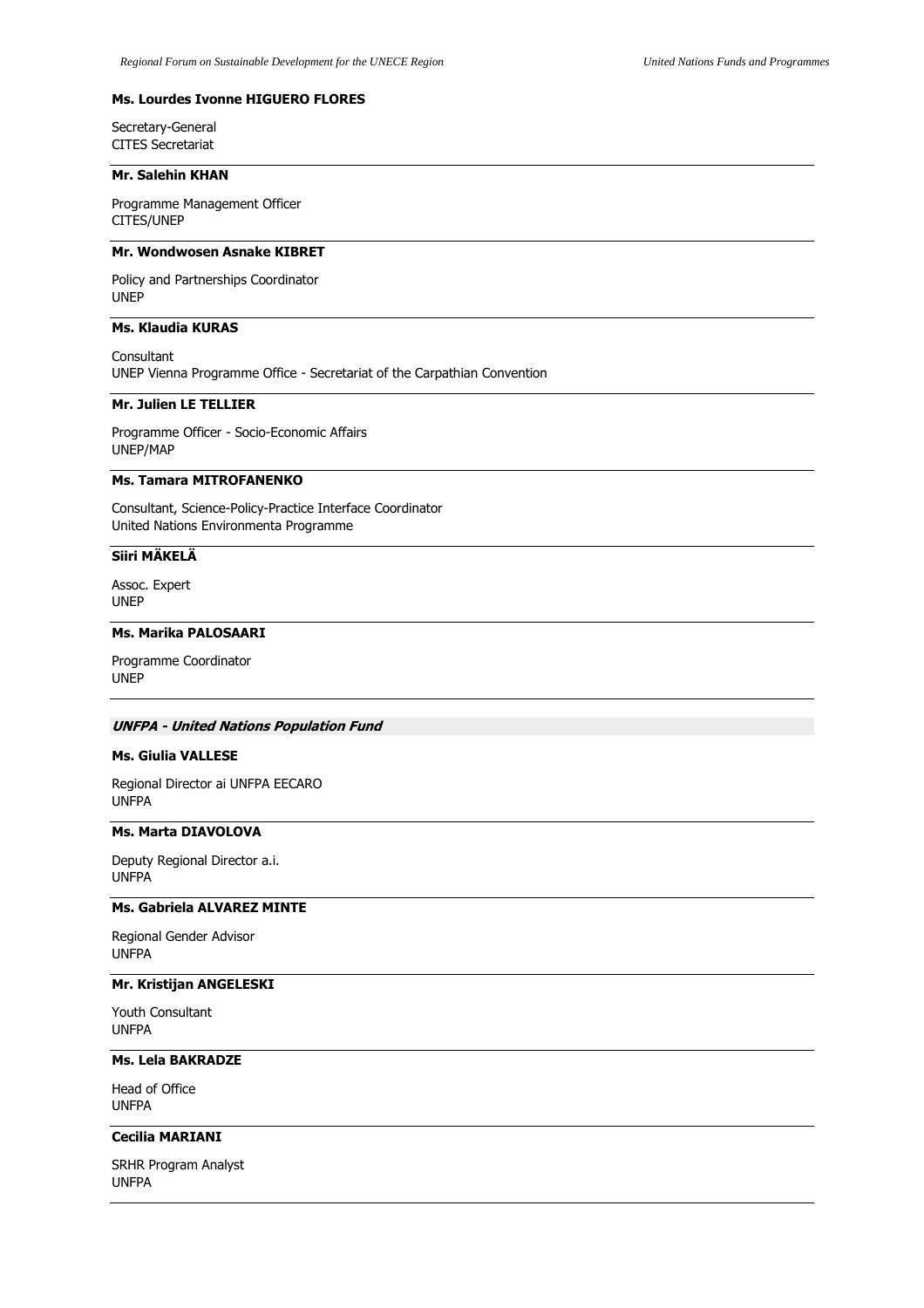## **Ms. Nino ODISHARIA**

Social Policy Officer UNFPA

#### **Ms. Natalia PLUGARU**

Assistant Representative UNFPA

# **Andrey POSHTARUK**

Regional Advisor, HIV UNFPA Reginal Office for EECA

## **Mr. Hakan ÖZKAN**

Programme Associate UNFPA

### **UNHCR - Office of the United Nations High Commissioner for Refugees**

## **Mr. Nicolas BRASS**

Head of External Engagement UNHCR

#### **UNICEF - United Nations Childrens Fund**

## **Mr. Philippe CORI**

UNICEF Deputy Regional Director for Europe and Central Asia UNICEF Regional Office for Europe and Central Asia

#### **Ms. Tatiana ADERIKHINA**

Education specialist UNICEF

### **Ms. Meiramgul ALYBEKOVA**

Partnership Officer UNICEF

### **Ms. Malin ELISSON**

Senior Advisor Education UNICEF ECARO

# **Ms. Raushan IBRASHEVA**

Innovations Officer UNICEF Kazakhstan

#### **Damir KOZHANBAYEV**

Education Officer UNICEF

# **Jutaro SAKAMOTO**

Education Specialist UNICEF

## **Ms. Nora SHABANI**

Education Specialist UNICEF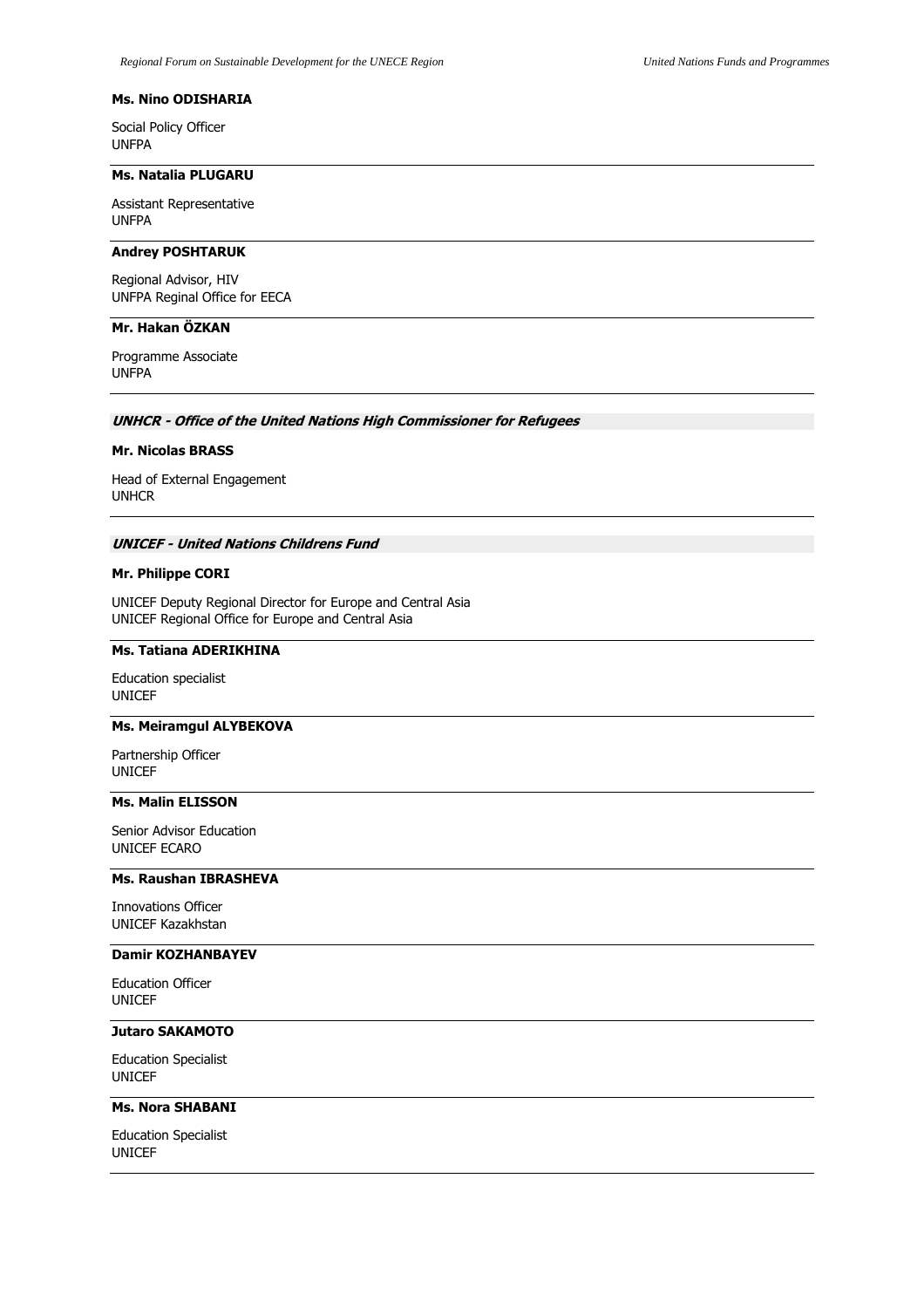## **Ms. Dragana SRETENOV**

Inclusive Education Consultant UNICEF

### **M. Karin STROMSTEDT JOHANSSON**

Program & Advocacy Advisor 2030 Agenda UNICEF Sweden

# **UNOPS - United Nations Office for Project Services**

# **Mr. Moin KARIM**

Regional Director for Europe and Central Asia UNOPS

### **Konstantin EGOROV**

Partnerships Specialist UNOPS

# **Mr. Dominic O NEILL**

Executive Director Sanitation & Hygiene Fund (SHF) / UNOPS

# **UNV - United Nations Volunteers**

# **Ms. Kyoko YOKOSUKA**

Deputy Executive Coordinator United Nations Volunteers

#### **Ms. Rimma SABAYEVA**

UNV Regional Manager UNV

## **WFP - World Food Programme**

# **Ms. Cristina MOSNEAGA**

External Partnerships Officer WFP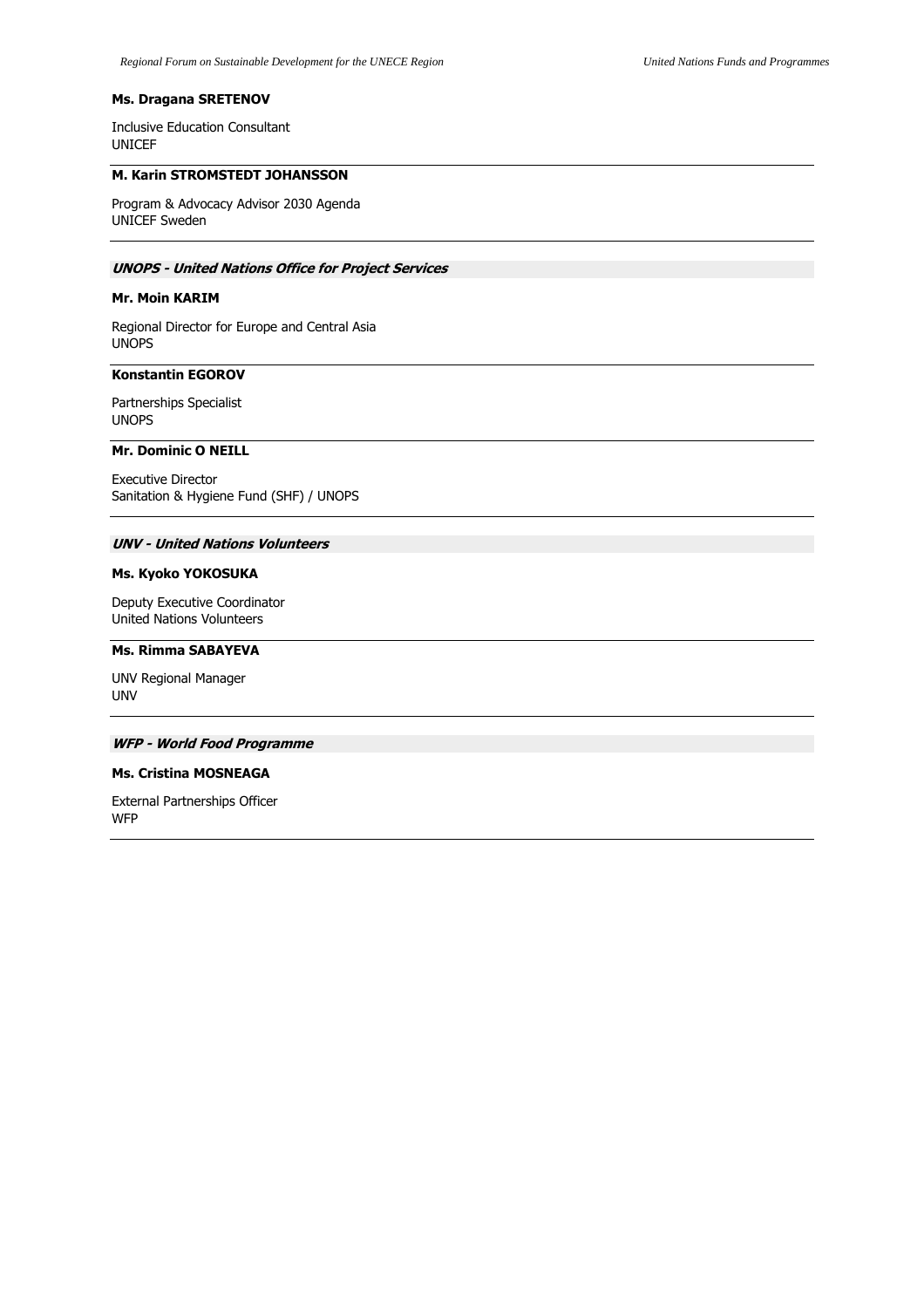# **United Nations Specialized Agencies**

### **FAO - Food and Agriculture Organization of the United Nations**

## **Mr. Raimund JEHLE**

Deputy Regional Representative (programme), Regional Programme Leader FAO of the UN

#### **Mohamed A. GAD**

Intern - Urban Forestry FAO

# **Mr. Simone BORELLI**

Urban Forestry Officer FAO

# **Mr. Stefanos FOTIOU**

Director, Office of SDGs FAO

# **Anna JENDEREDJIAN**

Gender and Social Protection Specialist FAO

## **Ms. Katerina KULIK**

Programme and Monitoring Associate FAO

# **Mr. Gilles MARTIN**

Adviser for decentralised cooperation - Grenn Cities Initiative FAO

## **Sandugash MUSSABEKOVA**

Programme Assistant FAO UN

# **Ms. Aniko NEMETH**

Food Safety and Nutrition Expert FAO Regional Office for Europe and Central Asia

## **Ms. Soalandy RAKOTONDRAMANGA**

Programme Officer, Forestry FAO

# **Ms. Valeria ROCCA**

Regional SDG Advisor FAO

# **Dina SATTYBAYEVA**

Programmes and Liaison Specialist FAO

# **Mr. Adriano Jose TIMOSSI**

Partnership, Outreach and Communication Specialist FAO

# **Mr. Sherzod UMAROV**

AFAOR FAO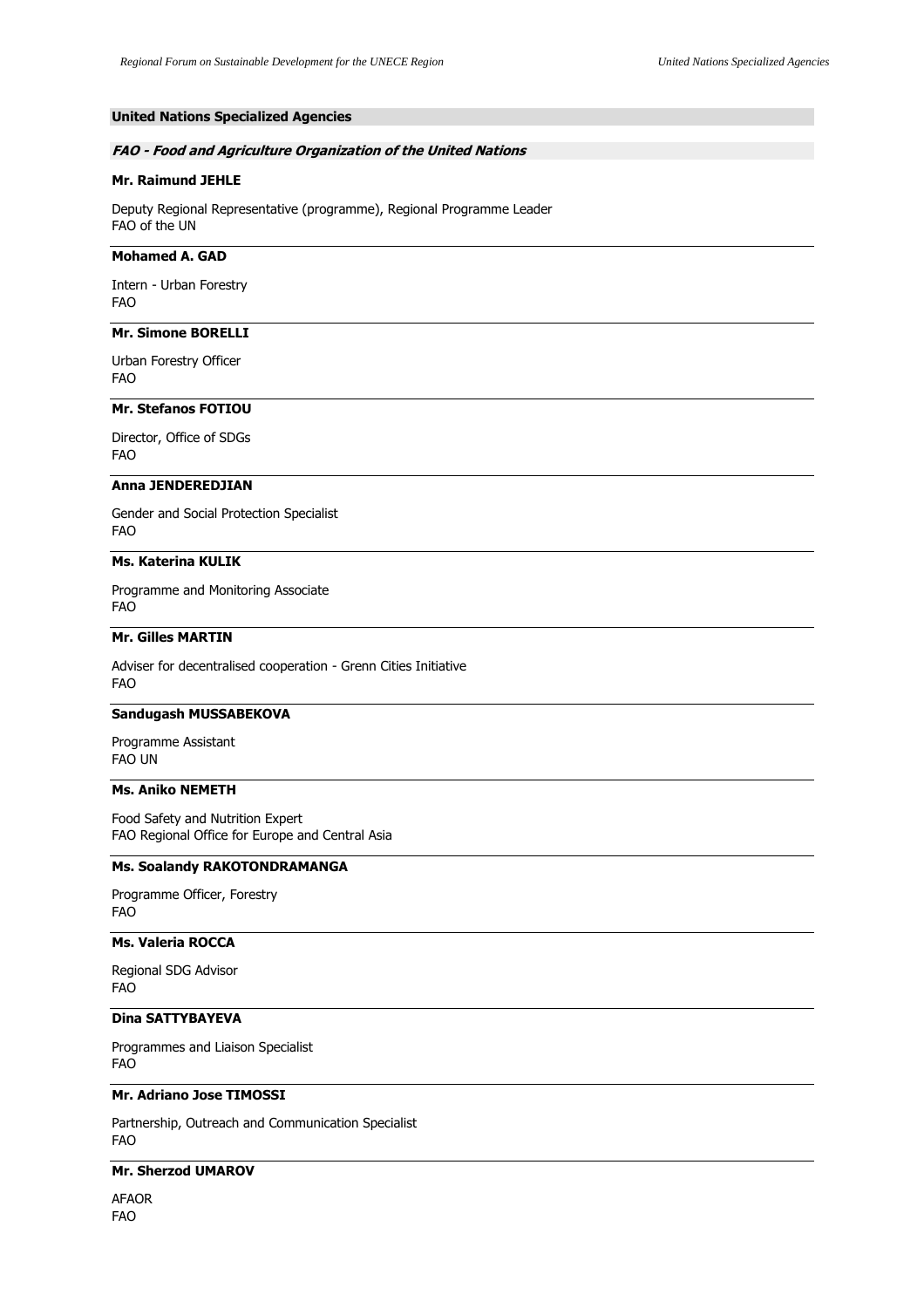## **Ms. Tiina VAHANEN**

Deputy Director FAO

## **ILO - International Labour Organization**

## **Mr. Michael BRAUN**

Junior Professional Officer International Labour Organization

#### **Mr. Salih GÖRGEÇ**

National Programme Officer ILO Office for Turkey

#### **ITU - International Telecommunications Union**

#### **Mr. Jaroslaw Karol PONDER**

Head of the ITU Office for Europe International Telecommunication Union (ITU)

## **Ms. Natalia MOCHU**

Regional Director for CIS International Telecommunication Union, Regional office for CIS

#### **Mr. Maksim BURIANOV**

Intern ITU in the CIS

# **Ms. Ayda DABIRI**

Project Officer International Telecommunication Union (ITU)

# **Sarah DELPORTE**

Project Officer International Telecommunication Union (ITU)

# **Ms. Irina DIVAKOVA**

UN Engagement, Giga/C2R Project Officer ITU Regional Office for CIS

# **Mr. Corentin GAUD**

Junior Project Officer ITU

# **Ms. Neo MOKOMA**

Junior Project Officer International Telecommunication Union

# **UNESCO - United Nations Educational, Scientific and Cultural Organization**

# **Ms. Ana Luiza THOMPSON-FLORES**

Director UNESCO REGIONAL BUREAU FOR SCIENCE AND CULTURE IN EUROPE

#### **Ms. Fuensanta AMOROS**

Junior Programme Officer UNESCO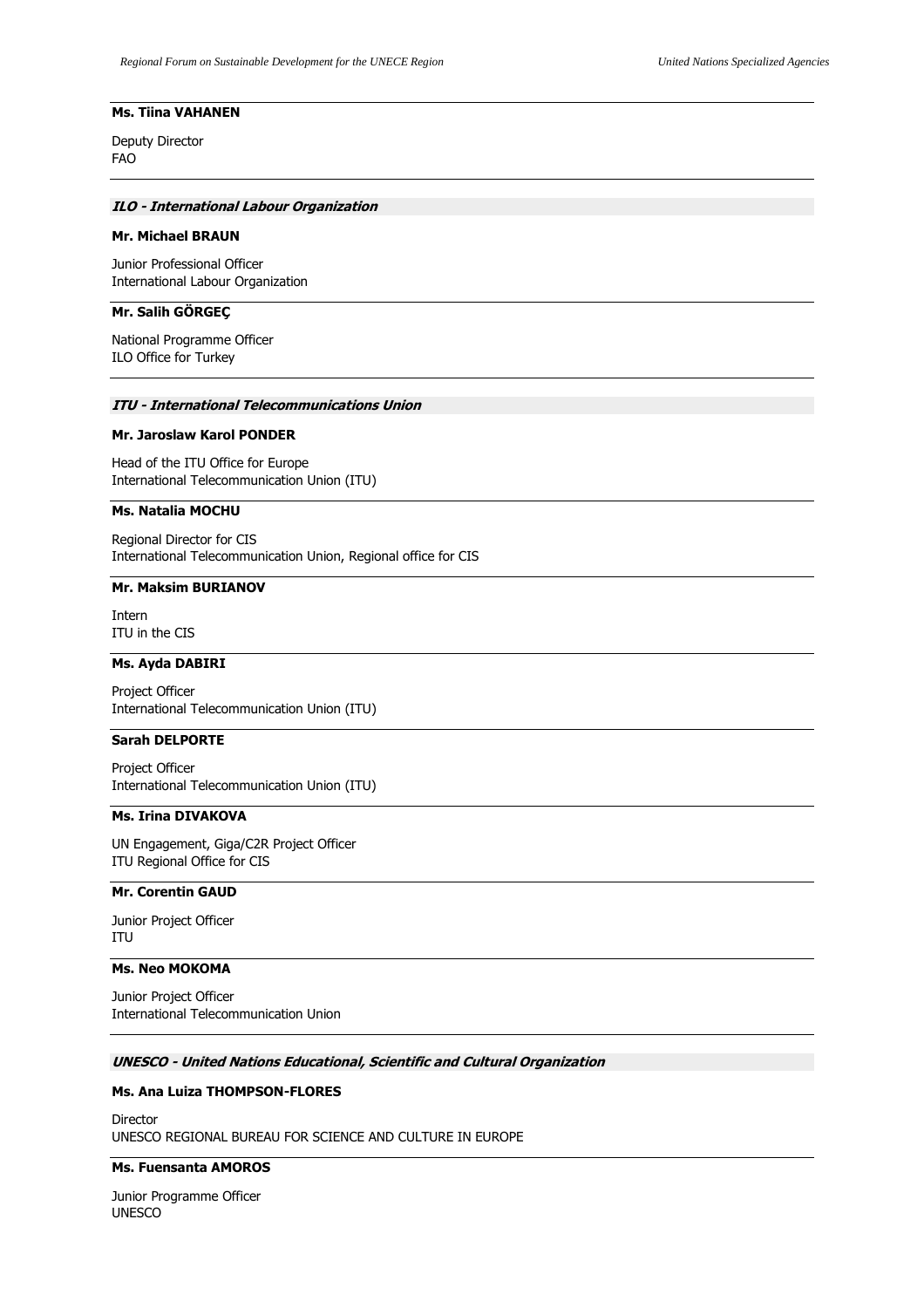# **Mr. Jonathan BAKER**

head of unit UNESCO Regional Bureau

# **Ms. Francesca BAMPA**

Project officer - Science Unit UNESCO regional Bureau for Science and Culture in Europe

#### **Bianca BILGRAM**

Head, Task Force Education for Sustainable Development German Commission for UNESCO

## **Jing FANG**

Associate Programme Specialist UNESCO

# **Julia KOZLOVA**

INDIVIDUAL CONSULTANT UNESCO

## **Mr. Francesco LIPPARINI**

intern UNESCO Regional Bureau for Science and Culture in Europe

# **Ms. Wally MEROTTO**

A. Coordination Officer UNESCO Regional Bureau for Science and Culture in Europe

## **Ms. Rolla MOUMNE**

Programme Specialist UNESCO

# **Ms. Anh NGUYEN**

Intern UNESCO Regional Bureau for Science and Culture in Europe

### **Ms. Francesca SANTORO**

Programme Specialist Intergovernmental Oceanographic Commission of UNESCO

# **Ms. Megumi WATANABE**

Programme Specialist UNESCO

#### **UNIDO - United Nations Industrial Development Organization**

#### **Ms. Zephania NOVIA**

Intern United Nations Industrial Development Organization

# **Mariia PAVLOVA**

Project Associate UNIDO

# **Ms. Anahit SIMONYAN**

UNIDO Country Representative UNIDO Armenia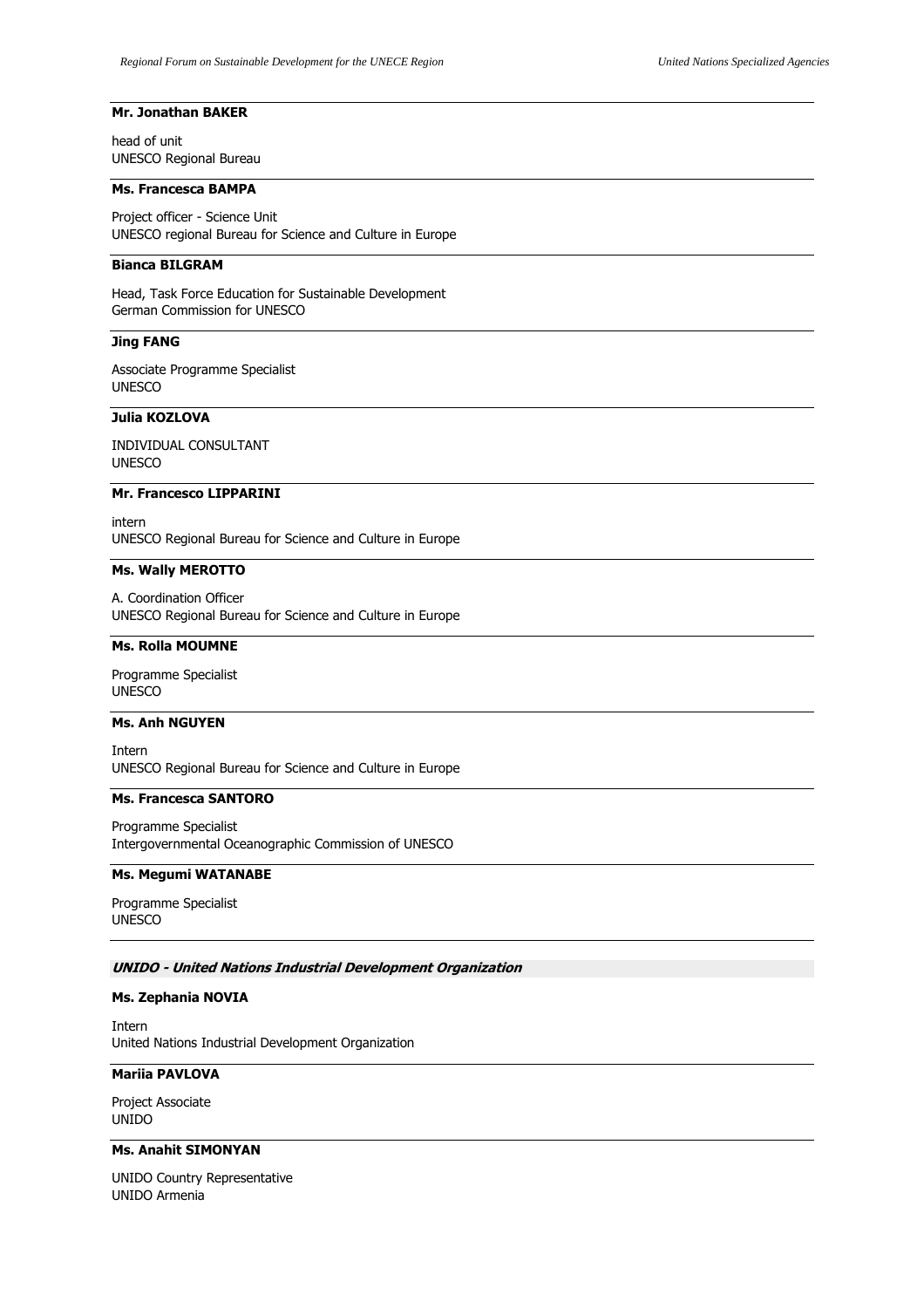## **Ms. Kinjal VERNEKAR**

Intern UNIDO

## **UNWTO - World Tourism Organization**

## **Ms. Sofía GUTIÉRREZ**

Deputy Director, Sustainable Development of Tourism World Tourism Organization

### **WHO - World Health Organization**

## **Hans KLUGE**

Regional Director, WHO Europe World Health Organization

## **Mr. Rury HASTINGS**

Alliances Officer WHO

# **Linda MERIEAU**

Partnerships Lead WHO - Interagency NCD Task Force MPTF

## **Milena SELIVANOV**

UNV WHO

### **Mr. Akihito WATABE**

Program Manager (Advocacy and Accountability) WHO

## **Ms. Isabel YORDI AGUIRRE**

Programme manager Gender and Rights World Health Organization, Regional Office for Europe

### **WMO - World Meteorological Organization**

# **Mr. Milan DACIC**

WMO Representative for Europe WMO - World Meteorological Organization

### **Ms. Natalia BERGHI**

Regional Programme Officer WMO

# **Ms. Sari LAPPI**

Coordinator World Meteorological Organization

# **World Bank**

### **Ms. Larissa DUMA**

Senior Urban Ecology & Resilience Specialist The World Bank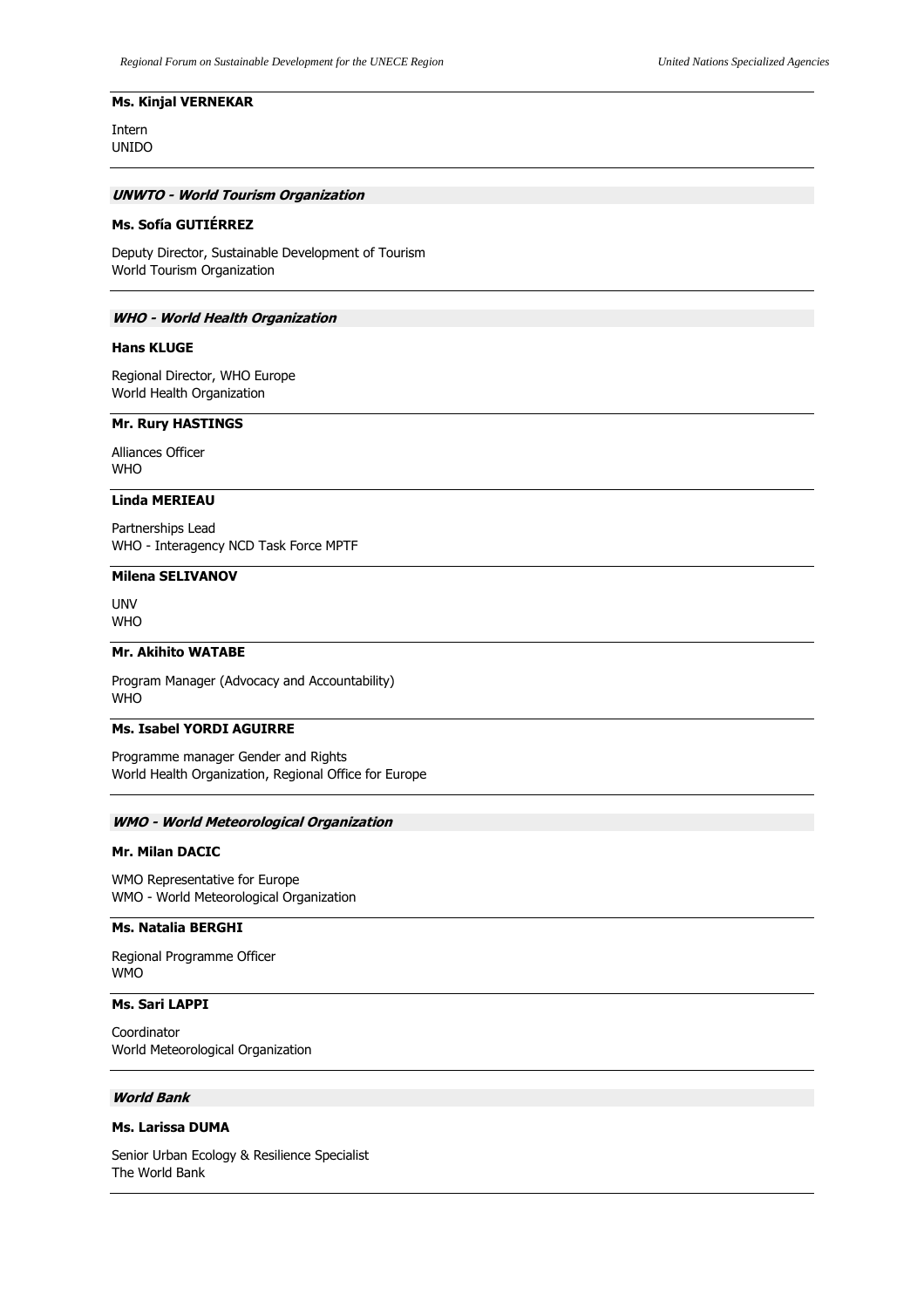# **Ms. Sheila KULUBYA**

External Affairs Officer World Bank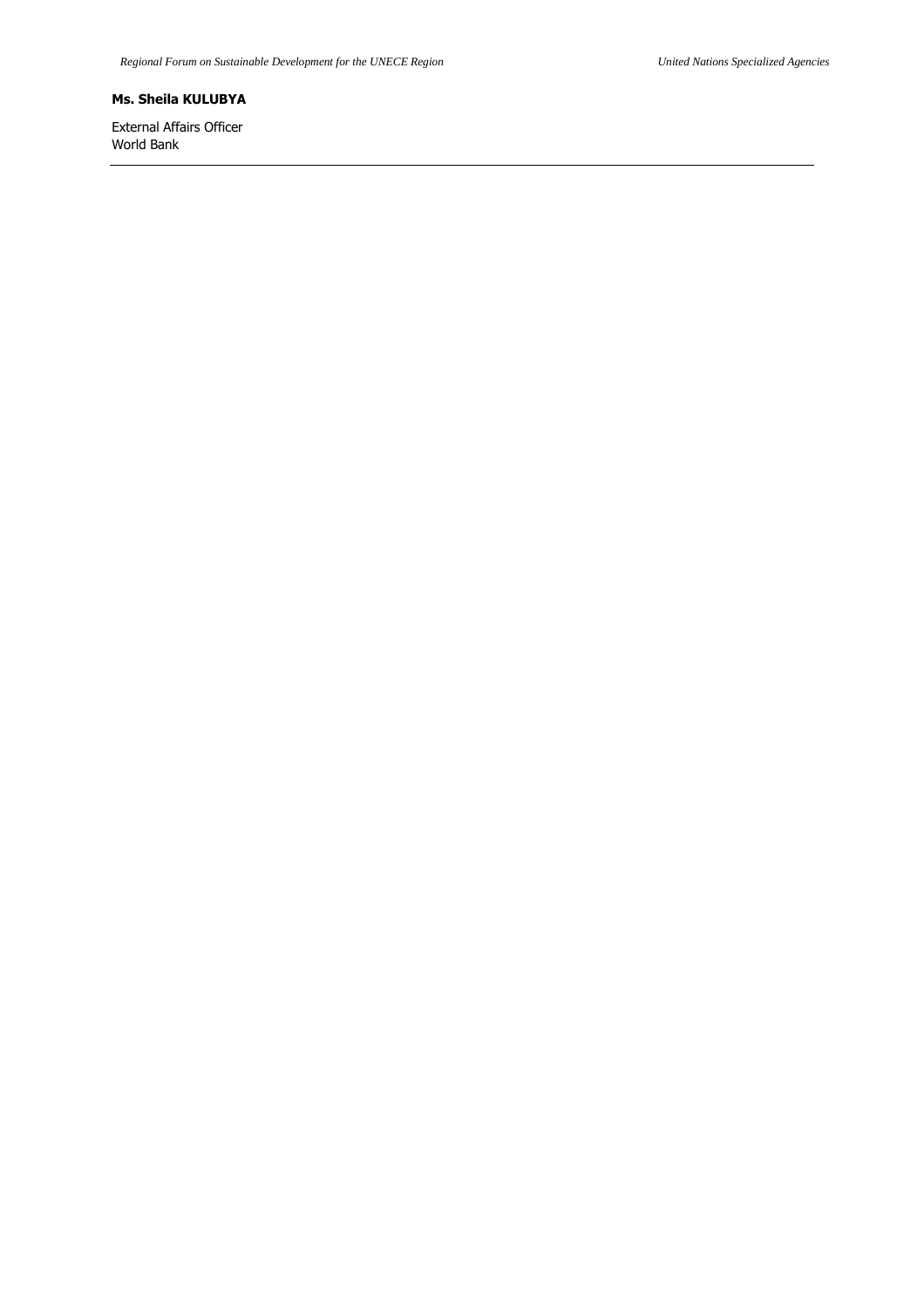## **United Nations (Related Organizations)**

## **IOM - International Organization for Migration**

# **Ms. Renate HELD**

Regional Director International Organization for Migration, Regional Office

## **Ms. Dania BEZIRGAN**

Project Assistant IOM Turkey

# **Mr. Peter BROOMFIELD**

Project Assistant IOM

## **Ms. Yelda DEVLET KARAPINAR**

Senior National Programme Officer IOM Turkey

# **Mr. Galymzhan SULEIMENOV**

Senior Area Coordinator IOM Kazakhstan

## **Ms. Sumeyye TANRIVERDI**

Senior Project Asistant IOM Turkey

# **UNGC - United Nations Global Compact**

## **Mr. Rubén CARRICONDO SÁNCHEZ**

Agenda 2030 technician UN Global Compact Network Spain

# **Alexandra TARAZI**

Regional Manager UN Global Compact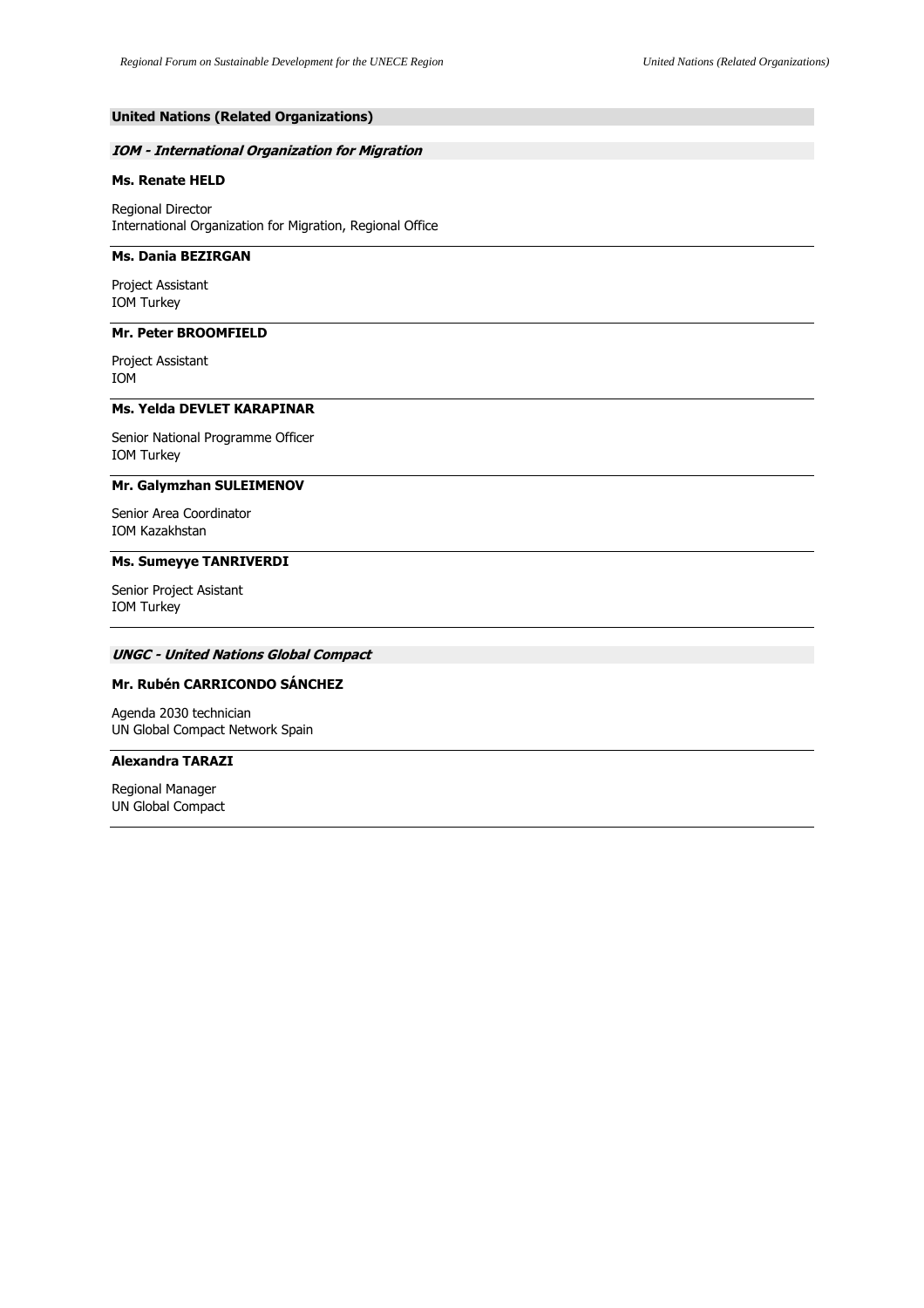## **Intergovernmental Organizations**

#### **Asian Development Bank (ADB)**

## **Ms. Hisaka KIMURA**

Advisor Asian Development Bank

#### **CAREC**

#### **Ms. Tatyana SHAKIROVA**

Manager of ESD Programme CAREC

## **Umut ZHOLDOSHOVA**

Director CAREC Branch in Kyrgyzstan

## **Commonwealth Secretariat (CS)**

## **Mr. Salamat ALI**

Trade Economist TONR

#### **Congress of Local and Regional Authorities**

## **Ms. Eirini DOUROU**

Thematic spokesperson on Gender Equality Congress of Local and Regional Authorities

## **Council of Europe**

### **Mr. Max GILBERT**

Political Adviser at the Directorate of Political Affairs and External Relations COUNCIL OF EUROPE

# **Mr. Dmitri MARCHENKOV**

Head of Division (a.i.), Cooperation and External Relations Council of Europe Congress of Local and Regional Authorities

### **Ms. Eva PASTRANA**

Head of Judicial and Human Rights Training Division Council of Europe

## **Disaster Preparedness and Prevention Initiative for South Eastern Europe**

#### **Mr. Vlatko JOVANOVSKI**

Head of Secretariat Disaster Preparedness and Prevention Initiative for South East Europe

## **Eurasian Development Bank (EDB)**

## **Mr. Leonid EFIMOV**

Head of International Relations and Protocol Eurasian Development Bank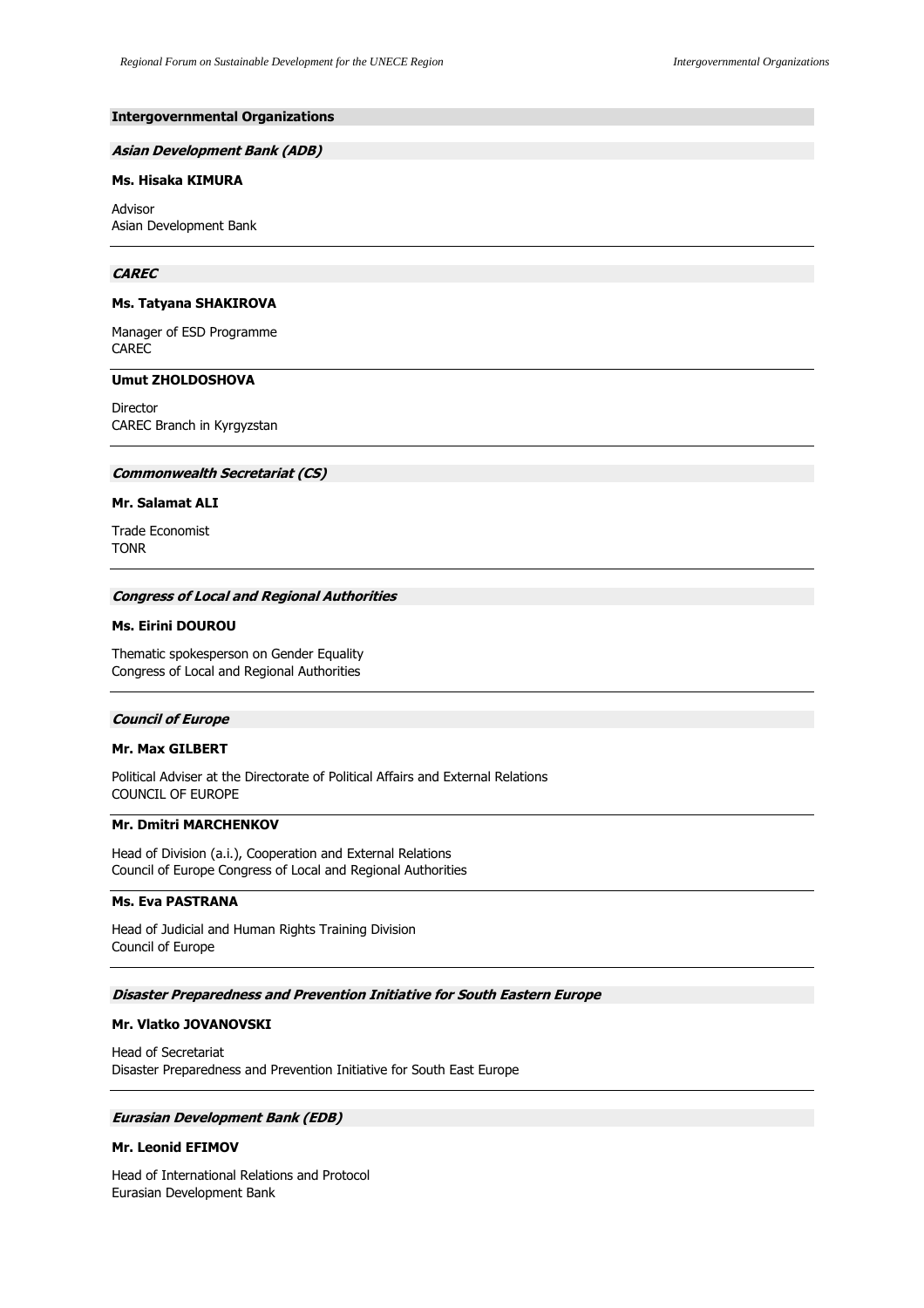### **Eurasian Economic Commission (EEC)**

## **Ms. Natalia IGNATOVA**

Deputy Director of Statistics Department Eurasian Economic Commission

## **Mr. Andrey PANTELEEV**

Head of Economic Policy Strategies Section, Macroeconomic Policy Department Eurasian Economic Commission

## **Ms. Nare PETAKCHIAN**

Adviser of the Economic Policy Strategies Section Eurasian Economic Commission

# **European Bank for Reconstruction and Development**

## **Mr. Dirk WERNER**

Director, Head of Telecommunications, Media and Technology Banking European Bank for Reconstruction and Development

#### **European Forest Institute**

#### **Mr. Rik DE VREESE**

Urban Forestry Team Leader - Resilience Programme European Forest Institute

#### **Geneva International Centre for Humanitarian Demining (GICHD)**

#### **Mr. Arsen KHANYAN**

Programme Officer, Policy and External Relations **GICHD** 

#### **Inter-Parliamentary Union (IPU)**

#### **Martin CHUNGONG**

Secretary General Inter-Parliamentary Union

# **Ms. Isabel OBADIARU**

SDG Project Officer Inter-Parliamentary Union

#### **Interstate Statistical Committee of the Commonwealth of Independent States (CIS STAT)**

#### **Ms. Elena VOSMIRKO**

Consultant Interstate Statistical Committee of the CIS (CIS-Stat)

#### **Organization for Security and Co-operation in Europe (OSCE)**

#### **Ms. Esra BUTTANRI**

Senior Adviser OSCE- Office of the Co-ordinator of OSCE Economic and Environmental Activities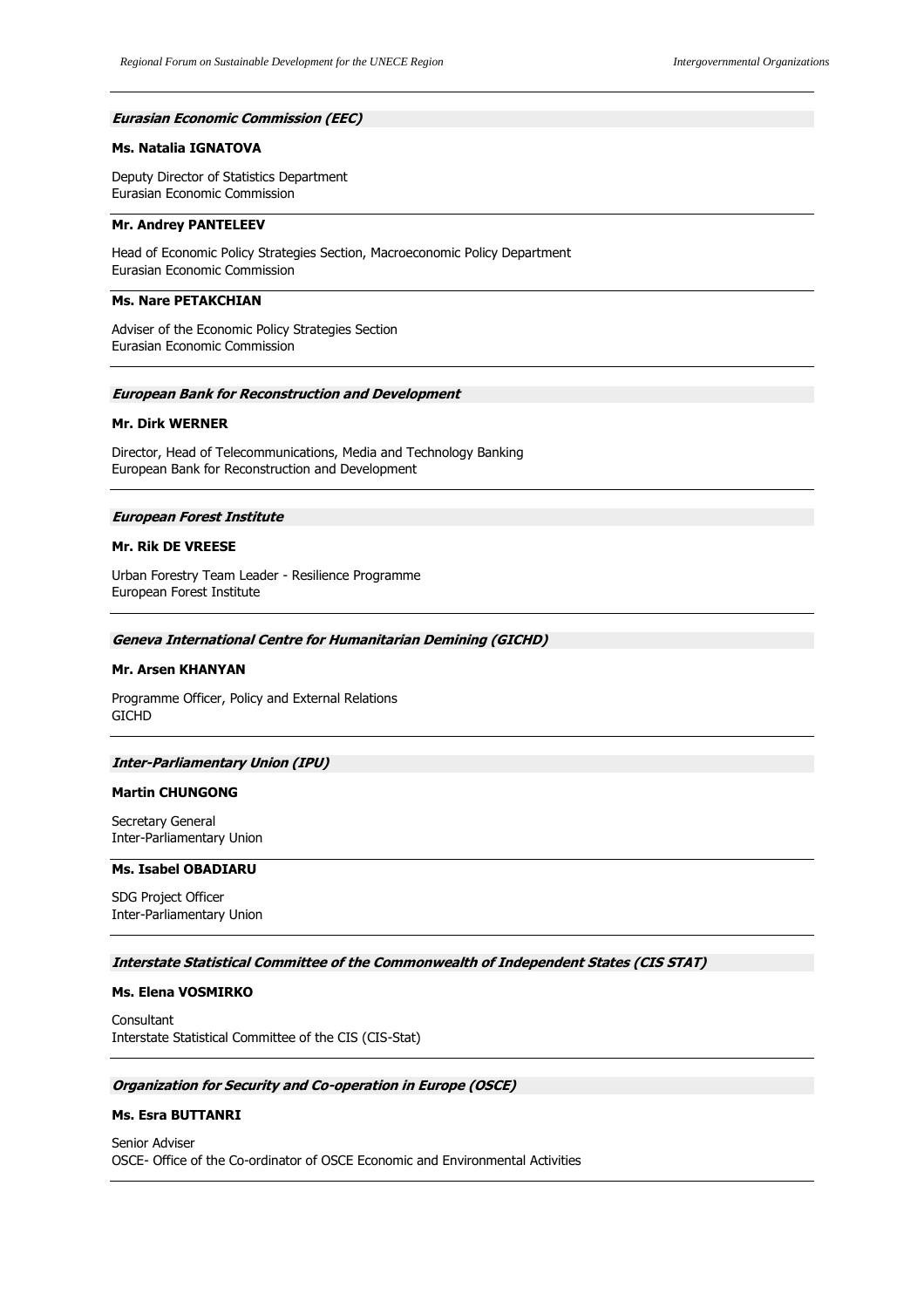# **Mr. Igli HASANI**

Co-Ordinator of Economic and Environmental Activities Organization for Security and Co-operation in Europe

# **Ms. Yulia NETESOVA**

Chief, Democratic Governance and Gender Unit Office for Democratic Institutions and Human Rights

## **Organization of the Black Sea Economic Cooperation (BSEC)**

# **Mr. Traian CHEBELEU**

Deputy Secretary General BSEC

#### **Regional Cooperation Council**

## **Ms. Ratka BABIC**

Communications Officer Regional Cooperation Council (RCC) ESAP 2 project

### **Mr. Umut ERGEZER**

Coordinator of South East Europe 2030 Strategy Regional Cooperation Council Secretariat

# **Ms. Amira RAMHORST**

RCC ESAP 2 team leader Regional Cooperation Council/ ESAP 2 project

#### **Regional Environmental Center for the Caucasus**

#### **Ms. Sophiko AKHOBADZE**

Executive Director Regional Environmental Center for the South Caucasus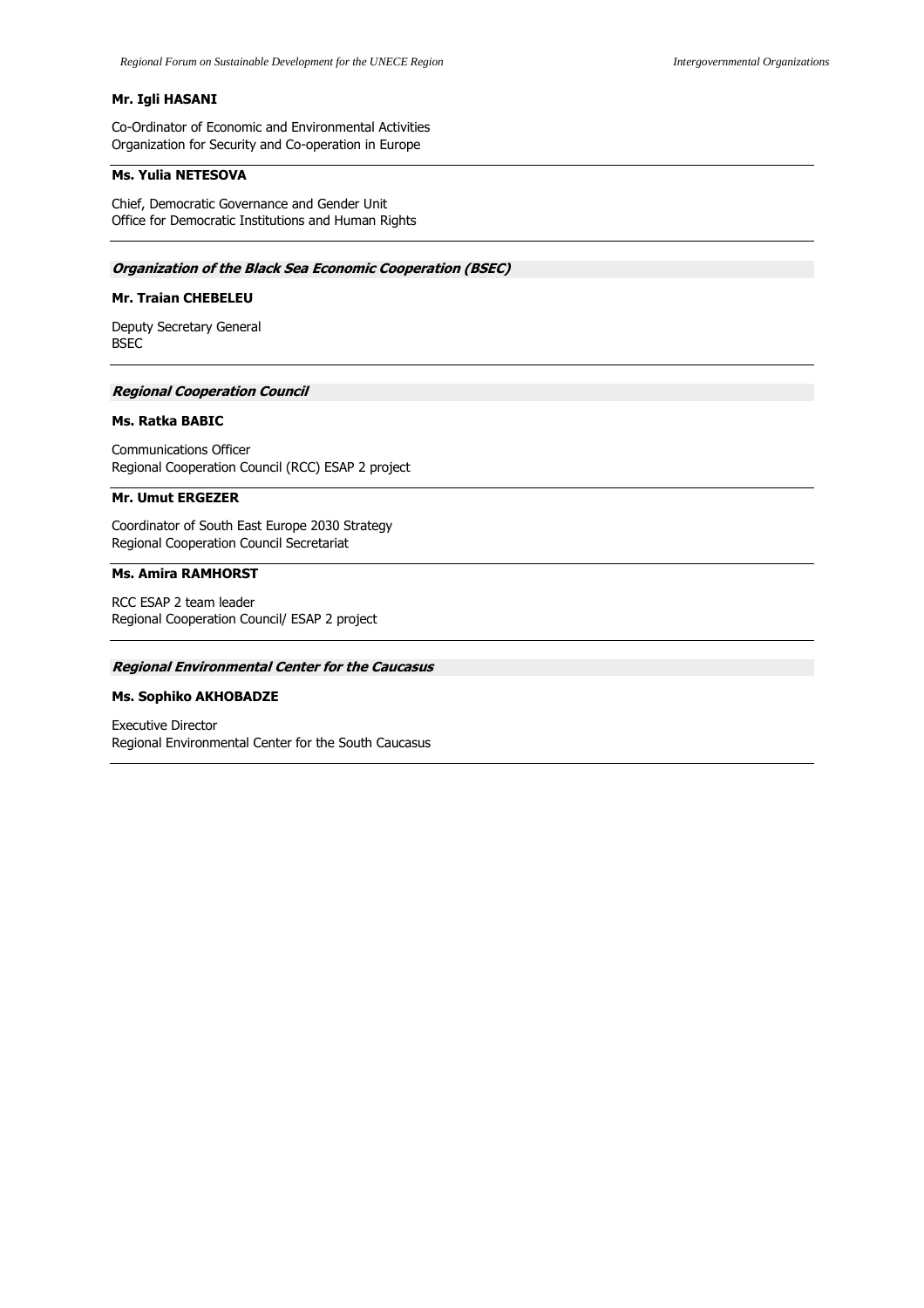# **Non-Governmental Organizations - Consultative with ECOSOC**

#### **"Women and Modern World" Social Charitable Centre**

### **Ms. Shiraliyeva SUDABA**

Director NGOs Women and Modern World Social Charitable Center

#### **Afrikanische Frauenorganisation**

#### **Ms. Christiane UGBOR**

Project Coordinator Austrian Women Ring, European Women LObby,Afrikanische Frauenorganisation

### **AquaFed - International Federation of Private Water Operators**

#### **Avneil Singh DHOT**

Executive Director AquaFed

## **Asociación Civil Hecho por Nosotros**

#### **Tesja KERSTEN**

Business & Innovation Advisor HxN

# **Associació CATESCO/Catalonia for Education, Science and Culture Organization**

#### **Ms. Marina GAY FAURA**

Director General Associació CATESCO/ Catalonia for Education, Science and Culture Organization

#### **Association d'Aide à l'Education de l'Enfant Handicapé (AAEEH)**

## **Ms. Ernestine NGO MELHA**

President Association d'Aide à l'Education de l'Enfant Handicapé (AAEEH)

#### **Associazione Comunita Papa Giovanni XXIII**

#### **Mr. Domenico CONVERTINO**

Representative to the UN Associazione Comunita Papa Giovanni XXIII

# **Ms. Valentina DI PACO**

Advocacy officer NGO

## **Mr. Antonio DOLCEMASCOLO**

Intern Associazione Comunita Papa Giovanni XXIII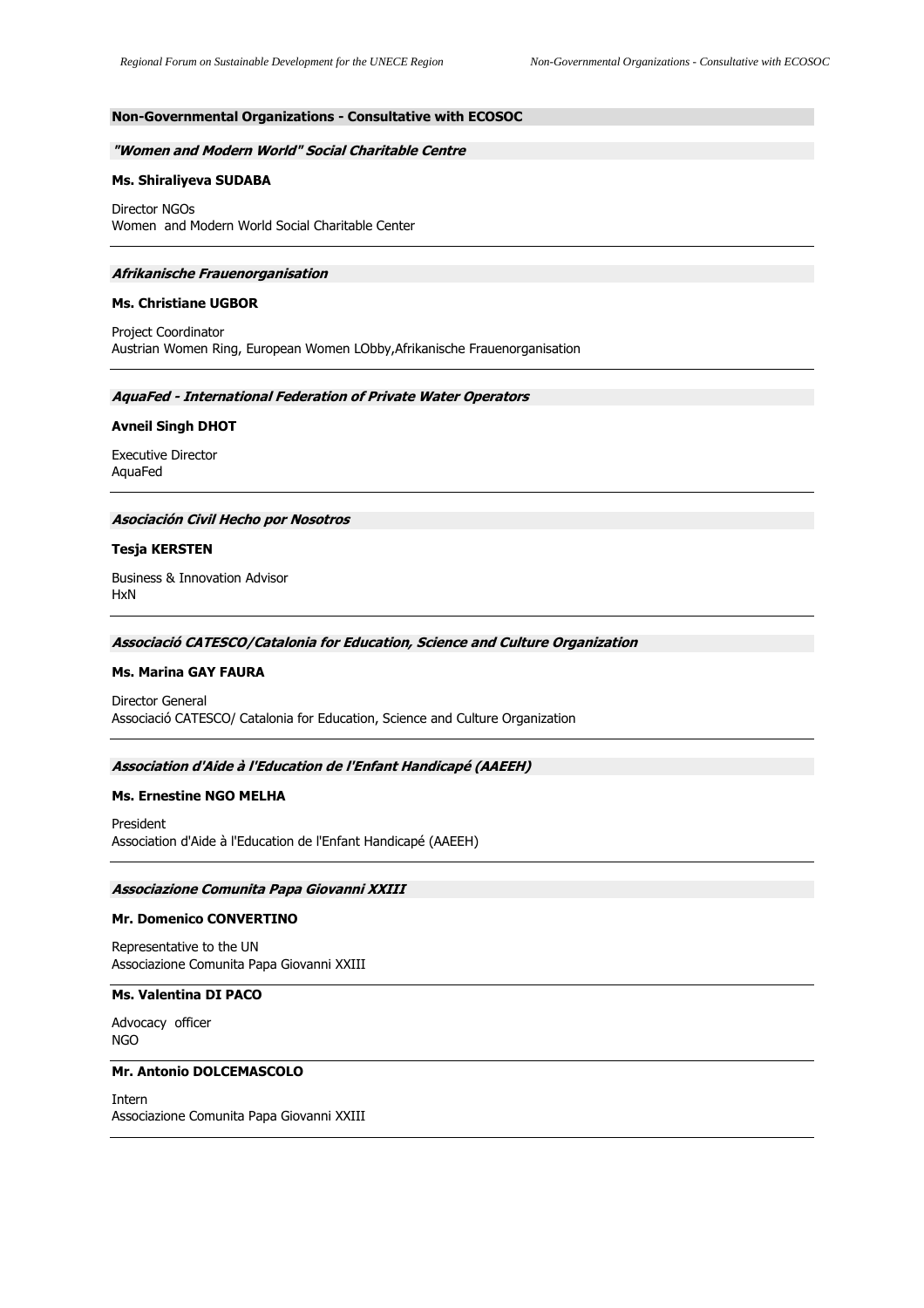### **British Overseas NGOs for Development (BOND)**

## **Ms. Alice WHITEHEAD**

Policy and Public Affairs Adviser Bond

#### **Bundesarbeitsgemeinschaft der Senioren-Organisationen**

#### **Ms. Ina VOELCKER**

Head of Secretariat for International Policy on Ageing BAGSO e.V.

#### **Canadian Centre on Disability Studies Inc.**

### **Ms. Susan Lynn HARDIE**

Executive Director Canadian Centre on Disability Studies Inc. operating as Eviance

# **Casa Generalizia della Societa' del Sacro Cuore**

## **Mme. Yolanda JIMÉNEZ**

International assistant Society of the Sacred Heart

#### **Sheila SMITH**

UN-NGO Representative Casa Generalizia della Societa del Sacro Cuore

#### **Center for Development of International Law**

#### **Mr. Jeffery HUFFINES**

Senior Advisor Coalition for the UN We Need

# **Center of Civil Initiatives Support**

# **Ms. Dilovar KABULOVA**

Director NGO "Center of Civil Initiatives Support"

# **Ms. Farzona KHASHIMOVA**

Gender Expert (NGO) 'NIHOL' INITIATIVES DEVELOPMENT AND SUPPORT CENTER

#### **Centre International d'Investissement**

### **Ms. Olga GENERALOVA-KUTUZOVA**

Secretary General Centre International d'investissement

# **Children's Human Rights Centre of Albania**

#### **Mr. Altin HAZIZAJ**

Executive Director CRCA/ECPAT Albania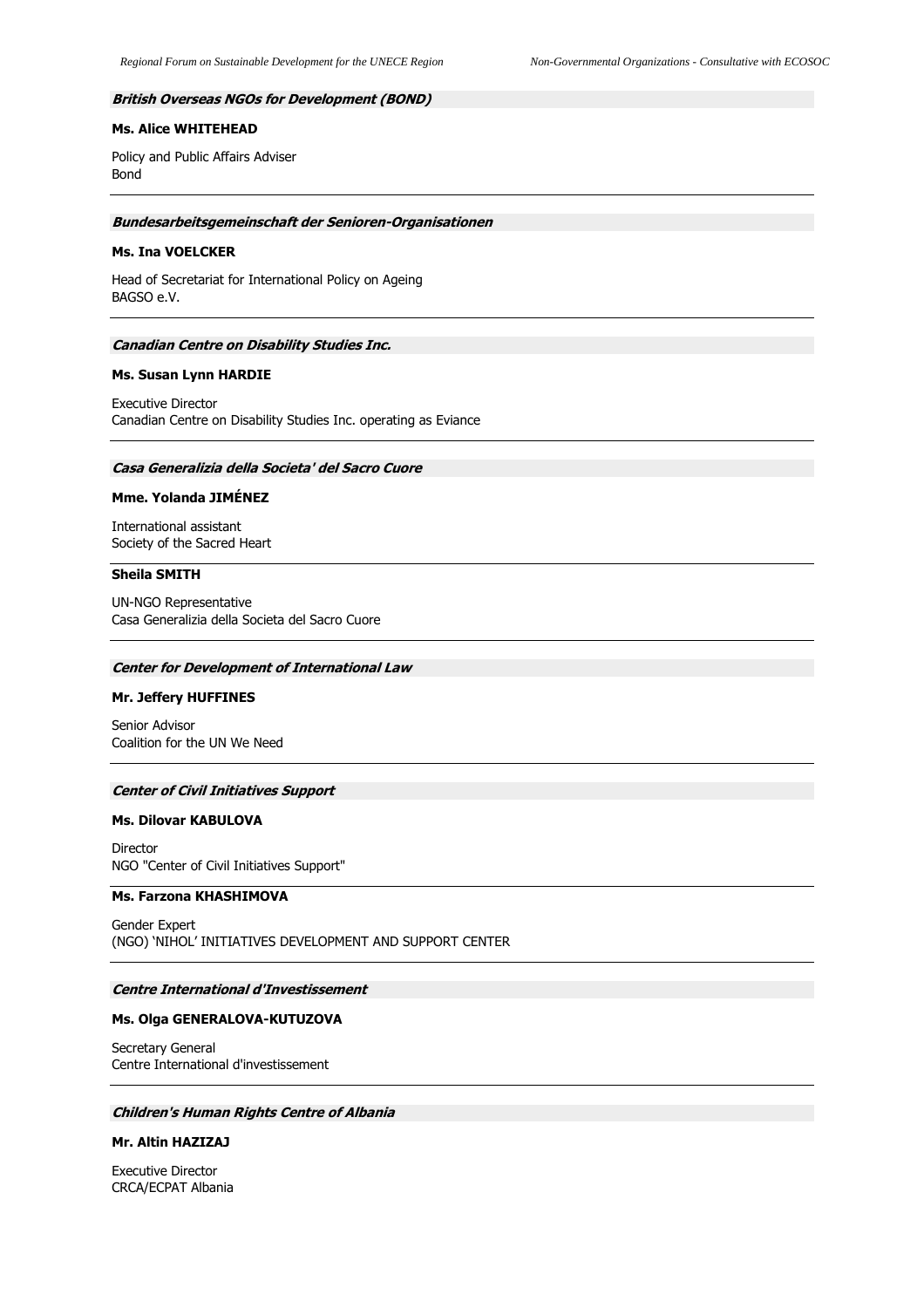## **Christian Blind Mission**

### **Ms. Mirjam Celina GASSER**

Head Advocacy Christian Blind Mission

# **Ms. Désirée ZAUGG**

Project Collaborator Advocacy CBM

#### **Commonwealth Human Rights Initiative**

#### **Ms. Ugonna UKAIGWE**

Programme Manager Commonwealth Human Rights Initiative (CHRI)

# **Commonwealth Medical Trust**

#### **Ms. Marianne HASLEGRAVE**

Director Commonwealth Medical Trust (Commat)

### **Confederation of European Forest Owners (CEPF)**

## **Ms. Ana NORIEGA**

Secretary General PEFC Spain

# **Conference of Non-Governmental Organizations in Consultative Relationship with the United Nations**

#### **Mr. Cyril RITCHIE**

First Vice President Conference of NGOs in Consultative Relationship with the United Nations (CoNGO)

## **Mr. Cyril RITCHIE**

First Vice President Conference of NGOs in Consultative Relationship with the United Nations

### **Coordination Francaise du Lobby Europeen des Femmes**

# **Mme. Monique CALLOU**

General secretary BPW LYON

# **Dag Hammarskjöld Foundation**

## **Micah GRZYWNOWICZ**

Program Manager Dag Hammarskjöld Foundation

### **Deutscher Naturschutzring - DNR**

#### **Mr. Joerg DREYBRODT**

Speaker Workgroup Sustainability German Speleological Federation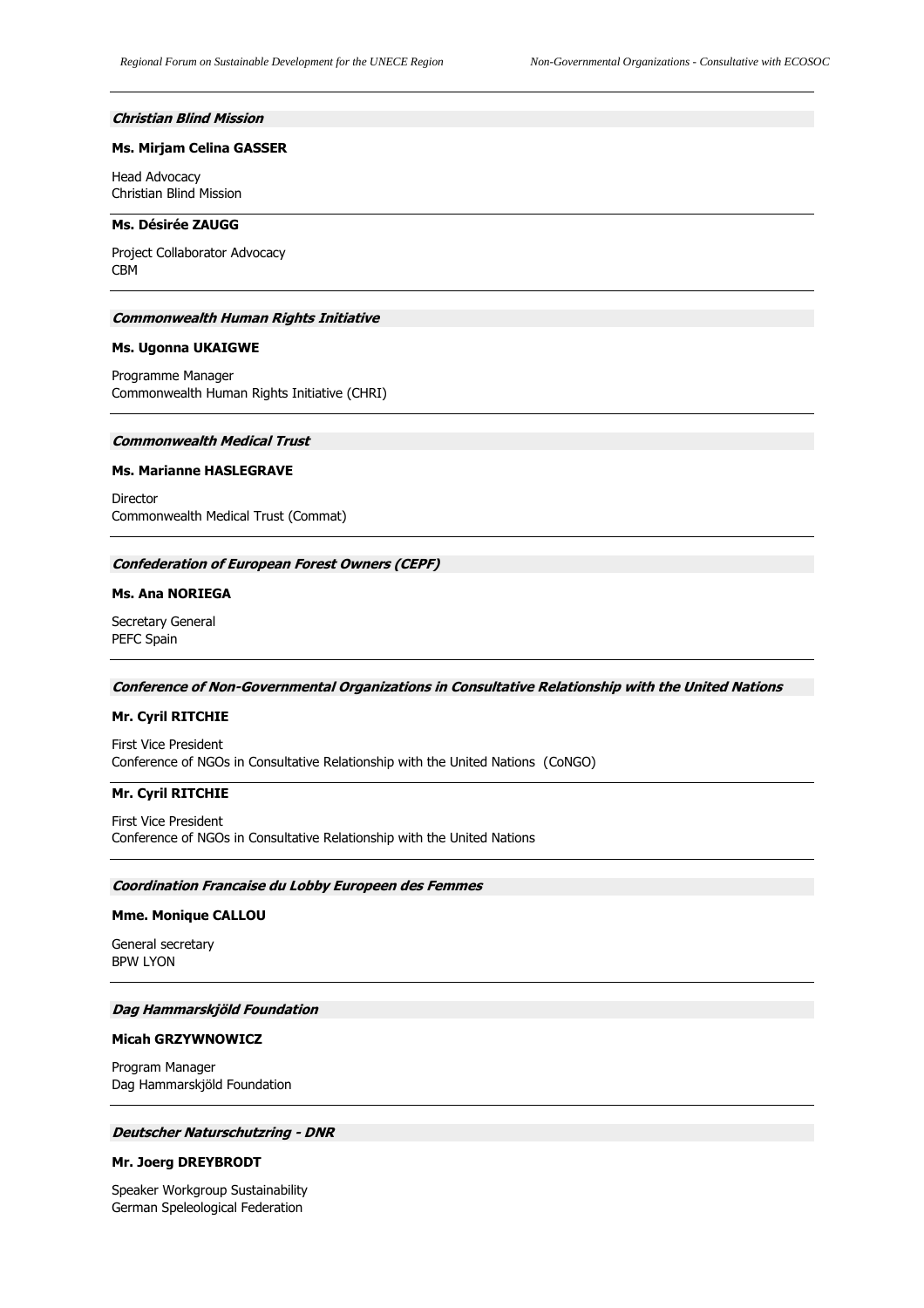#### **Dominican Leadership Conference**

#### **Ms. Durstyne FARNAN**

UN Representative Dominican Leadership Conference

#### **Eco-Accord - Center for Environment and Sustainable Development**

#### **Oksana OLENEVA**

Program manager Eco-Accord-Center for Environment and Sustainable Development

## **Ms. Olga PONIZOVA**

Chair Eco-Accord/European ECO-Forum

## **Ms. Nelya RAKHIMOVA**

CEO Open School of Sustainable Development

### **Ecoforum of NGOs of Uzbekistan**

#### **Mr. Artur VAKHITOV**

Co-Chaiman of the Council Ecoforum of NGOs of Uzbekistan

### **Environmental Ambassadors for Sustainable Development**

## **Ms. Aleksandra MLADENOVIC**

President Environmental Ambassadors

# **Equal Rights for Persons with Disabilities International, Inc**

### **Ms. Jeannette KAH LE GUIL**

VP Equal Rights for Persons with Disabilities International Inc.

#### **European Disability Forum**

## **Ms. Steff MARION**

International Cooperation Manager European Disability Forum

### **Ms. Clara OSAFO SASU SENIOR**

Intern European Disability Forum

# **Natalia SUAREZ**

Communication Officer EDF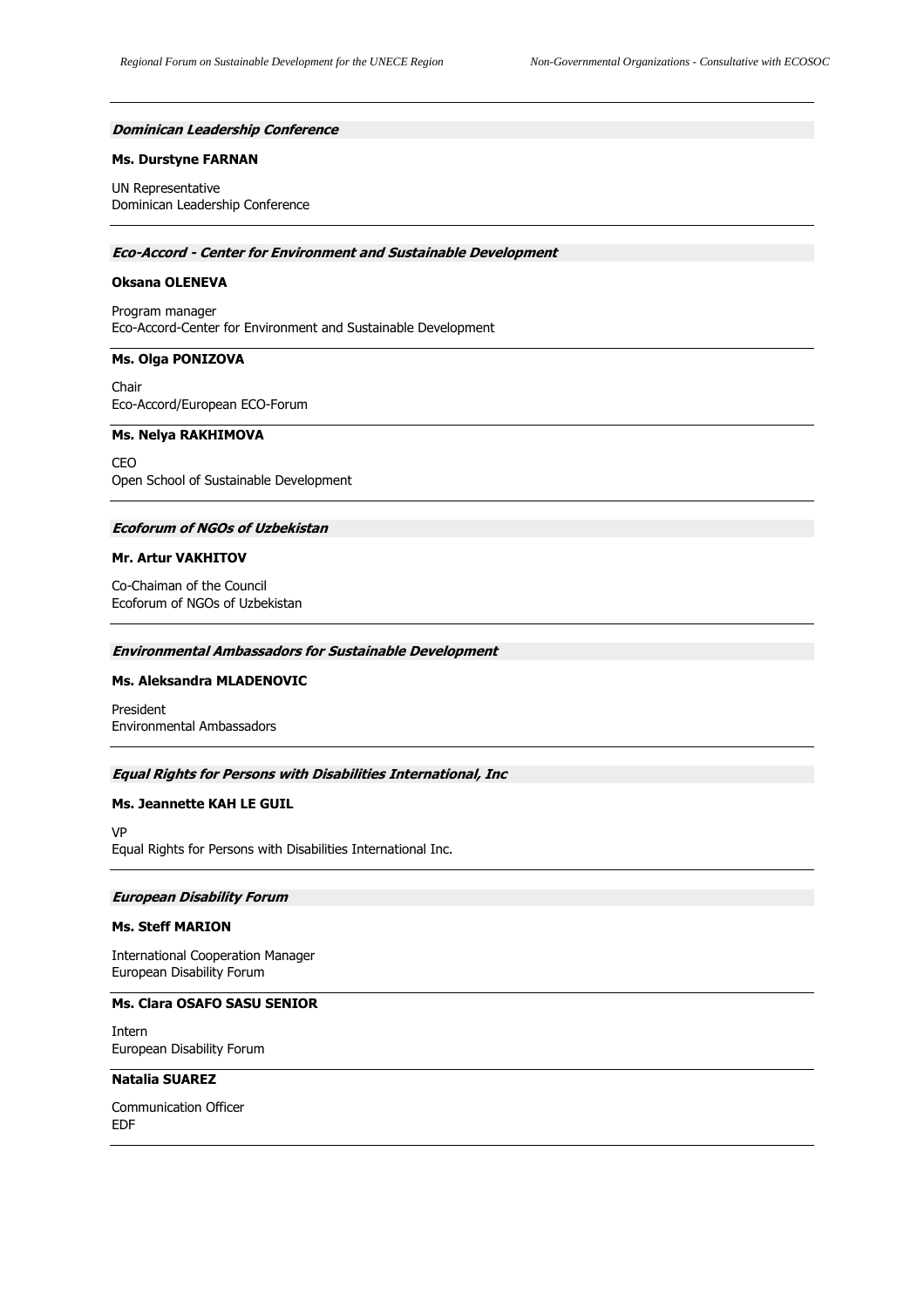#### **European Environmental Bureau**

#### **Ms. Manuela GERVASI**

Senior Policy Officer for Sustainable Development and Public Participation European Environmental Bureau

#### **European Network on Independent living limited**

#### **Ms. Nadia HADAD**

Co-chair European Network on Independent Living

### **European Youth Forum**

### **Monika SKADBORG**

Board member European Youth Forum

# **F N Forbundet**

### **Mr. Hans Torleif JONASSON**

Secretary General F N Forbundet

#### **Federation of American Women's Clubs Overseas (FAWCO)**

#### **Ms. Laurie RICHARDSON**

UN Liaison Federation of American Women's Clubs Overseas (FAWCO)

#### **Fondation pour un Centre pour le Développement Socio-Eco-Nomique**

### **Shaun ROBERTS**

Research Assistant Centre for Socio-Eco-Nomic Development (CSEND)

#### **Mr. Raymond SANER**

Director **CSEND** 

### **Forest Stewardship Council AC**

### **Ms. Marion KARMANN**

research FSC

#### **Forum of Women's NGOs of Kyrgyzstan**

# **Ms. Rosa Belen AGIRREGOMEZKORTA**

director Centro de Estudios e Investigación sobre Mujeres

## **Ms. Nurgul DZHANAEVA**

President Forum of women's NGOs of Kyrgyzstan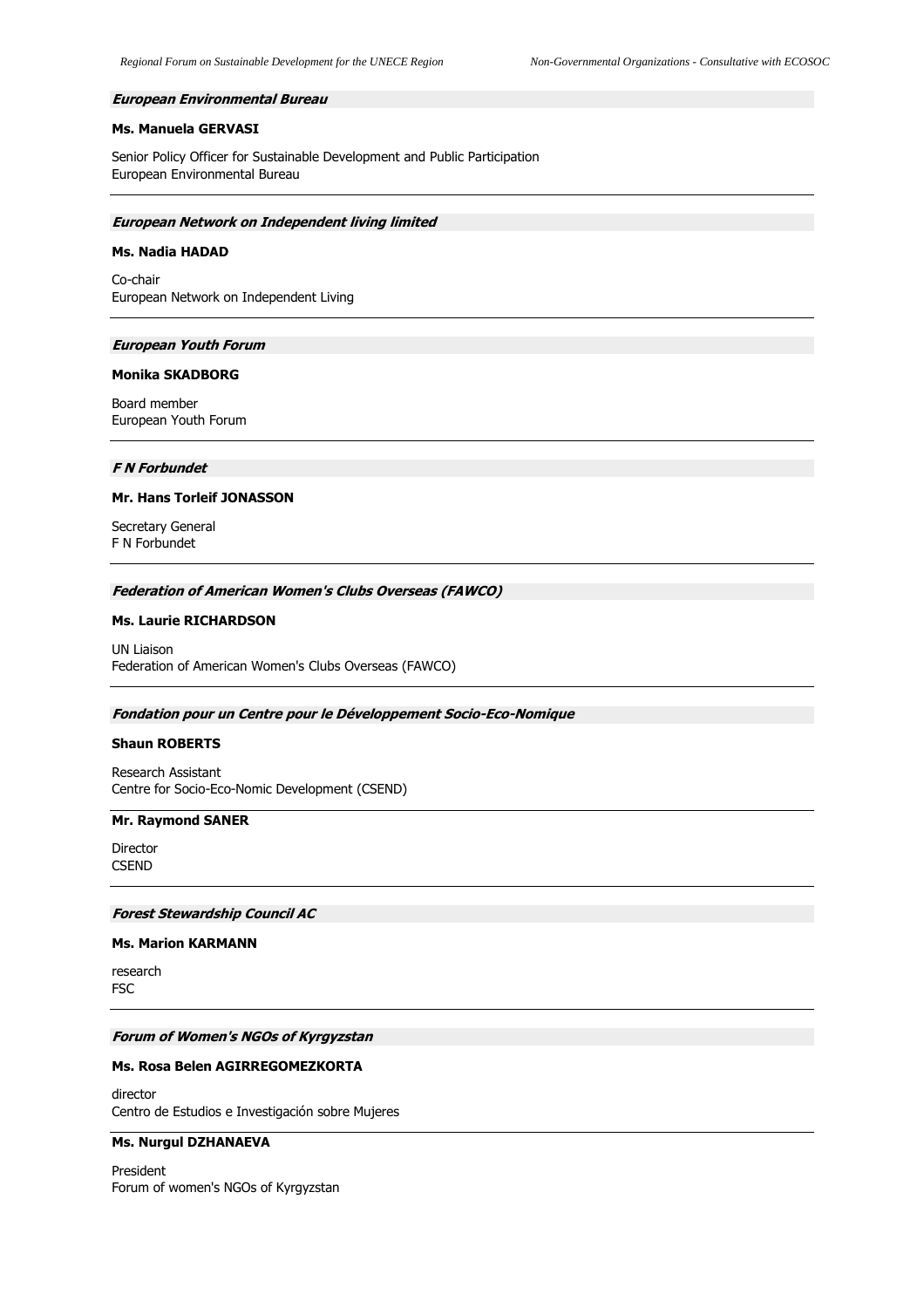# **Ms. Maia GRDZELISHVILI**

Board Member Taso Foundation

## **Ms. Chinara KARTANBAEVA**

program officer Forum of women's NGOs of Kyrgyzstan

## **Ms. Zarima KOICHUMANOVA**

Communication officer Forum of women's NGOs of Kyrgyzstan

## **Ms. Rano KOSIMOVA**

Director NGO Parastor

## **Mr. Anton MARTINOV**

representative Forum of women's NGOs of Kyrgyzstan. International Youth Alliance Network

## **Magdalena PATALONG**

Project Manager Dekabristen e.V.

## **Ms. Kristina RIKHTER**

Representative on Legal Affairs Sviatlana Tsikhanouskaya's Office

## **Ms. Zhala RZAZADE**

Executive Director Forum of women's NGOs of Kyrgyzstan

## **Ms. Bermet STAKEEVA**

Programs coordinator Forum of women's NGOs of Kyrgyzstan

### **Global Alliance for Improved Nutrition**

## **Ms. Marie-Claire GRAF**

Ambassador Act4Food Act4Change / GAIN

## **Global Youth Action Network**

## **Ms. Rudolf Bastian TAMPUBOLON**

Member of Asia - Pacific and Europe Chapter Global Youth Action Network

#### **Graduate Women International (GWI)**

## **Ms. Stacy STAVINOHA**

Executive Director GRADUATE WOMEN INTERNATIONAL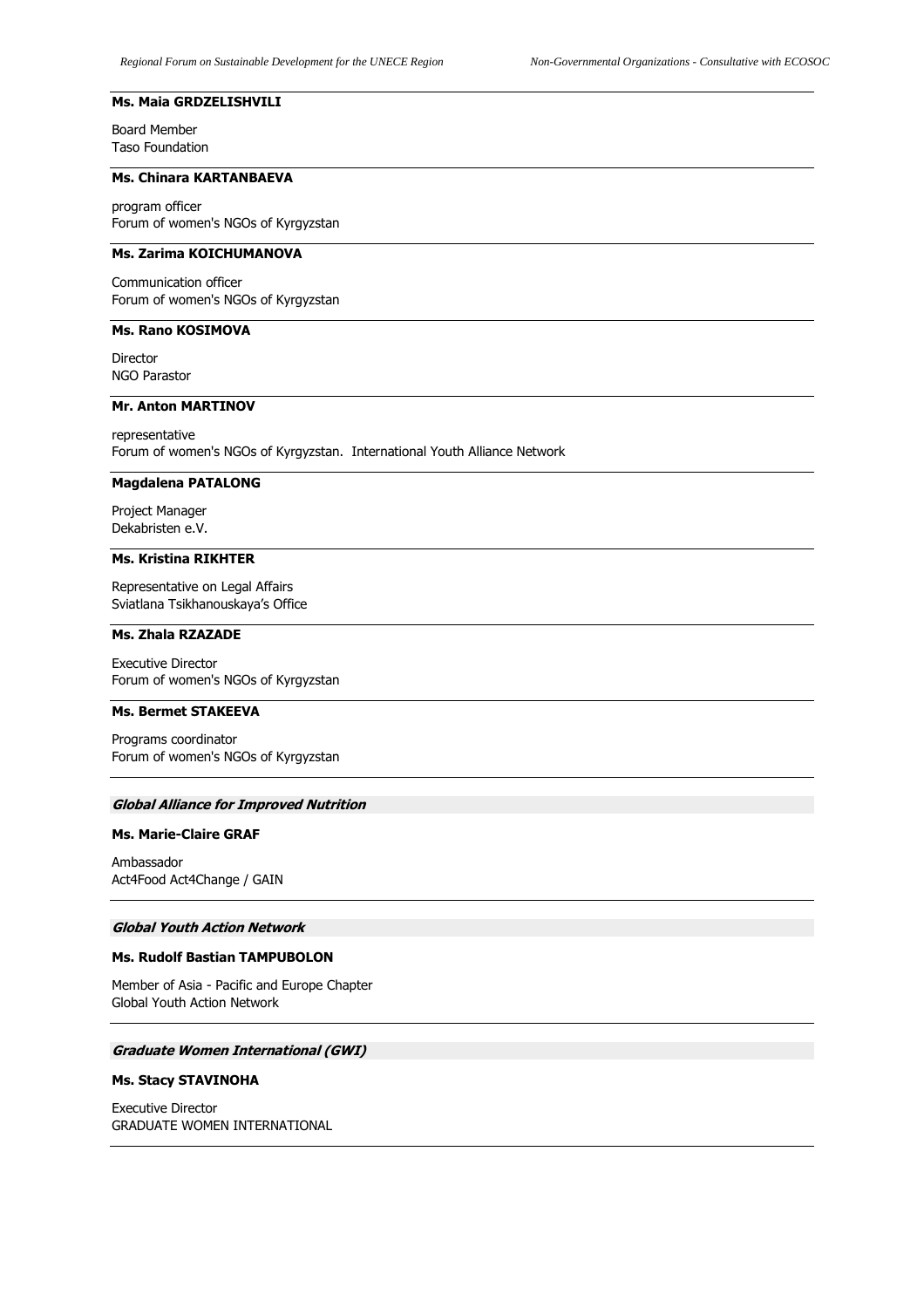#### **Gray Panthers**

## **Ms. Sylvia BEALES**

strategic Partnerships Advisor Gray Panthers

## **Mr. George GELBER**

Consultant Gray Panthers

## **Habitat Derneği**

## **Ms. Gizem CANSEVER**

Director of International Relationship Department Habitat Association

### **Ms. Zeynep Dilruba TASDEMIR**

Training Coordinator Habitat Association

### **International Alliance of Women**

#### **Soon-Young YOON**

Un rep International Alliance of Women

#### **International Center for Research on Women**

#### **Spogmay AHMED**

Senior Global Policy Advocate International Center for Research on Women

#### **International Council For Caring Communities, Inc.**

## **Mr. Richard JORDAN**

CAO Intl. Council for caring Communities

#### **International Council of Scientific Unions**

## **Anda Elena POPOVICI**

Science Officer International Science Council

#### **Mme. Anne-Sophie STEVANCE**

senior science officer International Science Council

# **International Council of Women**

### **Ms. Mohinder WATSON**

Main UN Geneva Representative International Council of Women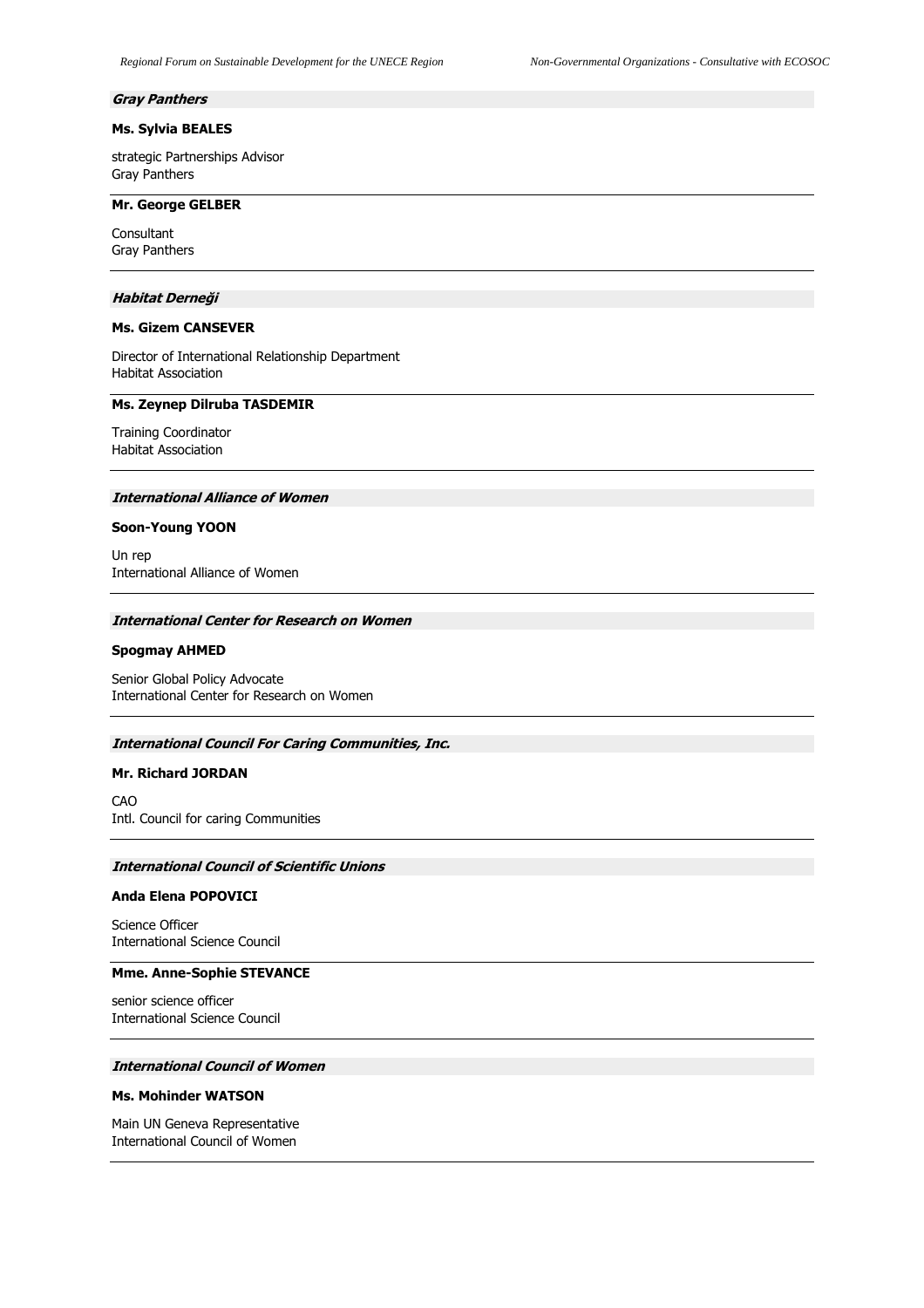#### **International Disability Alliance**

# **Bethany BROWN**

Human Rights Advisor International Disability Alliance

#### **Erin HARDIN**

Advocacy Assistant Internaional Disability Alliance

## **International Federation of Freight Forwarders Associations**

## **Mr. Marco Leonardo SORGETTI**

former DG FIATA

#### **International Federation of Library Associations and Institutions**

### **Mr. Frédéric BLIN**

Vice-Chair of the Europe Regional Division Committee International Federation of Library Associations and Institutions

## **International Federation of Social Workers**

## **Ms. Priska FLEISCHLIN**

UN Commissioner IFSW

#### **International Human Rights Observer (IHRO) Pakistan**

#### **Ms. Ahlem ARFAOUI TARTIR**

President International organization of local government

## **International Institute for Sustainable Development**

#### **Ms. Lynn WAGNER**

Senior Director IISD

#### **International Lesbian and Gay Association**

### **Mr. Jose Guillermo RICALDE PEREZ**

Consultant on Special Procedures and SDGs ILGA World

#### **International Network for the Prevention of Elder Abuse**

#### **Ms. Silvia PEREL-LEVIN**

Main representative to UN Geneva International Network for the Prevention of Elder Abuse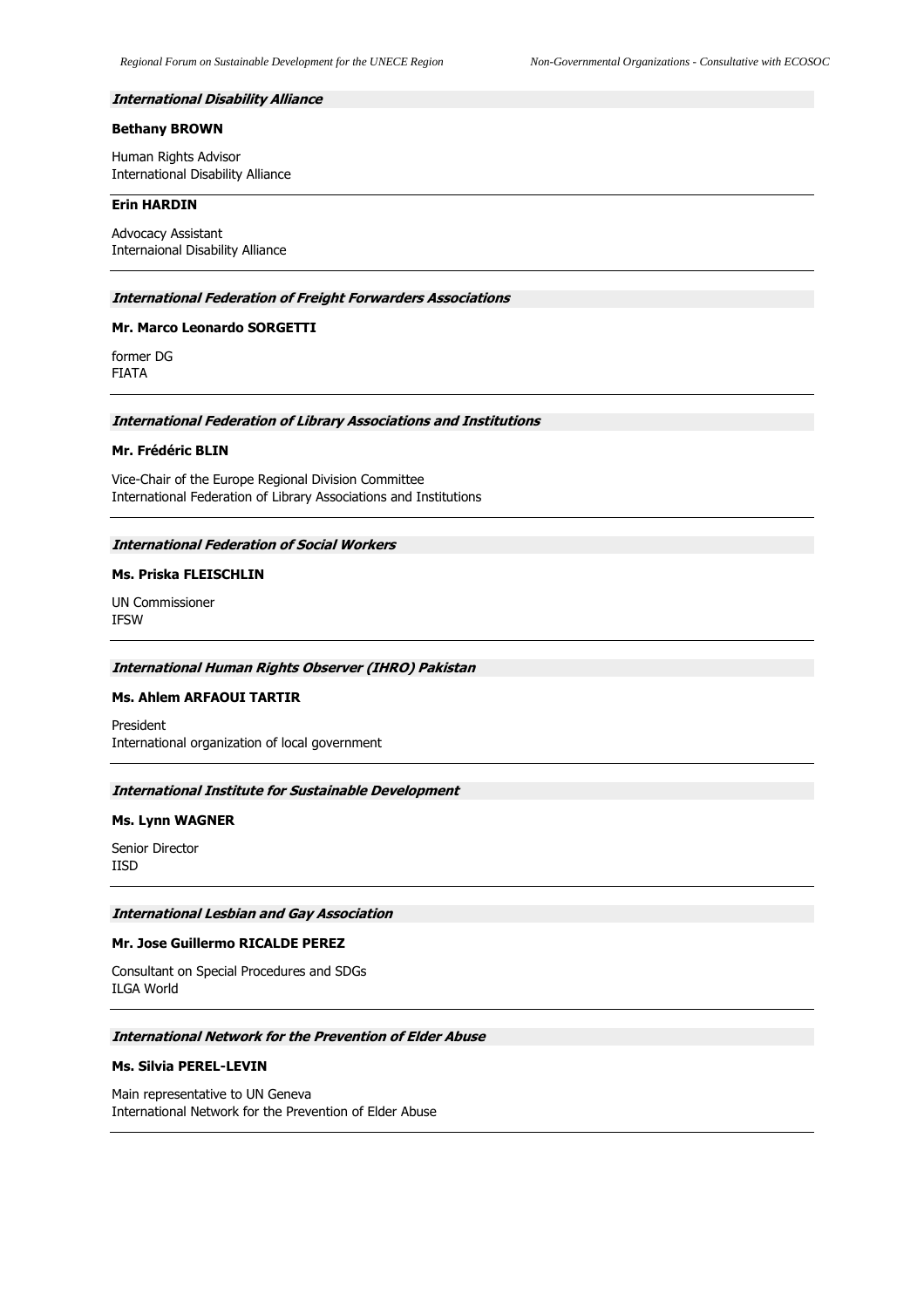## **International Trade Union Confederation**

# **Mr. Anton LEPPIK**

PERC Executive Secretary ITUC

## **Mr. Diego LOPEZ GONZALEZ**

Development Cooperation Policy Coordinator International Trade Union Confederation

## **Ms. Giulia MASSOBRIO**

COORDINATOR, TRADE UNION DEVELOPMENT COOPERATION NETWORK INTERNATIONAL TRADE UNION CONFEDERATION

## **Ms. Goda NEVERAUSKAITE**

Policy advisor ITUC PERC

# **International Youth and Student Movement for the United Nations**

#### **Mr. Jan LÖNN**

Secretary General International Youth and Student Movement for the United Nations (ISMUN)

#### **Lifelong Learning Platform**

# **Erika SOMLYAY**

Policy and Project Officer Lifelong Learning Platform

#### **Make Mothers Matter**

## **Ms. Valerie BICHELMEIER**

UN Representative Make Mothers Matter

#### **Mme. Melanie NEDELEC**

UN representative mothers Make Matter

# **Mme. Karen THORSEN**

UN representive Make Mother Matter

#### **Man Up Campaign US, Inc.**

#### **Mandeep KAUR SANGHERA**

Advisor Man Up Campaign

### **National Alliance of Women's Organizations**

#### **Ms. Baljit BANGA**

Executive Director Imkaan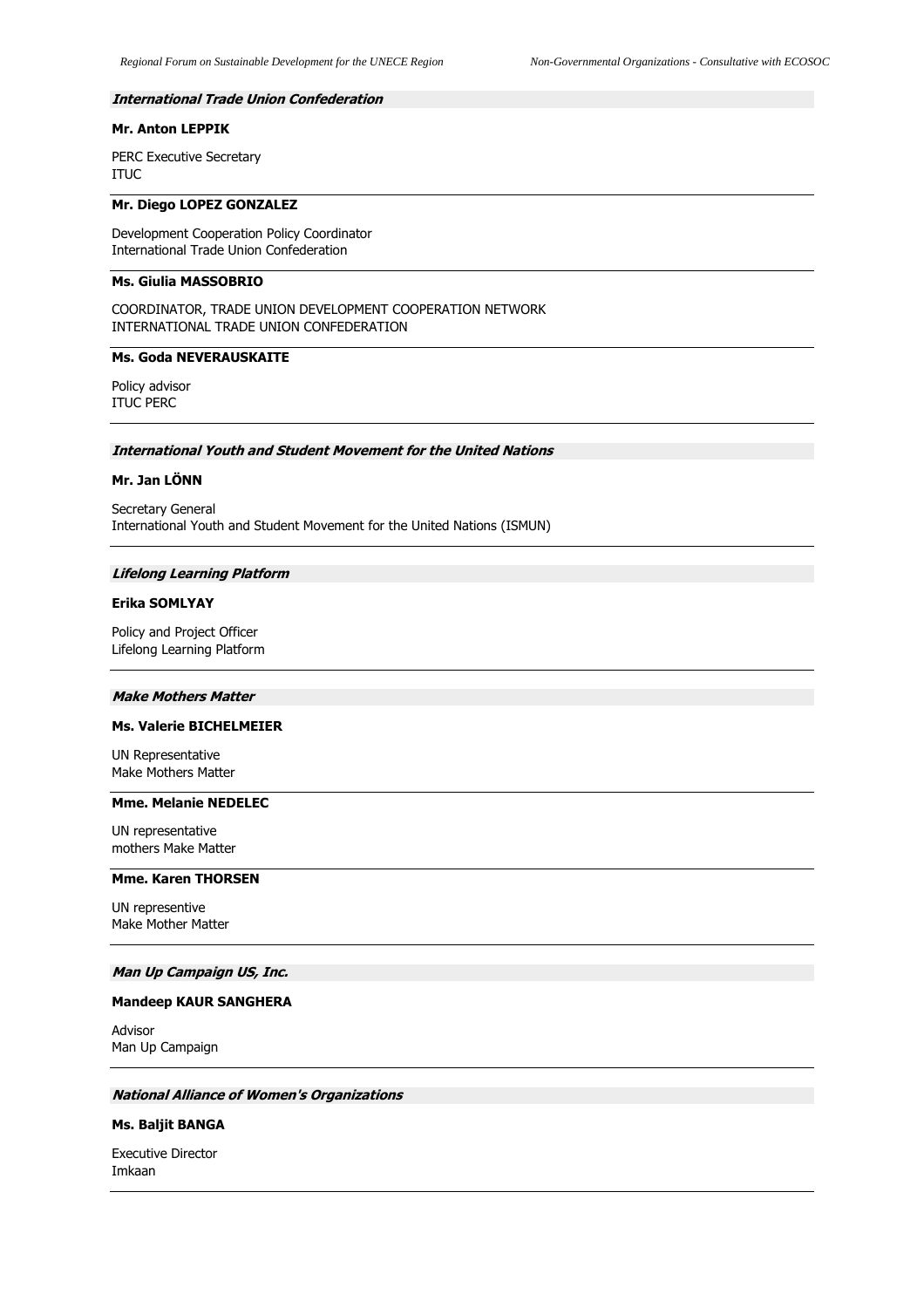### **Ms. Zarin HAINSWORTH**

Director National Alliance of Women's Organizations

### **Norwegian Forum for Environment and Development**

#### **Mr. Sondre NAVE**

Advisor Norwegian Forum for Development and Environment

## **Organisation Internationale pour la Sécurité des Transactions Electroniques OISTE**

#### **Mr. Nicolas DUCOR**

Project Manager OISTE foundation

#### **Public Association Women's Organization "ALGA"**

### **Ms. Olga DJANAEVA**

Director Rural women's association "Alga"

## **Ms. Asel DUNGANAEVA**

program officer Public Association women's organization Alga

## **Society for International Development**

#### **Mr. Stefano PRATO**

Managing Director Society for International Development

#### **Soroptimist International**

### **Mme. Donatella BENJAMIN**

UN Representative Soroptimist International

# **Ms. Beverly Ann BUCUR**

Global Policy Soroptimist International

## **Berthe DE VOS-NEVEN**

UN Representative Geneva Soroptimist International

# **Ulla Elisabeth MADSEN**

Advocacy Advisor Soroptimist International

# **Ms. Maureen MAGUIRE**

President Soroptimist International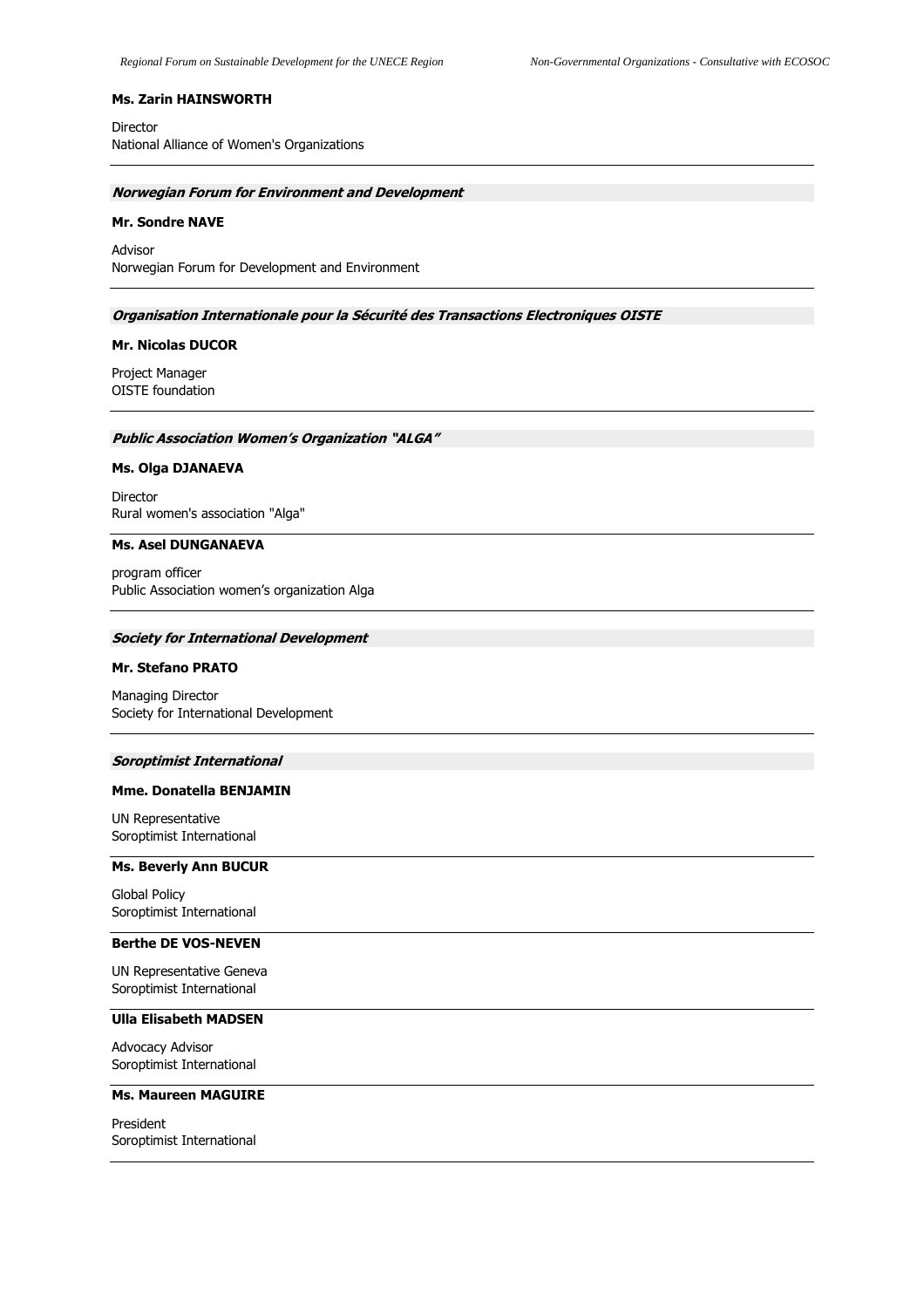## **Soroptimist International Great Britain and Ireland (SIGBI) Limited**

## **Ms. Jennifer RICHMOND**

Programme Director SIGBI

## **Soroptimist International of Europe**

#### **Sangita KHADKA**

Student Soroptimist

#### **Stiftung Wissenschaft und Politik**

#### **Ms. Marianne BEISHEIM**

Senior Associate Stiftung Wissenschaft und Politik

## **Swedish Federation of Lesbian, Gay, Bisexual and Transgender Rights - RFSL**

### **Ms. Ramilia ALMAZBEKOVA**

Advocacy Advisor Swedish Federation of Lesbian, Gay, Bisexual and Transgender Rights - RFSL

# **Ms. Biljana GINOVA**

Advocacy Manager ERA - LGBTI Equal Rights Association for Western Balkans and Turkey

#### **Ms. Rashima KWATRA**

International Advocacy Advisor RFSL

#### **Tandem Project, The**

## **Ms. Lois A. HERMAN**

Chief Administrative Officer Tandem Project, The

#### **Terra-1530**

## **Mr. Petru BOTNARU**

Founder NGO "Terra-1530", Freelance Journalist Terra-1530

#### **The Geneva Consensus Foundation**

#### **Ms. Ruzanna TARVERDYAN**

Founding President The Geneva Consensus Foundation

# **Tripla Difesa Onlus Guardie - Sicurezza Sociale e Ecozoofila**

#### **Mme. Edda GIUBERTI**

President TRIPLA DIFESA ONLUS GUARDIE SOCIALI ED ECOZOOFILE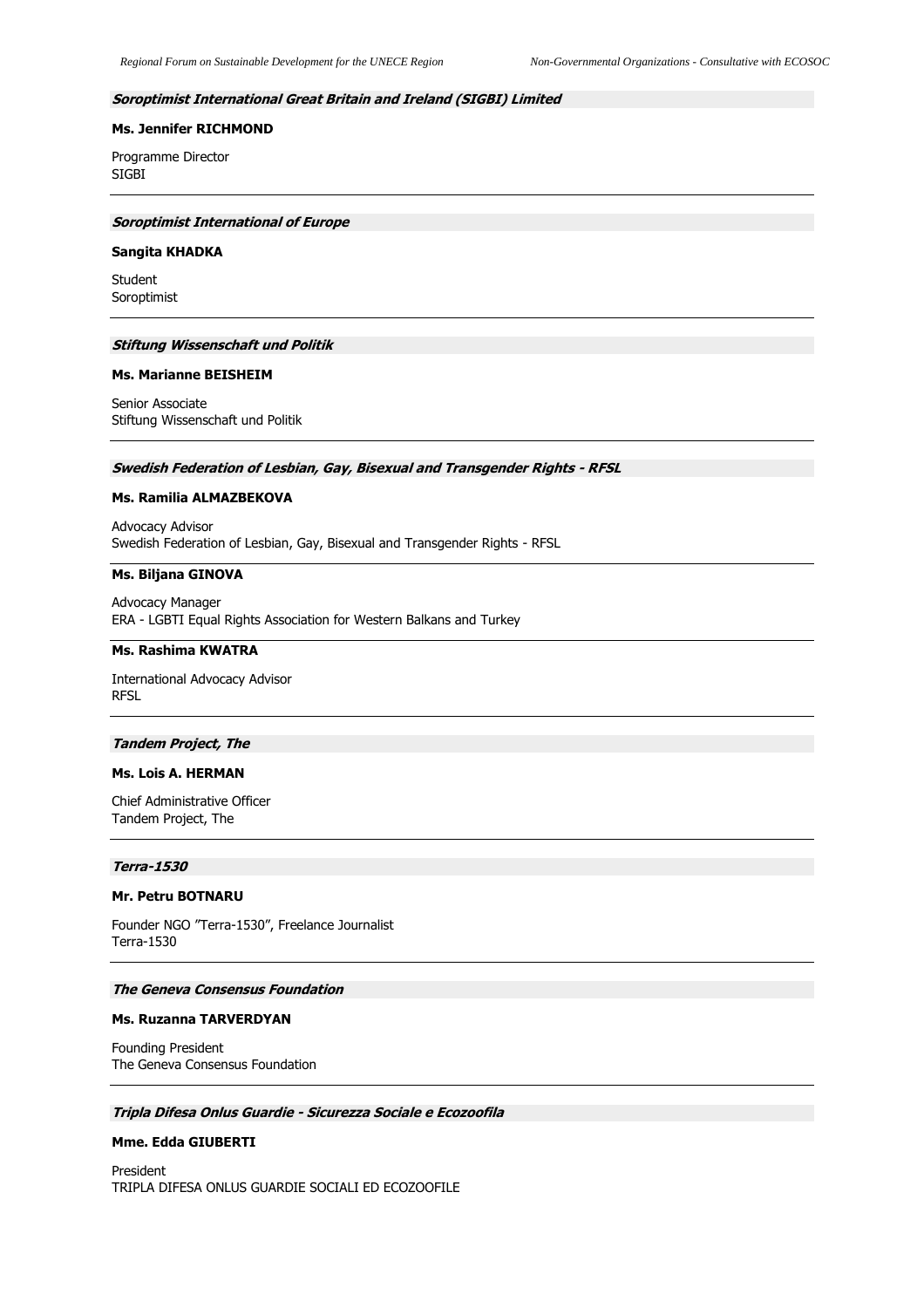### **Union Internationale des Transports Publics**

## **Mr. Philip TURNER**

Head of Sustainable Development Union Internationale des Transports Publics (UITP)

#### **Union Women's Center**

## **Ms. Iatamze (ia) VERULASHVILI**

Director Union Women Center

## **United Nations Association of Sweden**

### **Malin ÅBERG AAS**

Senior advisor sustainable development UNA Sweden

### **Vier Pfoten International - gemeinnützige Privatstiftung**

## **Mr. Jackson ZEE**

Director Global Affairs & Disaster Resilience Vier Pfoten International - gemeinnützige Privatstiftung

## **Women for Women's Human Rights - New Ways**

#### **Ms. Ozlem ALTIPARMAK**

Lawyer & Legal Consultant Nature Association

### **Ms. Huriye GONCUOGLU BODUR**

Founding and Board Member of Women in Fishery Society WOMEN IN FISHERIES SOCIETY

#### **Women in Europe for a Common Future**

## **Mr. Sushko ANDREW**

Cofounder Human Constanta

### **Ms. Aurela BOZO**

lawyer CLCI

## **Sra. Thamara CRUZ BARAJAS**

Statutory representative SIEMPRE ong

## **Ms. Verena DEMMELBAUER**

Water & Sanitation Coordinator **WECF** 

## **Ms. Natasha DOKOVSKA**

memnber **WECF**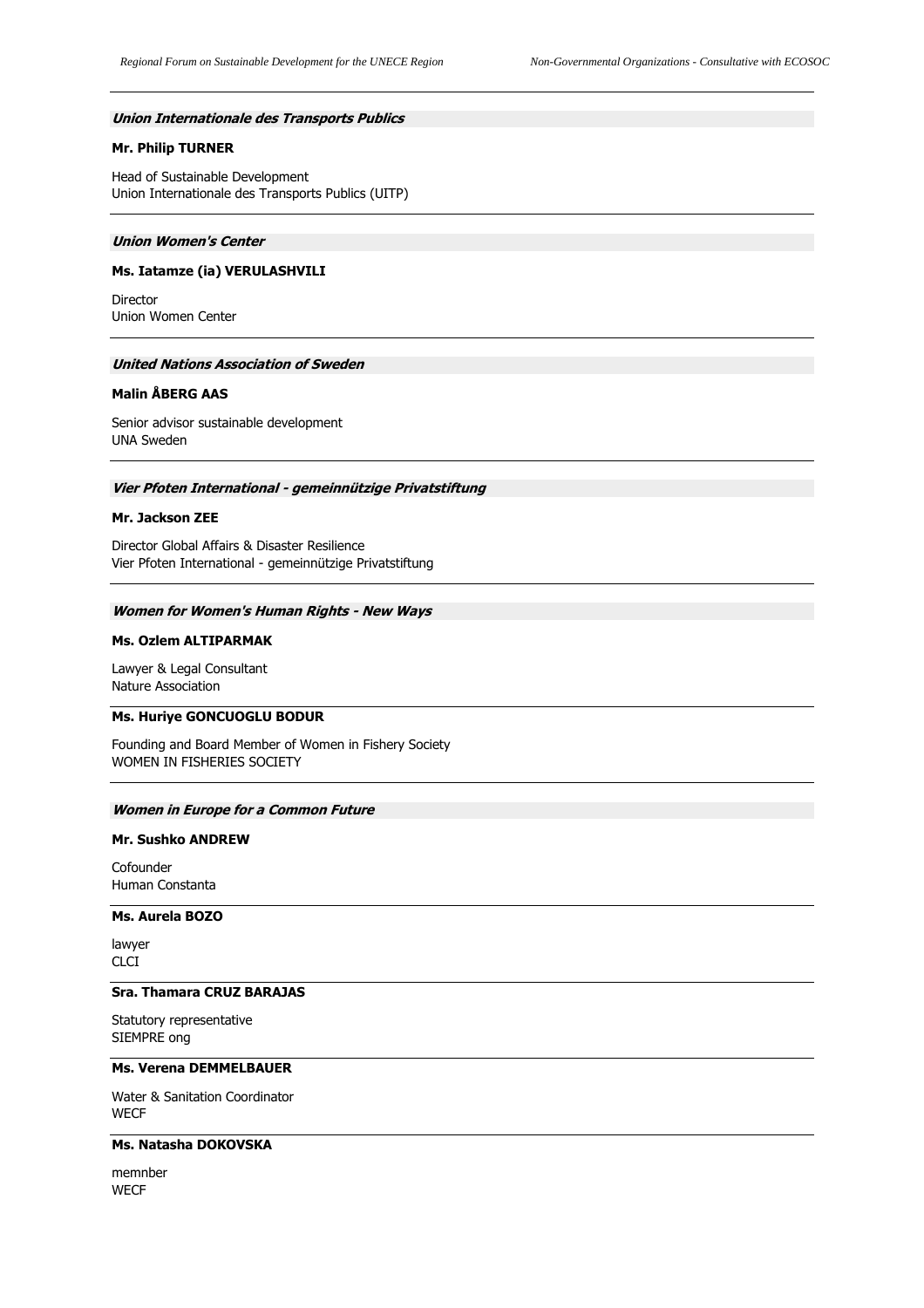#### **Ms. Ranokhon DZHUMAEVA**

director NGO "CEC Tomiris"

#### **Ms. Sascha GABIZON**

Executive Director WECF Women Engage for a Common Future

### **Esma GUMBERIDZE**

.

Georgian Network of Women with Disabilities

# **Ms. Hanna GUNNARSSON**

Gender expert, policy & communications Women Engage for a Common Future (WECF)

## **Ms. Brixhilda GURAKUQI**

Partner Woman in Development **WECF** 

## **Ms. Selma HADZIHALILOVIC**

Coordinator CURE Foundation/Women's Network of BiH

## **Ms. Rose HEFFERNAN**

Consultant Women Engage for a Common Future

## **Ms. Monica ISACU**

Project Manager **WECF** 

### **Arina LOGINOVA**

Network Coordinator in Russia SDSN Youth

## **Ms. Yoko LU**

Member Women Engage for a Common Future

## **Mme. Vanessa MAVILA**

President Eco Akwa Eboko Village

## **Ms. Bistra MIHAYLOVA**

Policy Officer Water and Sanitation Women Engage for a Common Future (WECF)

# **Ms. Andrea NAKOVA**

Volunteer **WECF** 

**Ms. Iuliia OSTROVSKAIA**

Lawyer Women Engage for a Common Future

## **Ms. Aleksandra RADEVSKA**

project coordinator **WECF**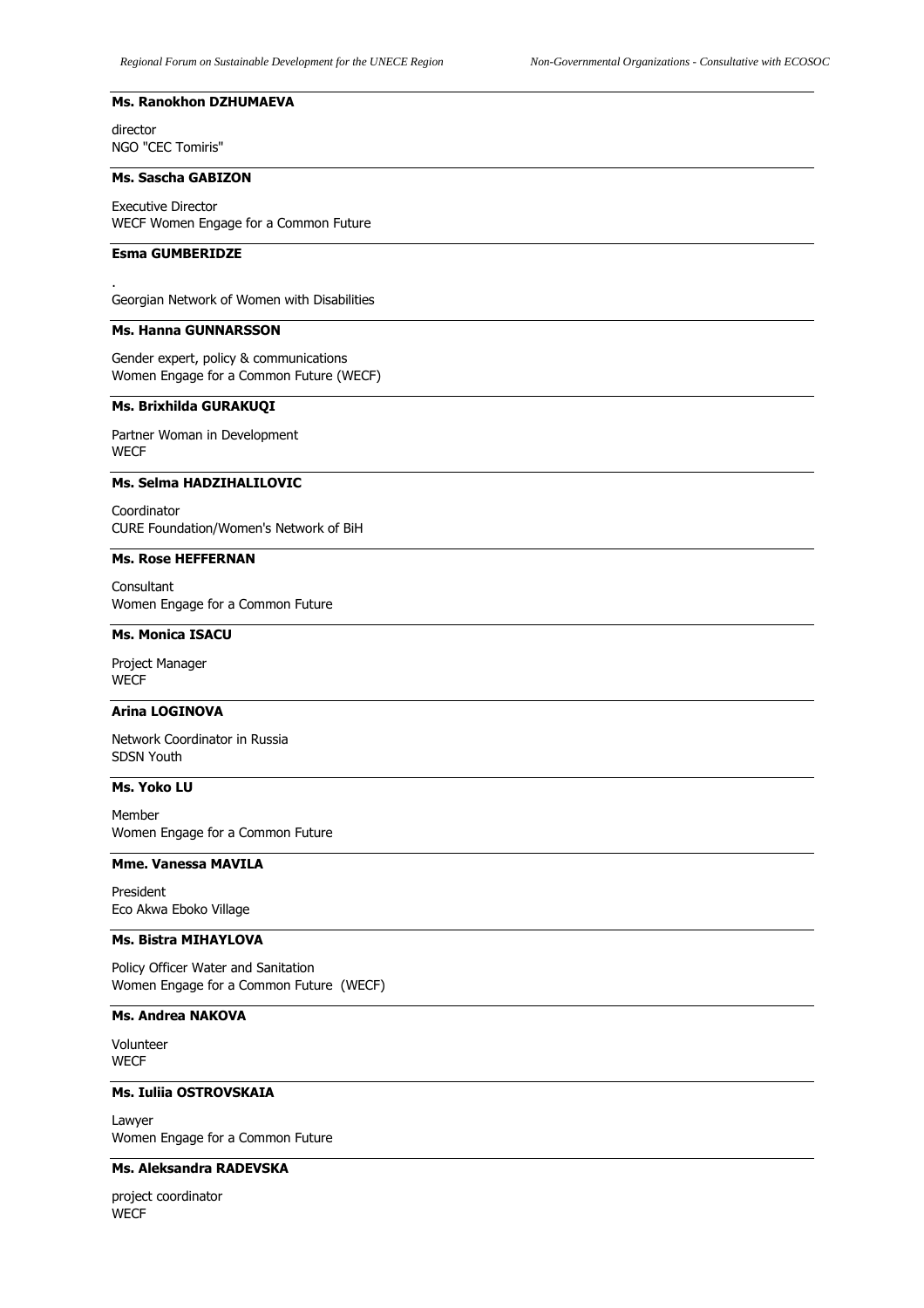## **Mr. Yusufdzhon RAKHMATOV**

Coordinator Youth Program NGO Parastor

## **Ingo RITZ**

Director Global Call to Action Against Poverty (GCAP)

# **Polina SADOVSKAYA**

Eurasia Program Director PEN America

#### **Mme. Anna SKVORCOVOVA**

Director Center for Social Initiatives

# **Ms. Svitlana SLESARENOK**

member Women in Europe for a Common Future

# **Ms. Elena ZHARKOVA**

Expert SDG14 The Coalition for Sustainable Development of Russia (CSDR)

#### **Women's Environment and Development Organization**

#### **Sehnaz KIYMAZ BAHCECI**

Women's Major Group Coordinator Women's Environment and Development Organization

#### **Women's Federation for World Peace International**

#### **Mme. Carolyn HANDSCHIN**

Director , United Nations Office Women's Federation for World Peace International (WFWPI)

#### **Women's World Summit Foundation**

## **Ms. Elly PRADERVAND**

President / CEO WOMEN'S WORLD SUMMIT FOUNDATION (WWSF)

## **Ms. Elizabeth WILLIAMSON**

UN Representative Women's World Summit Foundation

### **Zonta International**

#### **Ms. Ingeborg GEYER**

UN Representative Vienna ZONTA International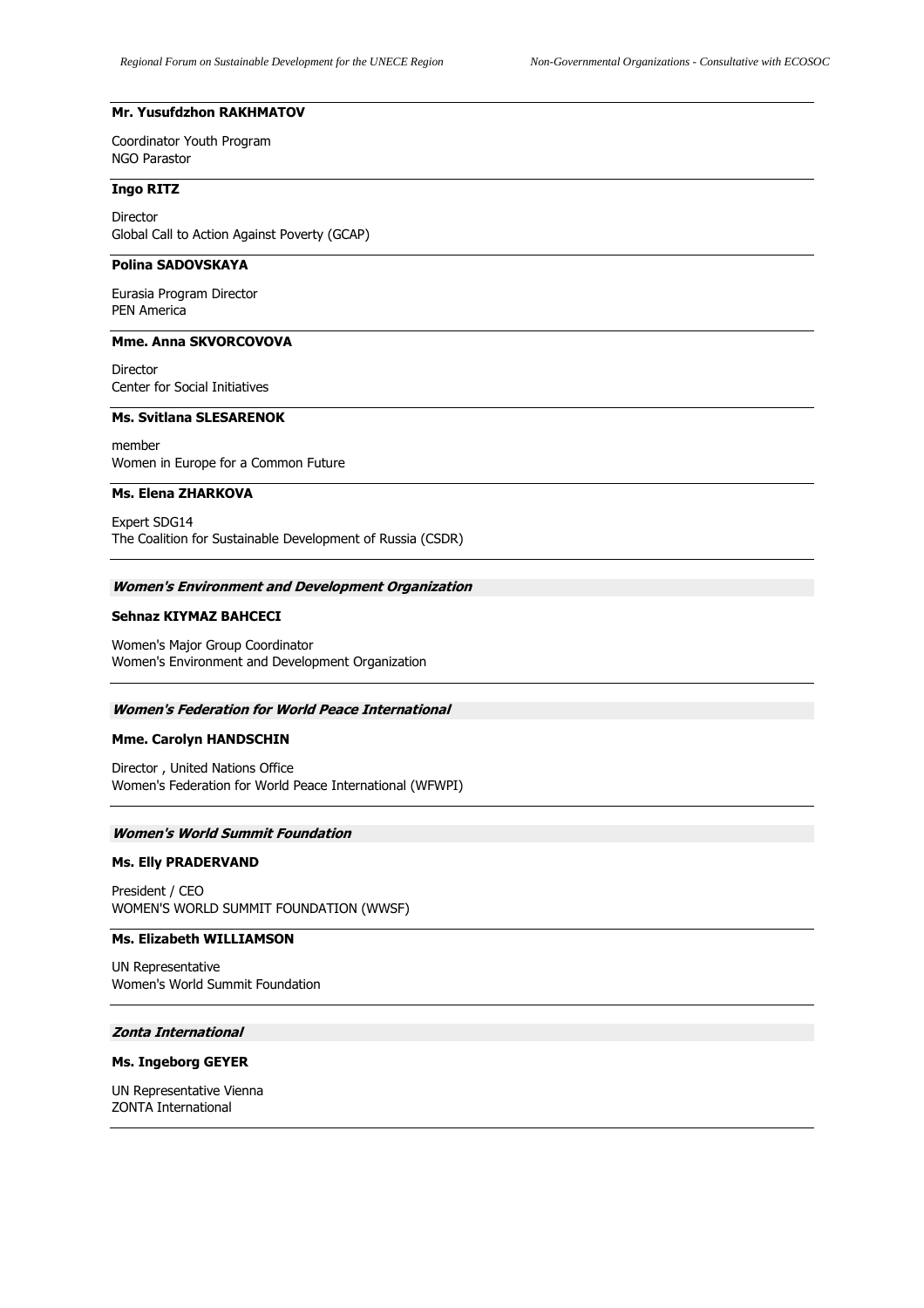# **Zoï Environment Network**

# **Mr. Viktor NOVIKOV**

Project manager Zoi Environment Network

## **Mr. Otto SIMONETT**

Director Zoï Environment Network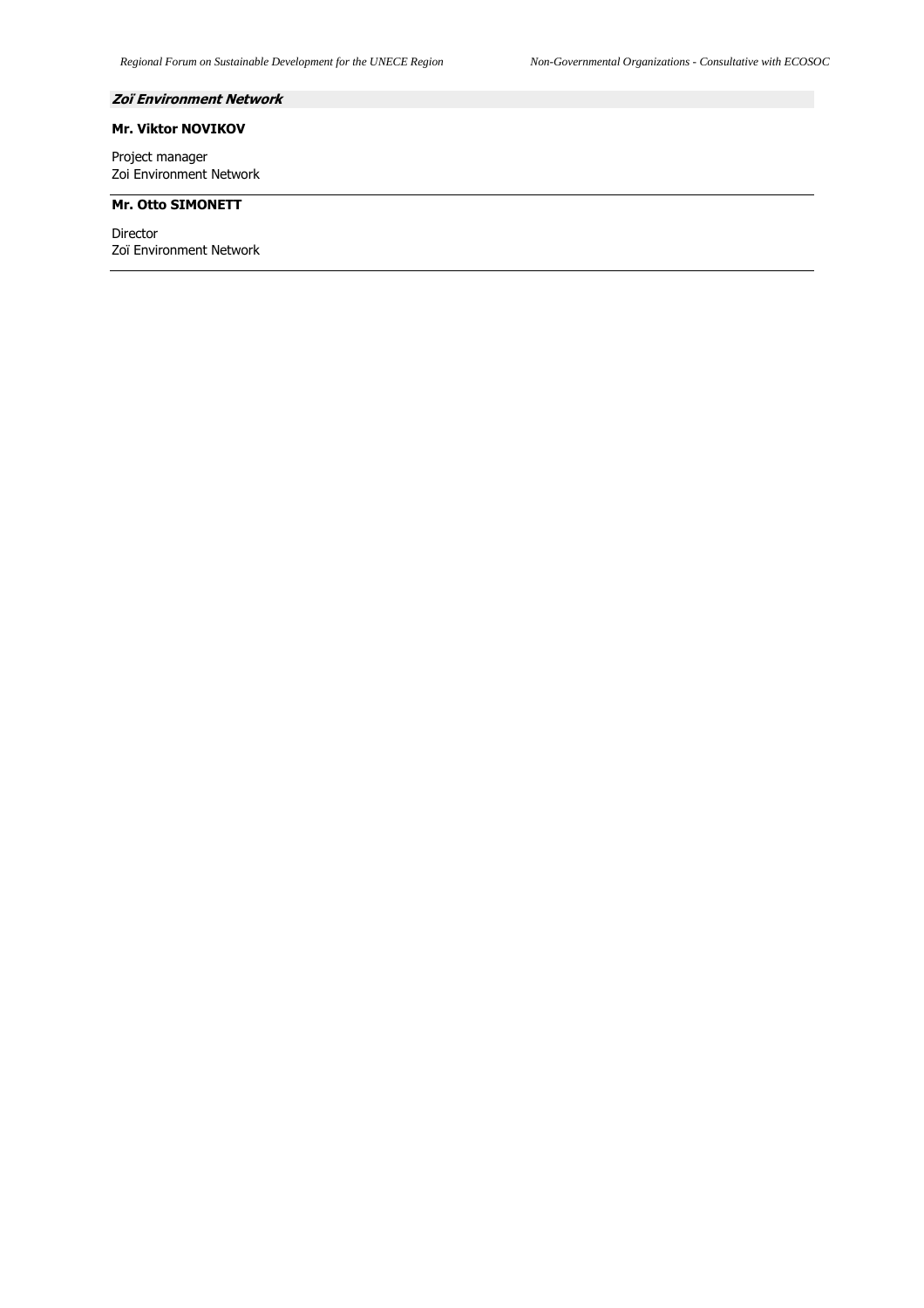# **Non-Governmental Organizations - Other**

### **ALE Central Asian Association of People Living with HIV**

### **Ms. Lyubov VORONTSOVA**

Program director Eurasian Women's Network on AIDS

#### **Action for Sustainable Development**

#### **Mr. Oliver HENMAN**

Global Coordinator Action for Sustainable Development

#### **Arbocity**

## **Ms. Bianca BAERLOCHER**

Responsible Further Education Institut Multimedia Production FHGR

## **Ms. Ana MACIAS**

President Arbocity

### **Asian Habitat Society**

## **Mr. Patrick LAU**

Chairman Asian Habitat Society

#### **Austrian National Committee for UNESCO´s Man and the Biosphere Programme (MAB)**

## **Mr. Günter KÖCK**

Coordinator International Research Programmes Austrian Academy of Sciences

## **BOS+**

## **Mr. Pieter VAN DE SYPE**

Policy Officer BOS+

## **BOSQUES SIN FRONTERAS**

# **Ms. Susana DOMINGUEZ LERENA**

manager BOSQUES SIN FRONTERAS

## **BPW UK**

# **Ms. L. Yasmin KNIGHT**

VP Young BPW UK BPW UK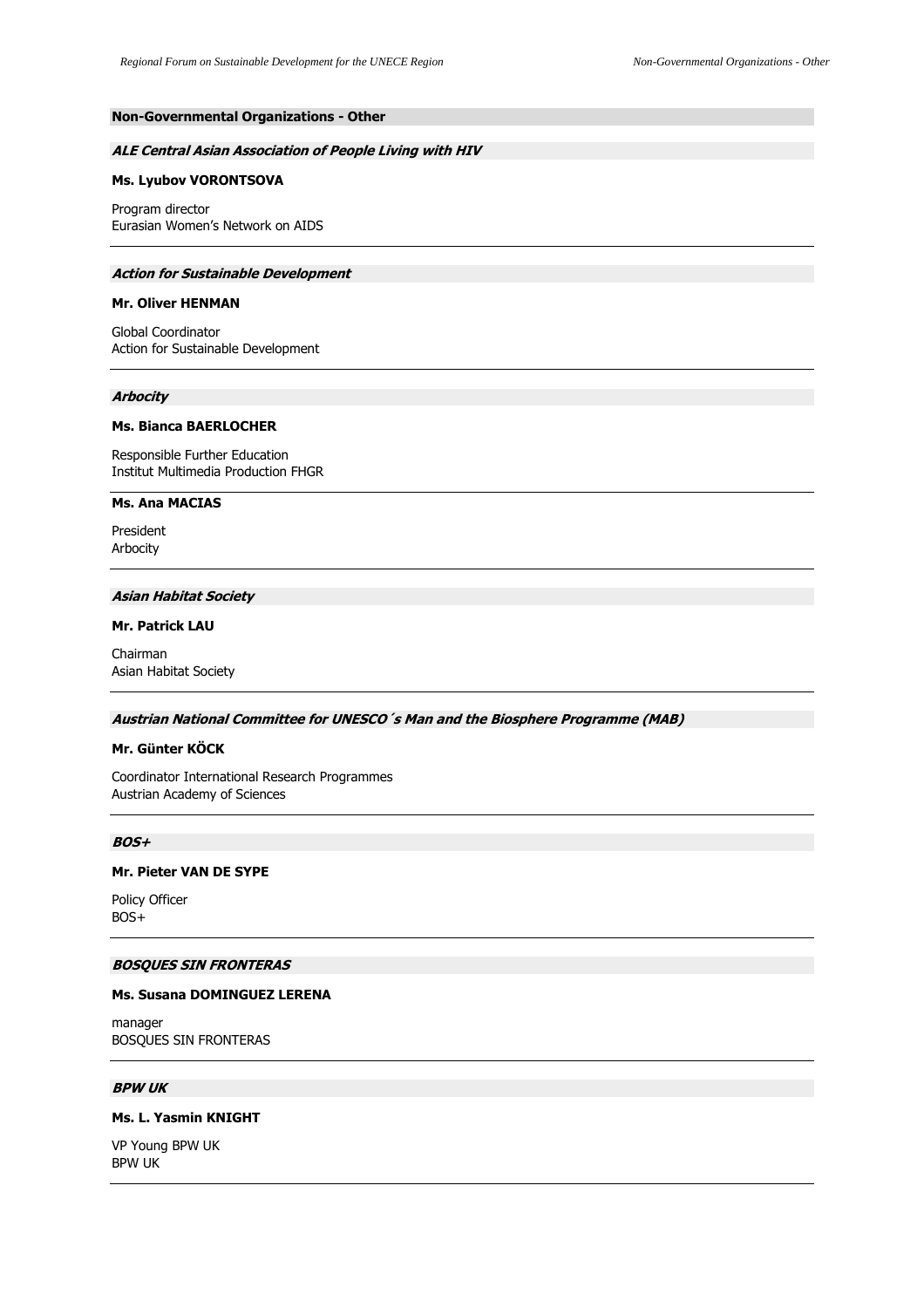### **Brazilian Society of Urban Forest (SBAU)**

# **Mr. Daniel CAICHE**

Coordinator of the Brazilian National Urban Forest Policy Brazilian Society of Urban Forest (SBAU)

## **CMO**

## **Bruno FERREIRA**

Engineer CMO

# **CRDF Global**

## **Ms. Aziza KHOSHIMOVA**

Project Lead CRDF Global

# **Cepei**

### **Jessica ESPEY**

Director Jessica Espey and Associates, Bristol University, CEPEI

## **Mr. Hernan Daniel MUNOZ**

Senior data policy advisor CEPEI

## **Mr. Tom ORRELL**

Managing Director DataReady

# **Mr. Philipp SCHÖNROCK**

Director CEPEI

#### **Chatham House**

#### **Ms. Ludivine REBET**

Coordinator Chatham House

## **Co-PLAN, Institute for Habitat Development**

## **Ms. Anila BEJKO**

Head of Decentralisation, Local and Regional Unit Co-PLAN, Institute for Habitat Development

# **Digital Impact Alliance (DIAL) at United Nations Foundation (UNF)**

# **Mr. Nicholas GATES**

Senior Associate, Policy and Research Digital Impact Alliance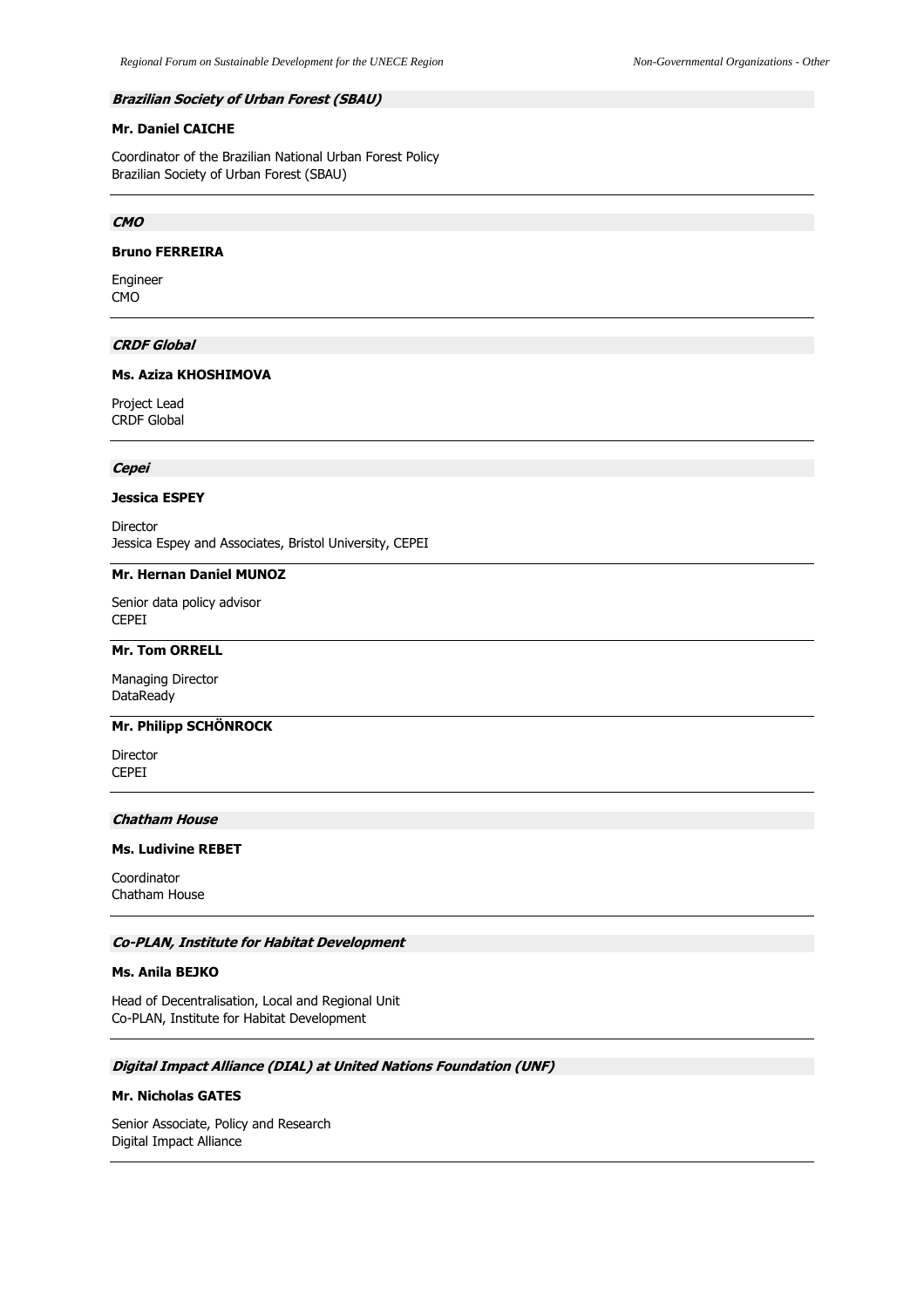### **EEB**

# **Mr. Sergiy MOROZ**

Policy Manager for Biodiversity and Water EEB - European Environmental Bureau

#### **Environment Nepal**

#### **Mr. Sajeen MAHARJAN**

Executive Environment Nepal

#### **Eurasian Women's Network on AIDS**

## **Ms. Takhmina KHAYDAROVA**

Director Public Organization Tajikistan network of women living with HIV

## **European Trade Union Confederation**

# **Mr. Giovanni CASALE**

Policy Advisor ETUC

# **FSC**

# **Amy WILLOX**

Forests Outreach Manager FSC UK

#### **FSC Portugal**

## **Sofia FERREIRA**

Forest Engineer FSC Portugal

#### **Gender-Center and Platform for Gender Equality**

#### **Ms. Valentina LUNGU**

President Gender-Center and Platform for Gender Equality

# **Global Urban Studies Institute GLOBUS**

#### **Mr. Kosta MATHEY**

Director GLOBUS

# **Green Building Alliance**

# **Ms. Chris CIESLAK**

VP Program Strategy & Impact Green Building Alliance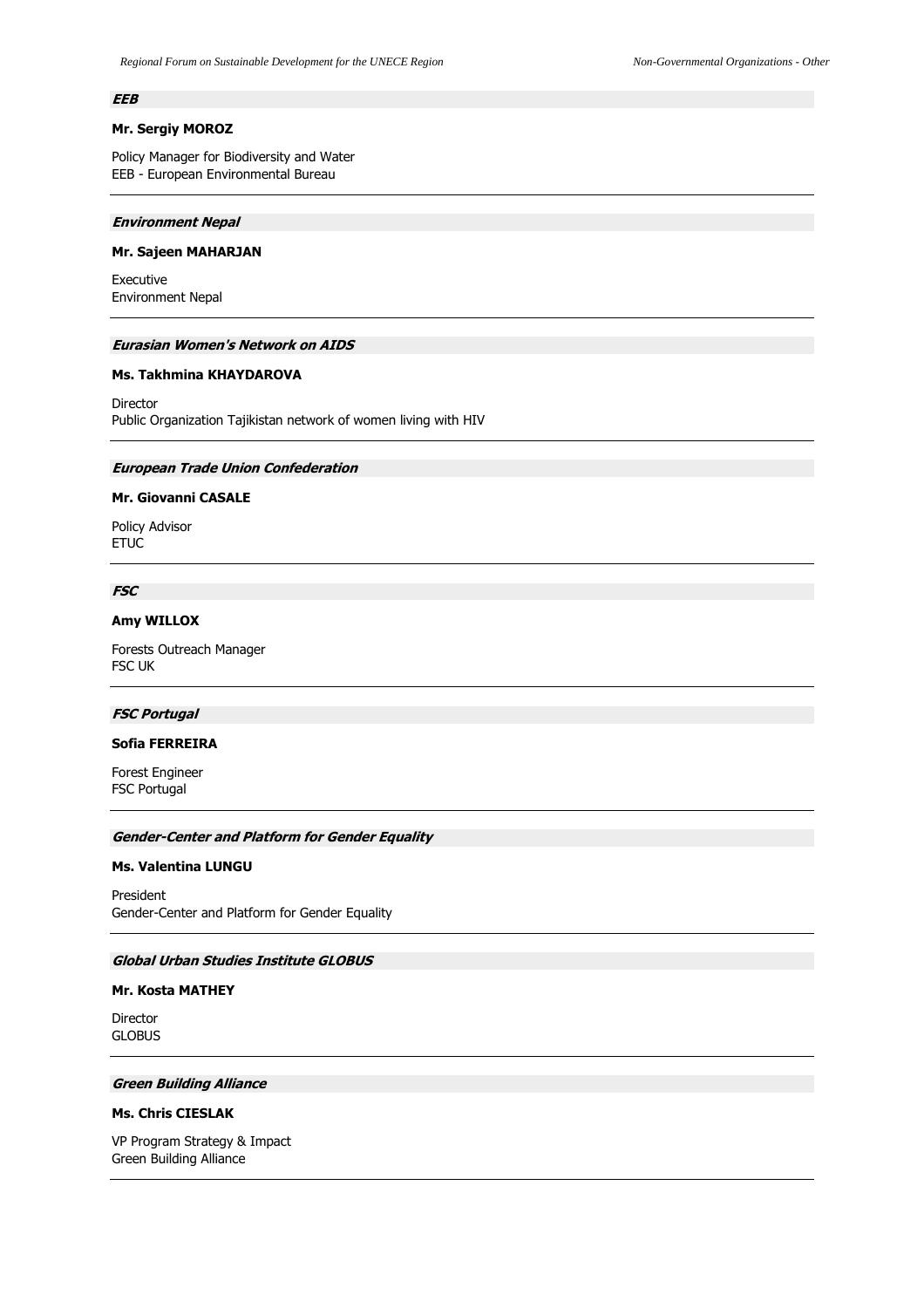## **IFSA**

# **Ms. Isabelle Claire DELA PAZ**

Internal Councilor IFSA

## **INTERNATIONAL DISABILITY ALLIANCE (IDA)**

## **Mr. Ioannis VARDAKASTANIS**

PRESIDENT INTERNATIONAL DISABILITY ALLIANCE

### **International Water Assessment Centre**

### **Ms. Arailym ALIMUSINA**

PR and administration specialist International Water Assessment Centre

# **LSU-The National Council of Swedish Youth Organisations**

## **Daniel SAMUELSSON**

Youth Representative LSU

#### **Leadership Development Association Balkan**

# **Mr. Marilo META**

President & Founder Leadership Development Association Balkan

### **NGO "IPAE"**

## **Mr. Ryhor FIODARAU**

member of board NGO "IPAE"

# **NGO Planet'ERE**

#### **Mr. Michel RICARD**

Professor NGO Planet'ERE

### **National Youth Congress of Albania**

### **Mr. Ergys GEZKA**

Program Manager National Youth Congress, Albania @Tirana European Youth Capital 2022

# **Network of Centers for Civic Engagement**

# **Ms. Natia SIRDADZE**

Program Advisor Network of Centers for Civic Engagement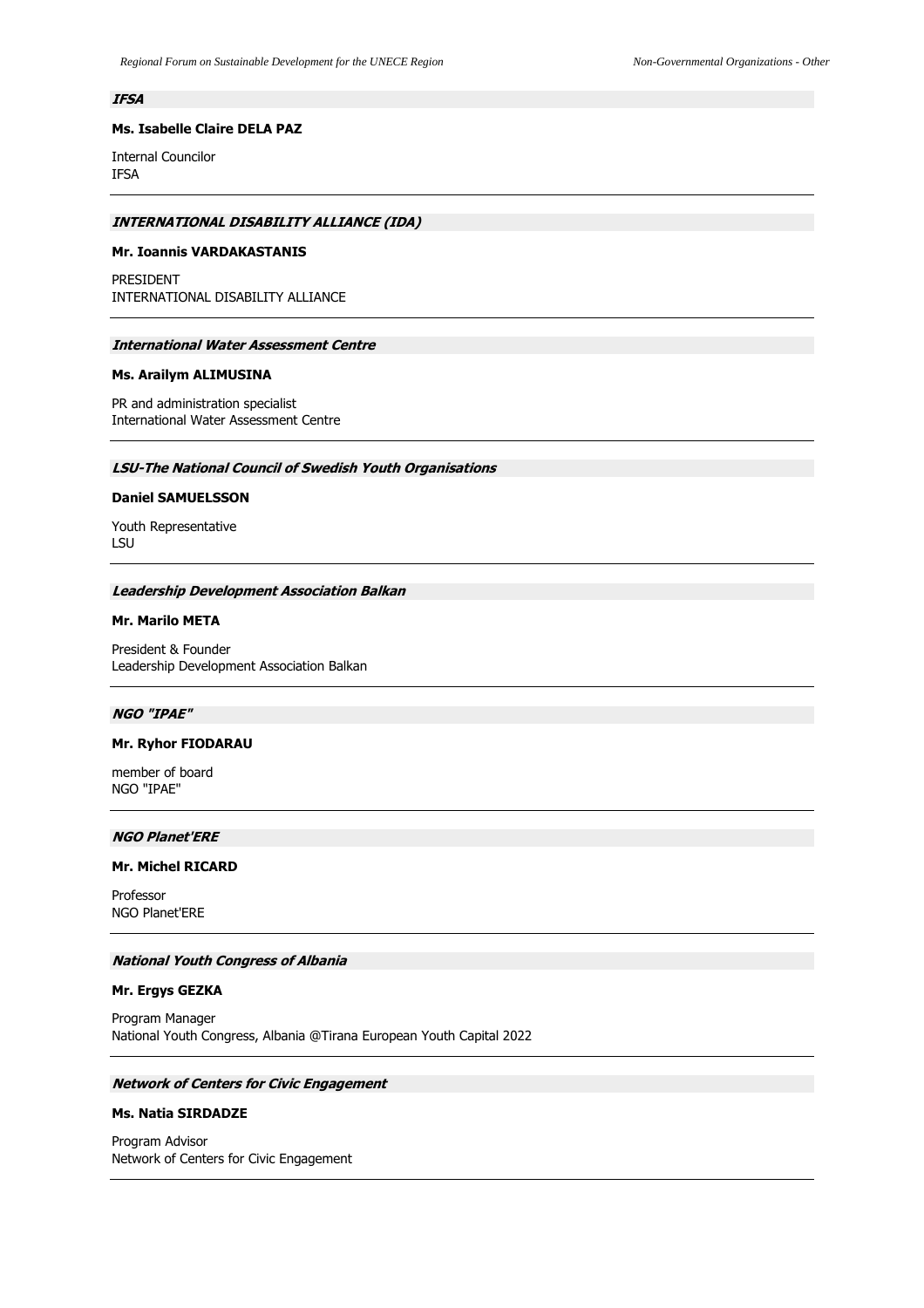#### **Pislyazavtra**

### **Iryna RUBIS**

Head Pislyazavtra

**Povod, Institute for culture and development of international relations in culture**

### **Mr. Robert KRIZANIC**

Director Povod, Institute for culture and development of international relations in culture

### **SECODEV**

### **Ms. Anne SIMON**

Executive Director Secodev

### **Sustainable Forestry Initiative**

## **Mr. Paul JOHNSON**

Senior Director, Urban and Community Forestry Sustainable Forestry Initiative

#### **Swiss Speleologic Society**

# **Mr. Christian LÜTHI**

secretary of the Karst and cave protection commission Swiss Speleological Society

### **Trees for Cities**

### **Ms. Klaudija ALASAUSKAITE**

Development Manager Trees for Cities

## **URBAN TREE REVIVAL INITIATIVE**

#### **Ms. Omobola EKO**

Founder Urban Tree Revival Initiative

### **Union of Operators of Armenia**

### **Ms. Kristine GYONJYAN**

Director Union of Operators of Armenia

# **United Nations Association Albania**

# **Mr. Kristi CINA**

President UNITED NATIONS ASSOCIATION ALBANIA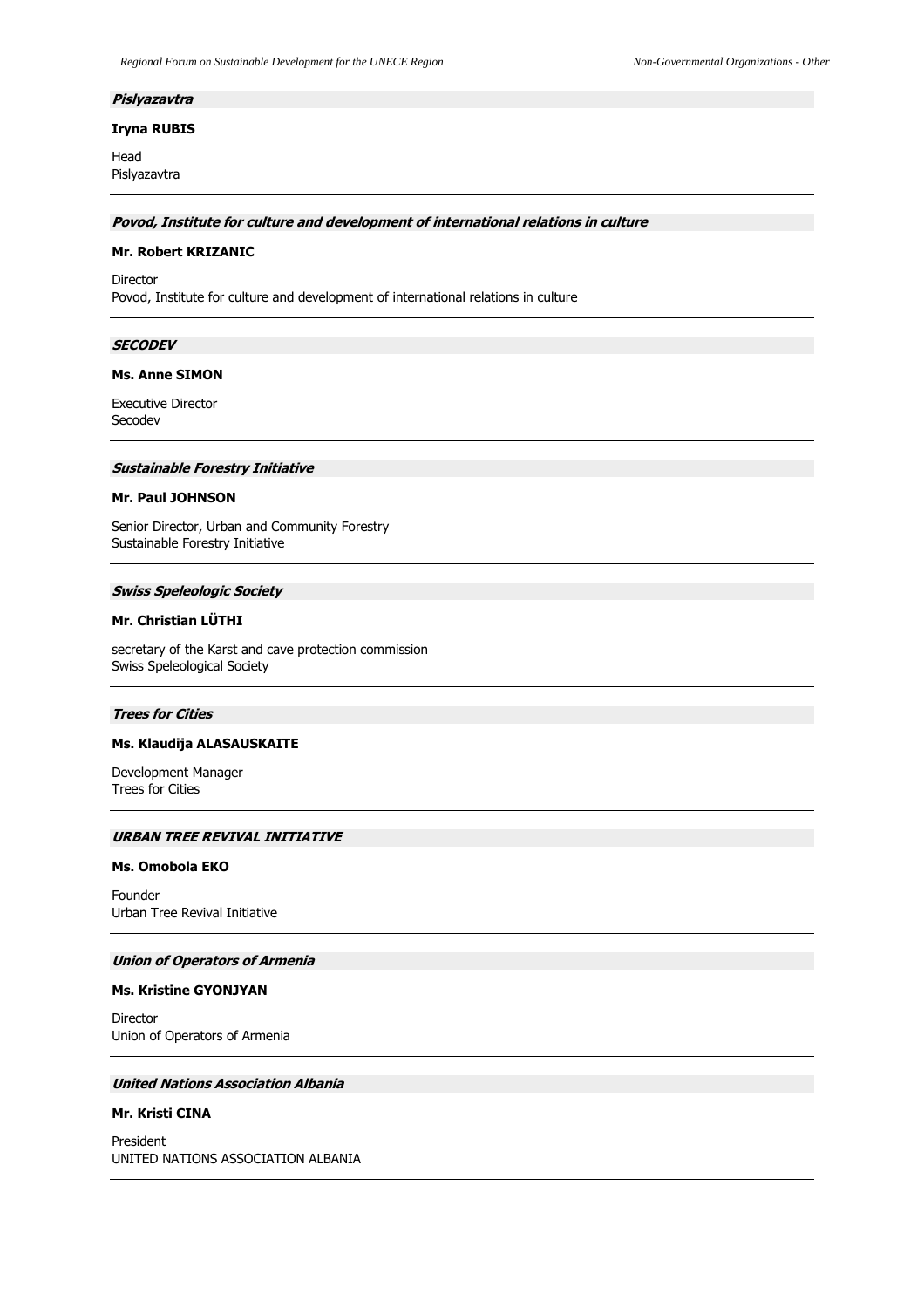## **Mr. Diogjen KOLICI**

Albanian Youth Delegate to the Unites Nations United Nations Association Albania

## **Ms. Ania SAUKU**

UN Youth Delegate United Nations Association Albania

### **United Nations Association of Bulgaria**

# **Mr. Angel MITKOV**

Bulgarian Youth Delegate to the UN United Nations Association of Bulgaria

### **WWF Austria**

### **Mr. Arno MOHL**

Program manager WWF Austria

### **Woodland Trust Scotland**

### **Mr. Tim HALL**

Head of Estate & programmes Scotland Woodland Trust

# **World Urban Parks**

### **Mr. Bishop NGOBELI**

Regional Chairperson World Urban Parks

#### **Youth and Environment Europe**

### **Ms. Pegah MOULANA**

Advocacy Coordinator Youth and Environment Europe

### **Anna Clara PARANHOS BOTTO MAIA**

Liaison Officer on Environmental Governance Youth and Environment Europe

### **"Agate" Rights Defense Center for Women with Disabilities**

#### **Ms. Karine GRIGORYAN**

NGO president "Agate" Rights Defense Center for Women with Disabilities

### **Ms. Gayane GRIGORYAN**

Project Officer "Agate" Rights Defense Center for Women with Disabilities NGO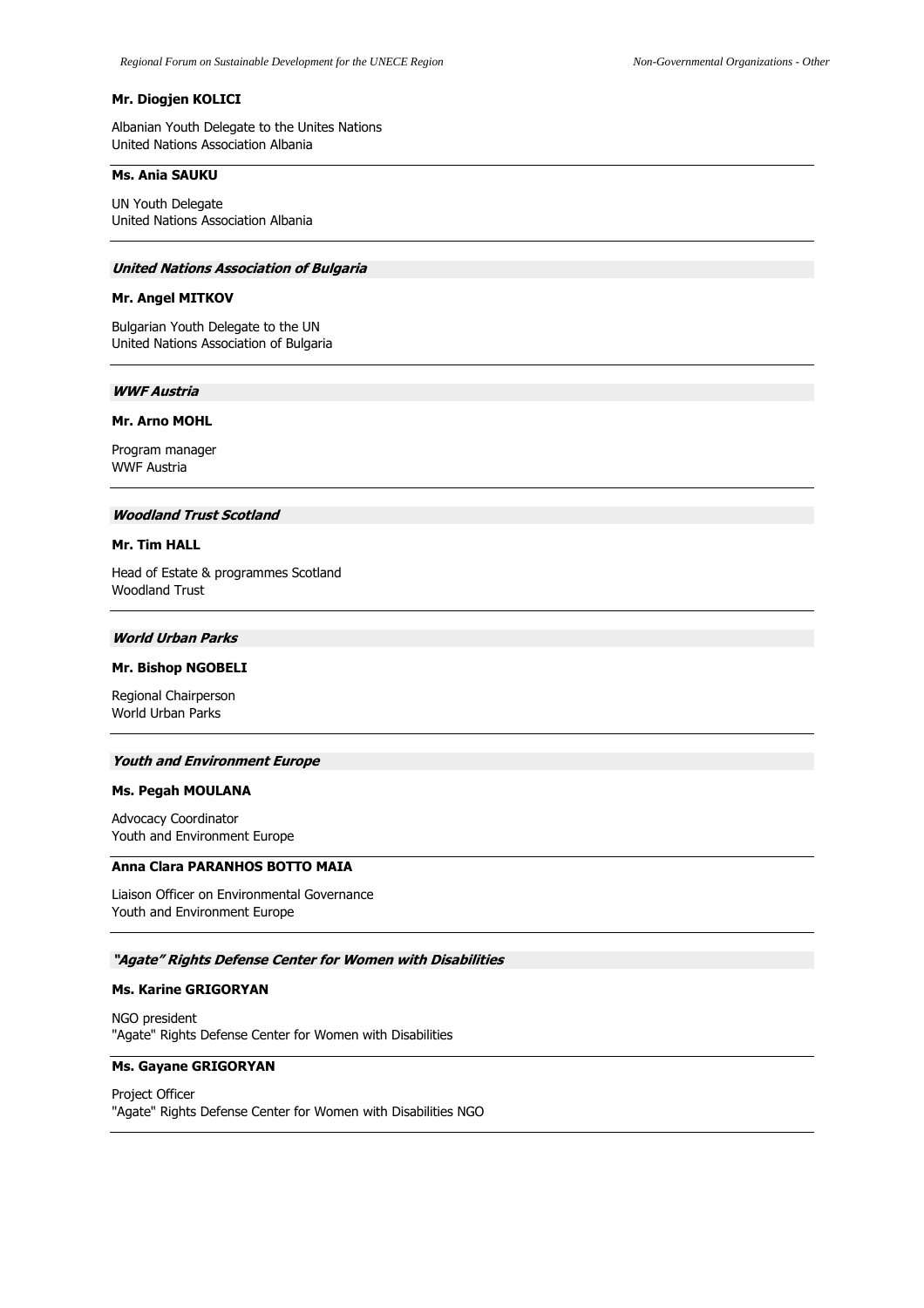# **Others - Academia**

### **AAE**

### **Sr. Diego MARTINO**

Director AAE

### **Bern University of Applied Sciences**

### **Mr. Oliver WOLF**

Forest Engineer Bern University of Applied Science, School of Agricultural, Forest and Food Sciences HAFL

### **Border Meetings**

### **Ms. Anna GRICHTING**

Senior researcher IEDS University if Vermont - Friends of Humanity Geneva

### **Bursa Technical University**

### **Mr. Nesat ERKAN**

Lecturer Bursa technical university

# **CEPF RAS**

# **Mr. Yuri GAGARIN**

Leading Researcher CEPF RAS

# **Daria TEBENKOVA**

deputy director CEPF RAS

### **Center for International Cooperation in Education Development**

#### **Ms. Daria CLARKE**

educational consultant Center for International Cooperation in Education Development

# **Chalmers University of Technology, Sweden**

## **Mr. Tarun AGRAWAL**

Senior Lecturer Chalmers University of Technology, Sweden

# **Forest Institute of NAS Kyrgyz Republic**

## **Muslim RAZHAPBAEV**

Head of laboratory Forest Institute of NAS Kyrgyz Republic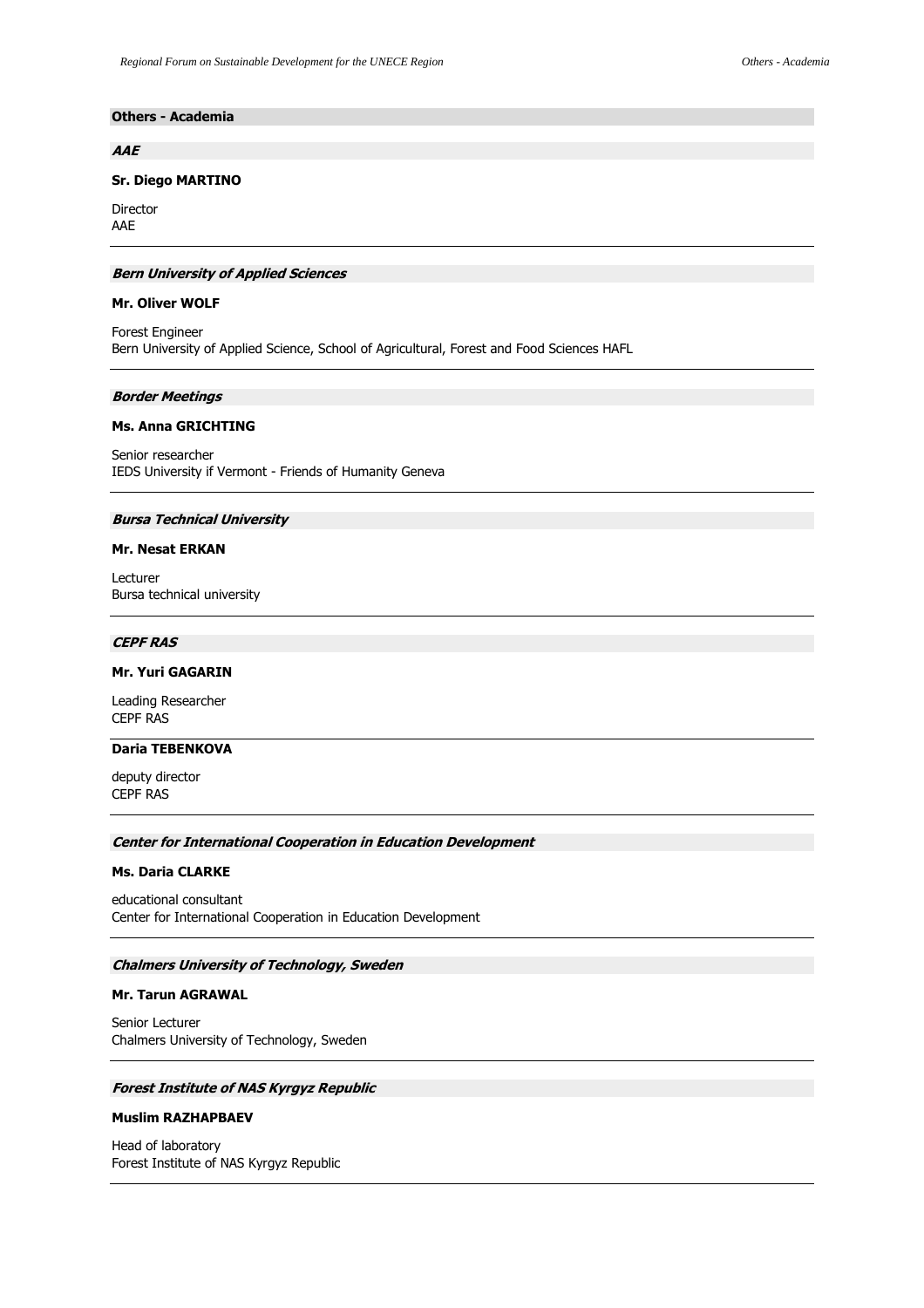# **Gazi University**

# **Burcu KÜÇÜK BIÇER**

Asst. Prof. Gazi Üniversitesi

### **IFLA EU Regional Division Committee**

### **Ms. Maia SIMONISHVILI**

Representative IFLA EU Regional Division Committee

### **Institute of Tourism Studies**

# **Mr. Simon CARUANA**

Senior Manager - Academia International School of Dive Safety and Medicine/Institute of Tourism Studies

## **Instituto Politécnico de Bragança**

## **Sr. José CASTRO**

Professor Polytechnic of Bragança

#### **International Center for Forestry and Forest Industry**

## **Mr. Maxim LOBOVIKOV**

Executive Director International Center for Forestry and Forest Inustry

#### **International Center for Research in Agroforestry**

### **Ms. Cathy WATSON**

Chief of Partnerships World Agroforestry (ICRAF)

#### **JKUAT**

### **Mr. Mugwima NJUGUNA**

Associate Professor **JKUAT** 

## **Kazakh National Agrarian Research University**

### **Ms. Jannat ISKAKOVA**

Associate Professor Kazakh Nationak Agrarian Rerearch Uniersity

# **Luke**

# **Mr. Atte KOSKIVAARA**

Researcher Luke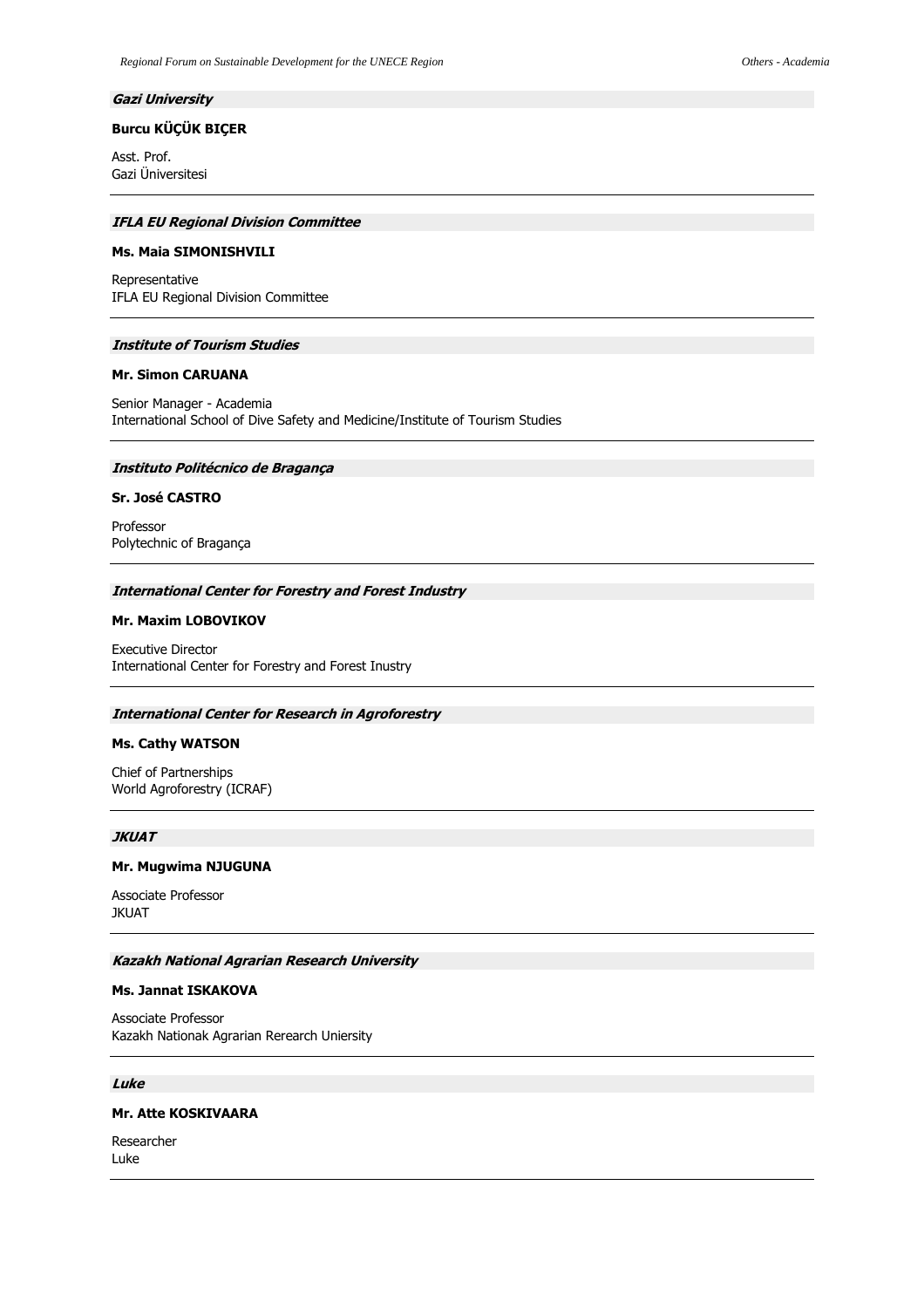### **NOVA School of Business and Economics**

# **Ms. Melina MAZZUCATO**

International Development and Public Policy Student NOVA School of Business and Economics

### **Newcastle University**

## **Clive DAVIES**

Senior Researcher Newcastle University

## **Politecnico di Milano**

#### **Mme. Corinna DEL BIANCO**

adjunct professor Politecnico di Milano

### **Ms. Maria Chiara PASTORE**

researcher Politecnico di Milano

### **Roma Tre University**

## **Ms. Cristiana CARLETTI**

Professor

Roma Tre University - Department of Political Science; Interministerial Committee for Human Rights - Italian Ministry of Foreign Affairs and International Cooperation

#### **Sapienza University of Rome**

### **Sra. Maria Beatrice ANDREUCCI**

Research Professor Sapienza University of Rome

## **Sustainability Management School**

#### **Mr. Emanuele BERTOLI**

lecturer Sustainability Management School (SUMAS)

### **Technical University Munich**

### **Ms. Susanne RAUM**

Research Fellow Technical University Munich / Imperial College London

## **University of Belgrade**

# **Ms. Marijana PETROVIC**

Full Professor University of Belgrade-Faculty of Transport and Traffic Engineering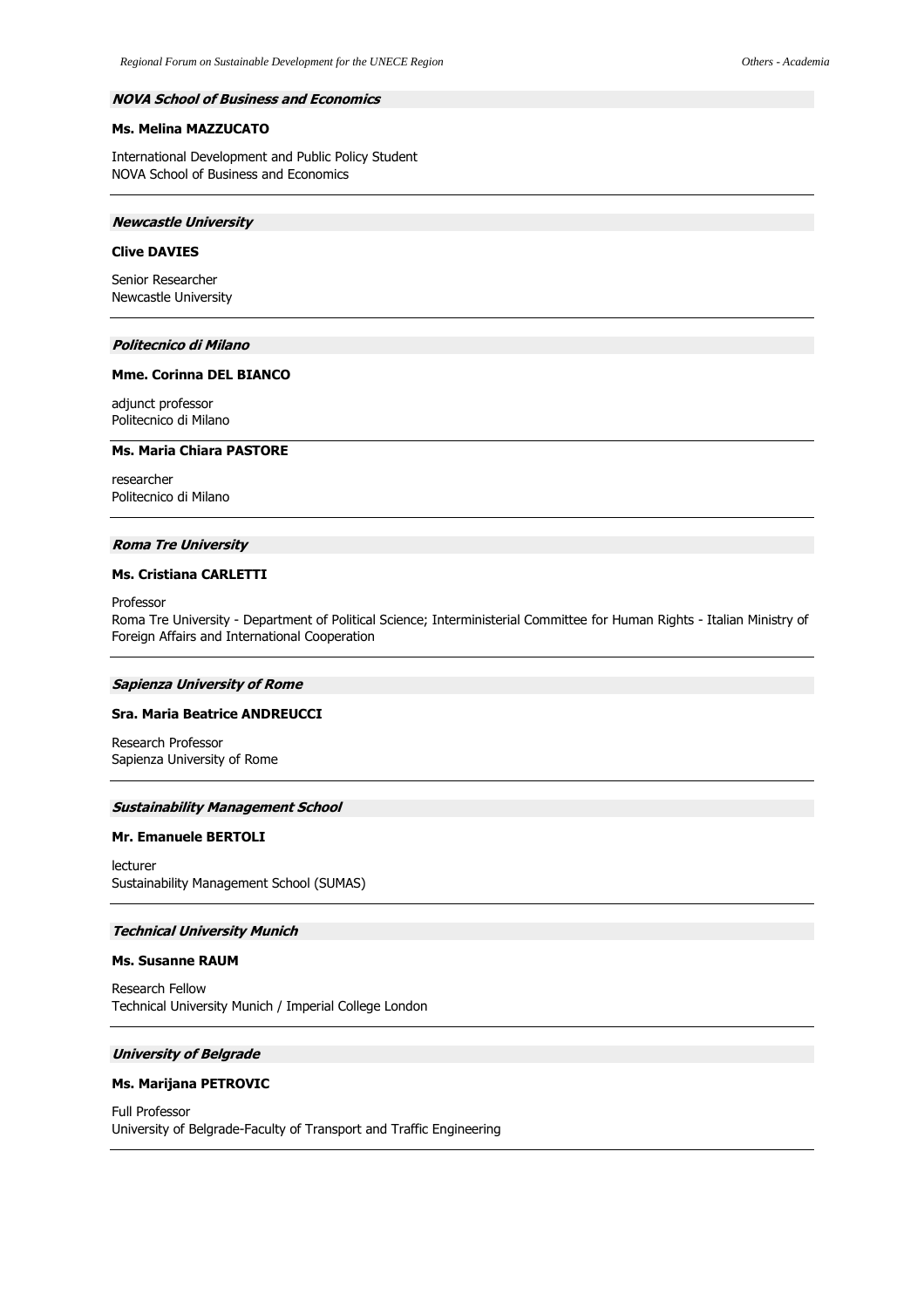## **University of British Columbia**

# **Mr. Marco SANELLI**

Student University of British Columbia

#### **University of Edinburgh**

### **M. Sarah WARD**

Lecturer in Learning in Communities University of Edinburgh

# **University of Florence**

### **Ms. Beatriz KAUARK FONTES**

PhD Candidate University of Florence

# **University of Florida IFAS**

# **Mr. Robert NORTHROP**

Extension Forester University of Florida IFAS

### **University of Geneva**

## **Mr. Alexandre HEDJAZI**

Director GEPP Unviersity of Geneva

#### **Mr. Matteo TARANTINO**

Researcher University of Geneva

# **University of Helsinki**

#### **Ms. Annika HYYTIÄ**

Doctoral Researcher University of Helsinki

#### **University of Manchester**

# **Mr. Mel AINSCOW**

Professor of Education University of Manchester

### **University of Shiga Prefecture**

## **Takuya TAKAHASHI**

Professor University of Shiga Prefecture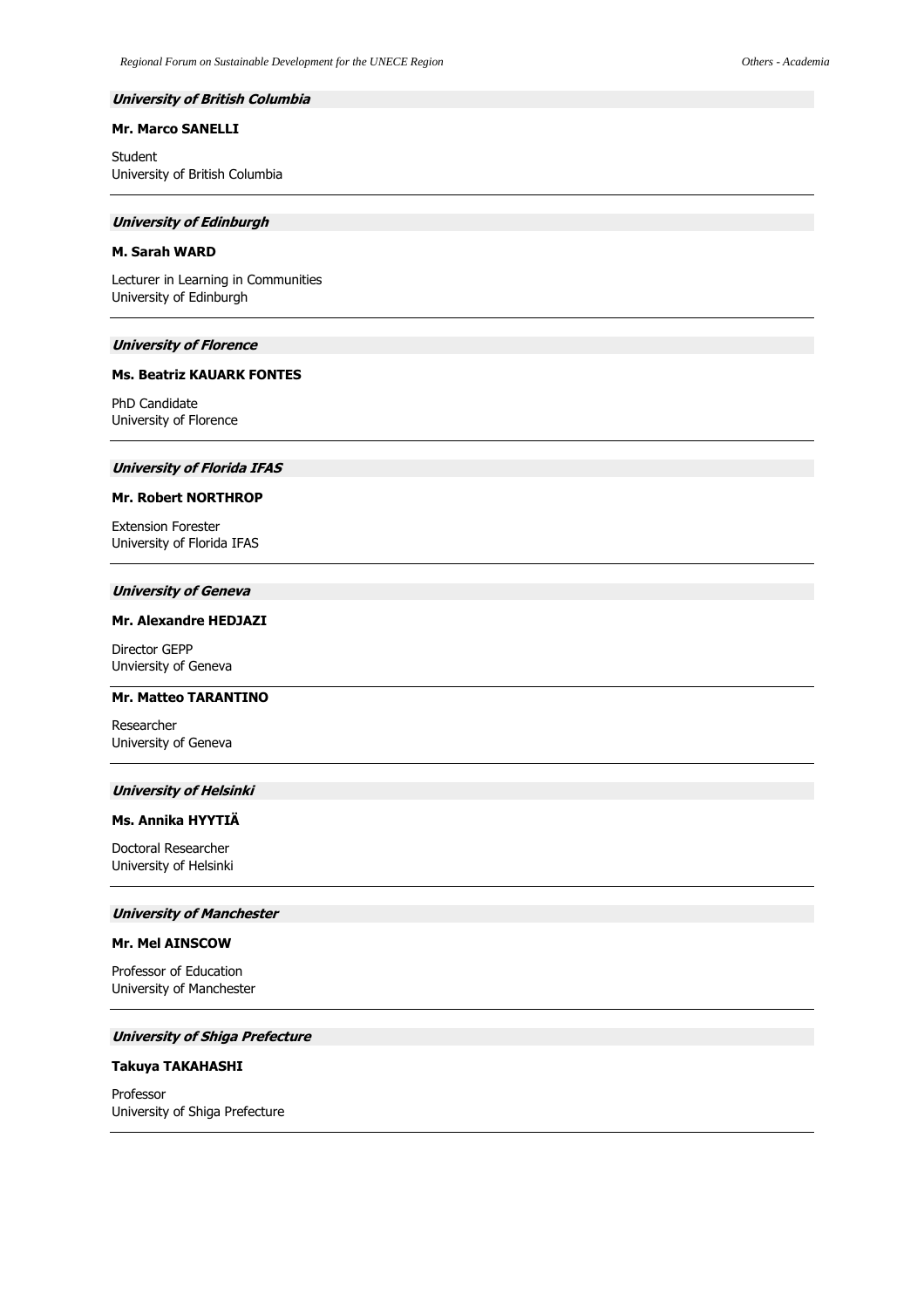# **Warsaw University of Life Sciences**

# **Ewa HALICKA**

Adjunct Profesor Warsaw University of Life Sciences

# **college of management faculty of law**

# **Ms. Yifat GAZIT**

law professor college of managment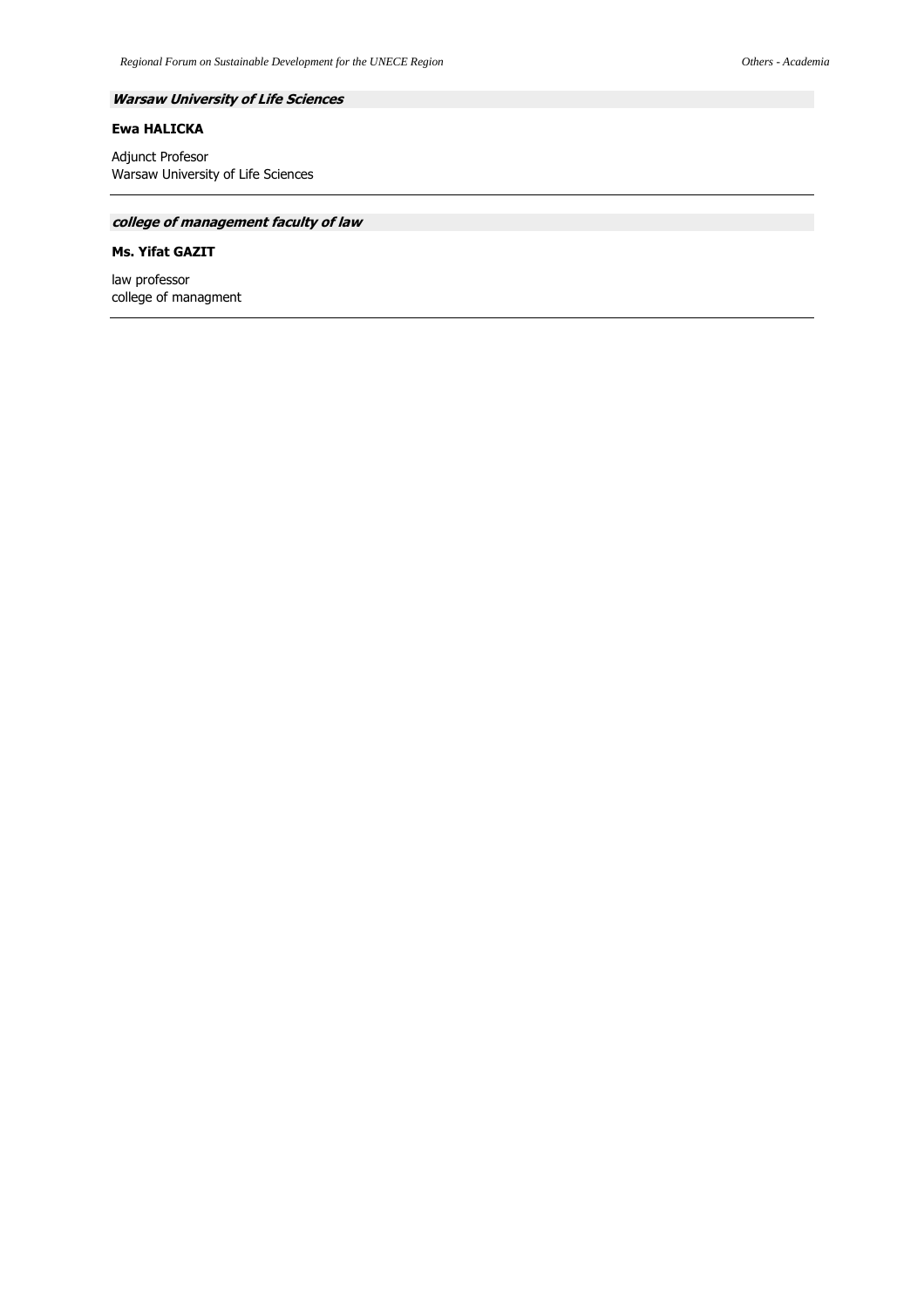# **Others - Private Sector**

#### **Agrina Consulting**

# **Mr. Tamas VATTAI**

Consultant Agrina Consulting

### **British Standards Institution**

### **Ms. Stephanie EYNON**

Standards-Makers Engagement & Inclusion Manager British Standards Institution

### **CBI**

# **Marina SCHICCHI**

Chief Communication & Events Officer CBI

## **Citigroup**

#### **Ms. Adaiya GRANBERRY**

Senior Analyst **Citigroup** 

# **DEDAGROUP STEALTH SPA**

# **Mr. Adolfo PASTORELLI**

Business Developer, Sustainability Manager Private Company DEDAGROUP STEALTH SpA

### **Drees&Sommer Switzerland - Integrated Urban Solutions**

## **Mr. Haris PIPLAS**

Co-Director Drees&Sommer Switzerland - Integrated Urban Solutions

# **ETIFOR**

### **Ms. Ilaria DOIMO**

PROJECT MANAGER ETIFOR

### **International Chamber of Commerce (ICC)**

### **Ms. Erica Antonella LO BUGLIO**

Member ICC - International Chamber of Commerce

# **Professional Consulting Group**

## **Mr. David EGIASHVILI**

Member Professional Consulting Group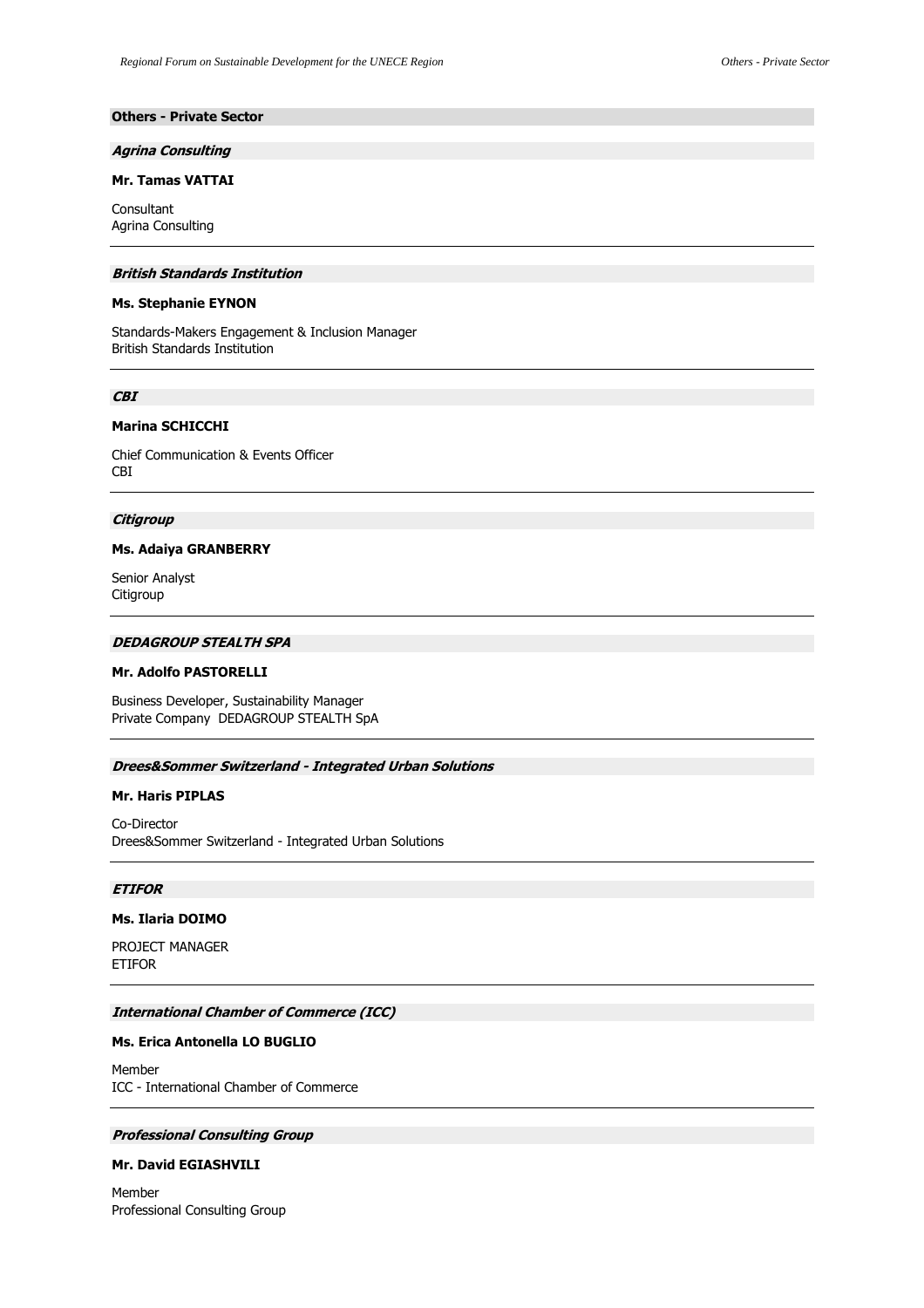# **Rostelecom**

# **Ekaterina FOMICHEVA**

Head of Sector Rostelecom

# **TUV Rheinland**

# **Mr. Rakesh VAZIRANI**

Head of Sustainability Services TUV Rheinland

## **ZaVita d.o.o.**

# **Mr. Klemen STRMŠNIK**

Private consultant ZaVita d.o.o.

# **Mr. Samo ŠKRJANEC**

Project manager ZaVita d.o.o.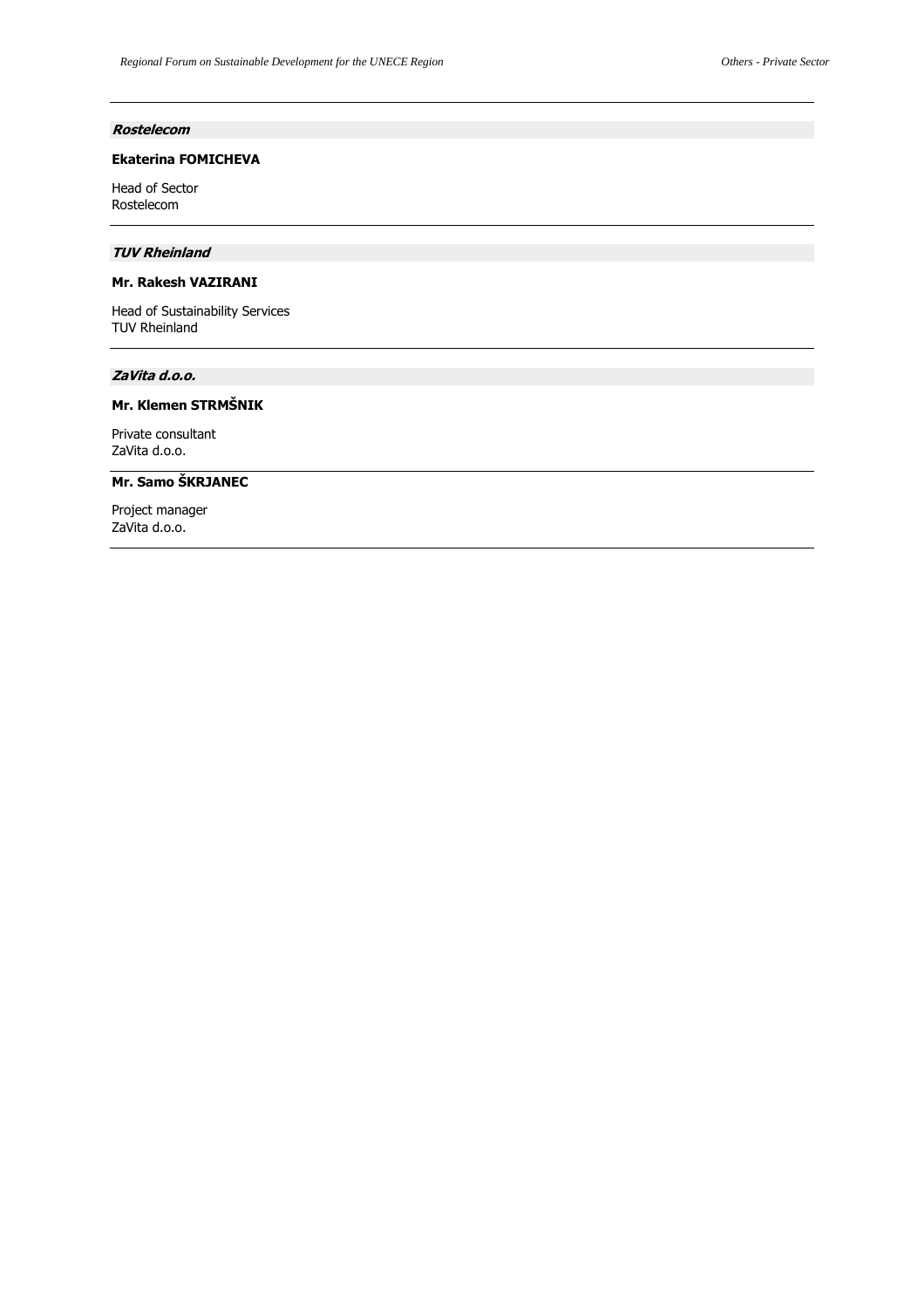# **Others – Independent Experts**

## **"Different and Equal" Organization**

# **Ms. Monika KOCAQI**

Board member "Different and Equal" Organization

### **Arbor Aegis**

# **Ms. Naomi ZÜRCHER**

Urban Forester, Consulting Arborist, i-Tree team affiliate member Arbor Aegis

#### **Bykuben**

# **Ms. Hanne JOHNSRUD**

Project coordinator Bykuben, Municipality of Oslo

# **Freelance**

### **Mr. Vardan MELIKYAN**

Independent Expert Freelance

# **UNECE Network of Experts on Urban Forestry**

# **Mr. Magnus GRAAE**

Consultant Grøn Guerilla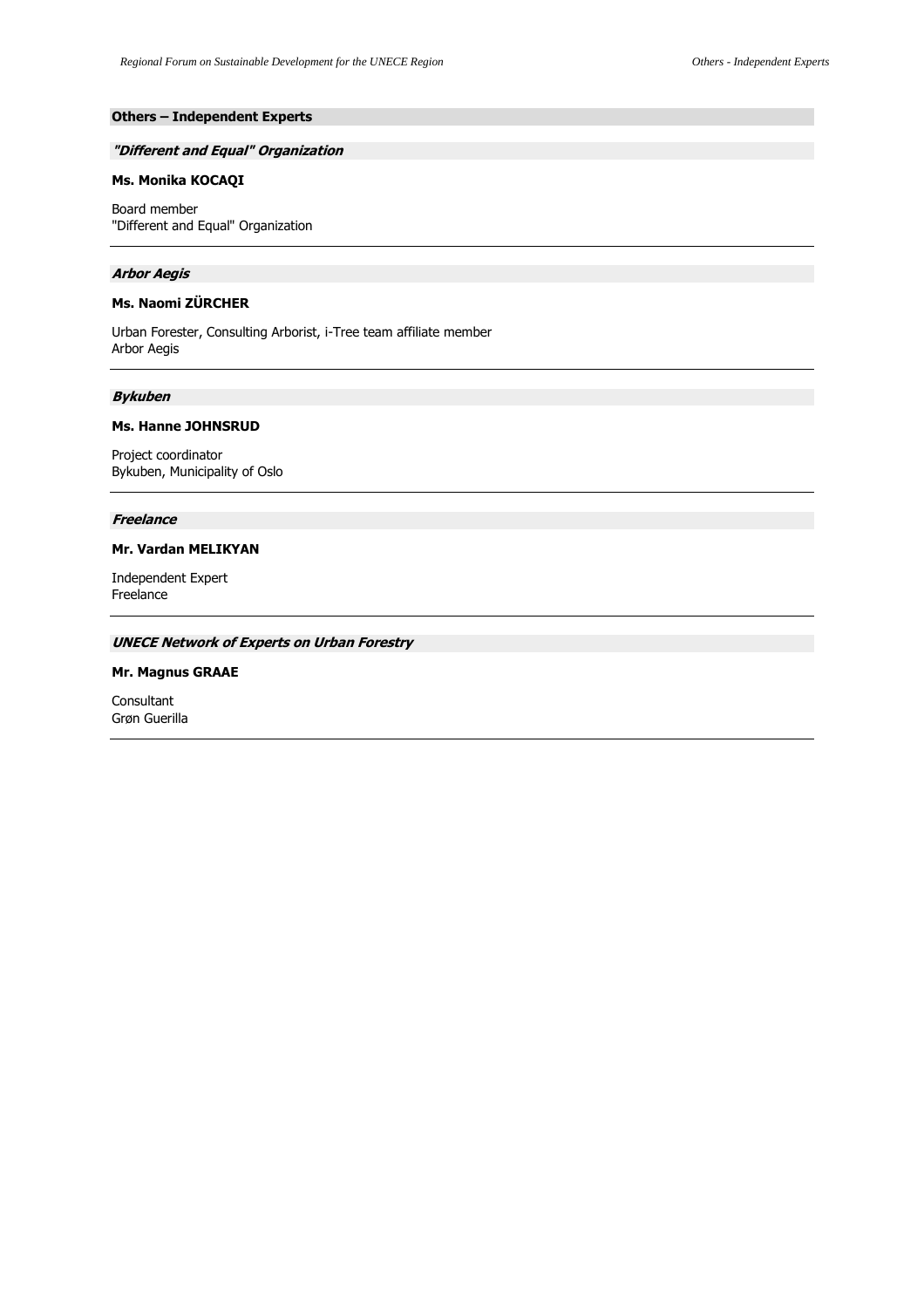# **Others – Other**

#### **ACTeon**

# **Pierre STROSSER**

ACTeon

.

### **Assembly of European Regions**

#### **Ms. Vania FREITAS**

Institutional Relations Coordinator Assembly of European Regions

### **Gisela GUARI CAÑADA**

Institutional Relations & Advocacy Officer Assembly of European Regions

# **Athens Public Transport Organisation (OASA S.A.)**

### **Ms. Eleni BAKOULA**

Lawyer- Legal Counsel Athens Public Transport Organisation (OASA S.A.)

# **BORUSAN Mannesmann**

### **Nihan ALHAN**

Executive Vice President People, Corporate Development, Environment and Sustainability, BORUSAN Mannesmann

#### **Ciência Viva**

## **Ms. Ana NORONHA**

Executive Director Ciência Viva

## **Climate-KIC**

#### **Ms. Cassia MORAES**

Partnerships and Outreach Manager Climate-KIC

# **Danish Institute for Human Rights**

## **Ms. Carol RASK**

Chief Advisor Danish Institute for Human Rights

# **European Network of National Human Rights Institutions**

### **Ms. Nina PANIKOVA**

Human Rights Officer ENNHRI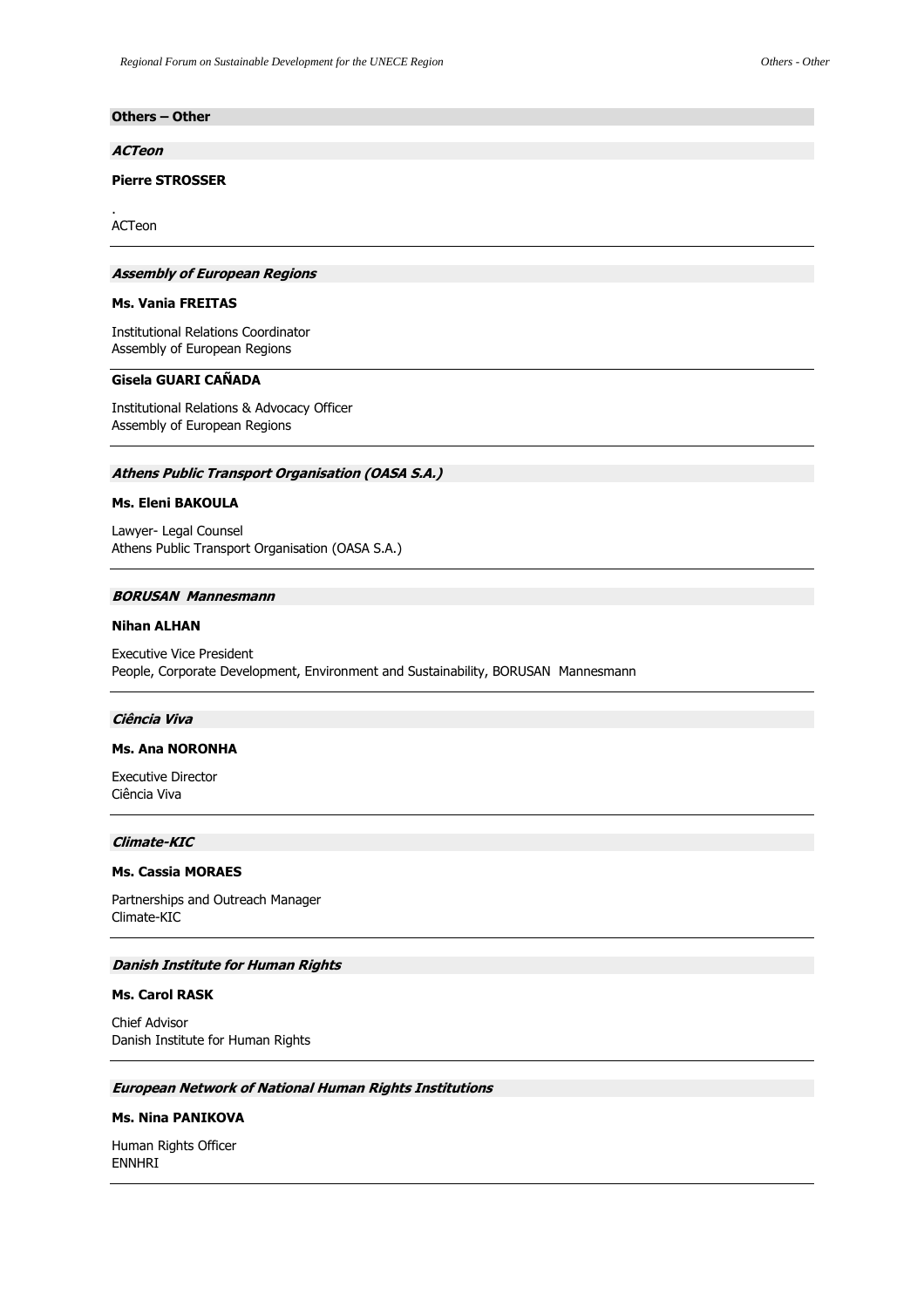## **Ms. Susan FLOCKEN**

European Director European Trade Union Committee for Education

### **Generation Connect EUR**

# **Ms. Pauline LAUFER**

Youth Envoy Generation Connect EUR

## **Individual**

## **Ms. Genoveva SOTIROVA**

Freelance No

# **JP VOKA SNAGA d.o.o.**

# **Mr. Andrej VERLIČ**

Head of the protected area management JP VOKA SNAGA

### **KOICA Office in Bishkek, Kyrgyzstan**

### **Ms. Kiyoun KIM**

Programme Manager KOICA

### **LAPAS**

# **Francesca DEL GRAMMASTRO**

Trainee LAPAS

## **LGI consulting**

## **Laura SALFI**

Intern Sustainable Innovation Strategy LGI Consulting

# **Météo-France**

### **Mr. Sylvain MONDON**

head of institutionnal affairs department Météo-France

# **PAP/RAC**

# **Ms. Marina MARKOVIC**

Programme officer PAP/RAC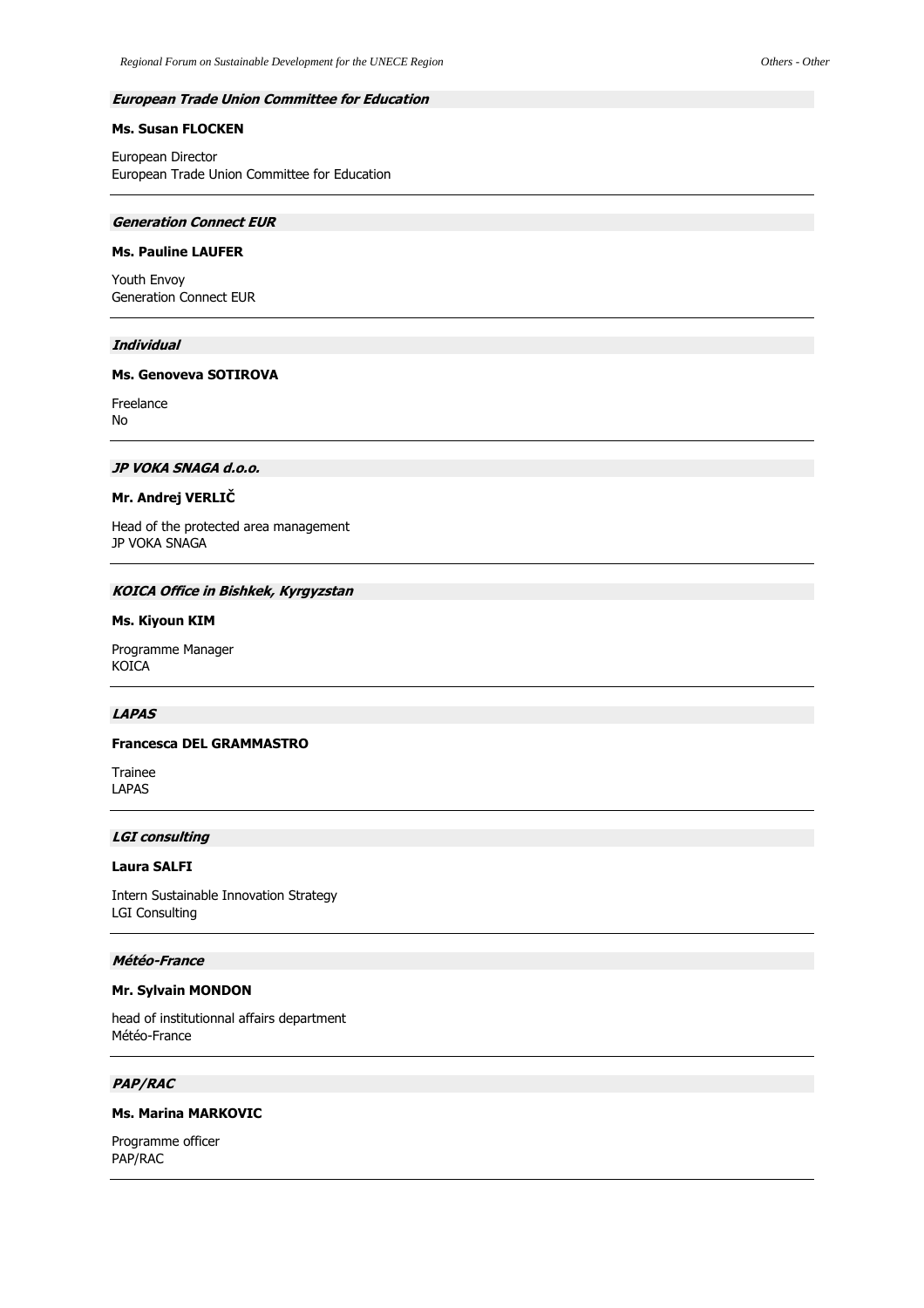#### **Photographer**

## **Mr. Antoine TARDY**

Photographer Freelance

# **SDSN Youth**

# **Kirill MACHNEV**

Deputy of the Network Coordinator The UN Sustainable Development Solutions Network

# **Scottish Forestry**

# **Amy NICOLSON**

Green Infrastructure and Communities Policy Advisor Scottish Forestry

# **Standards Council of Canada**

## **Michelle PARKOUDA**

Manager Research Standards Council of Canada

### **Trees for Cities**

# **Mr. David ELLIOTT**

CEO Trees for Cities

# **UN CEDAW Committee expert**

# **Ana PELÁEZ NARVÁEZ**

Vice-Chair UN CEDAW Committee expert

## **UN/CEFACT Bureau**

### **Ms. Liliana FRATINI PASSI**

Managing Director CBI SCPA

# **UNECE ESD Steering Committee**

#### **Mr. Simon HERTELEER**

Coordinator UNECE Steering Committee on ESD Youth Platform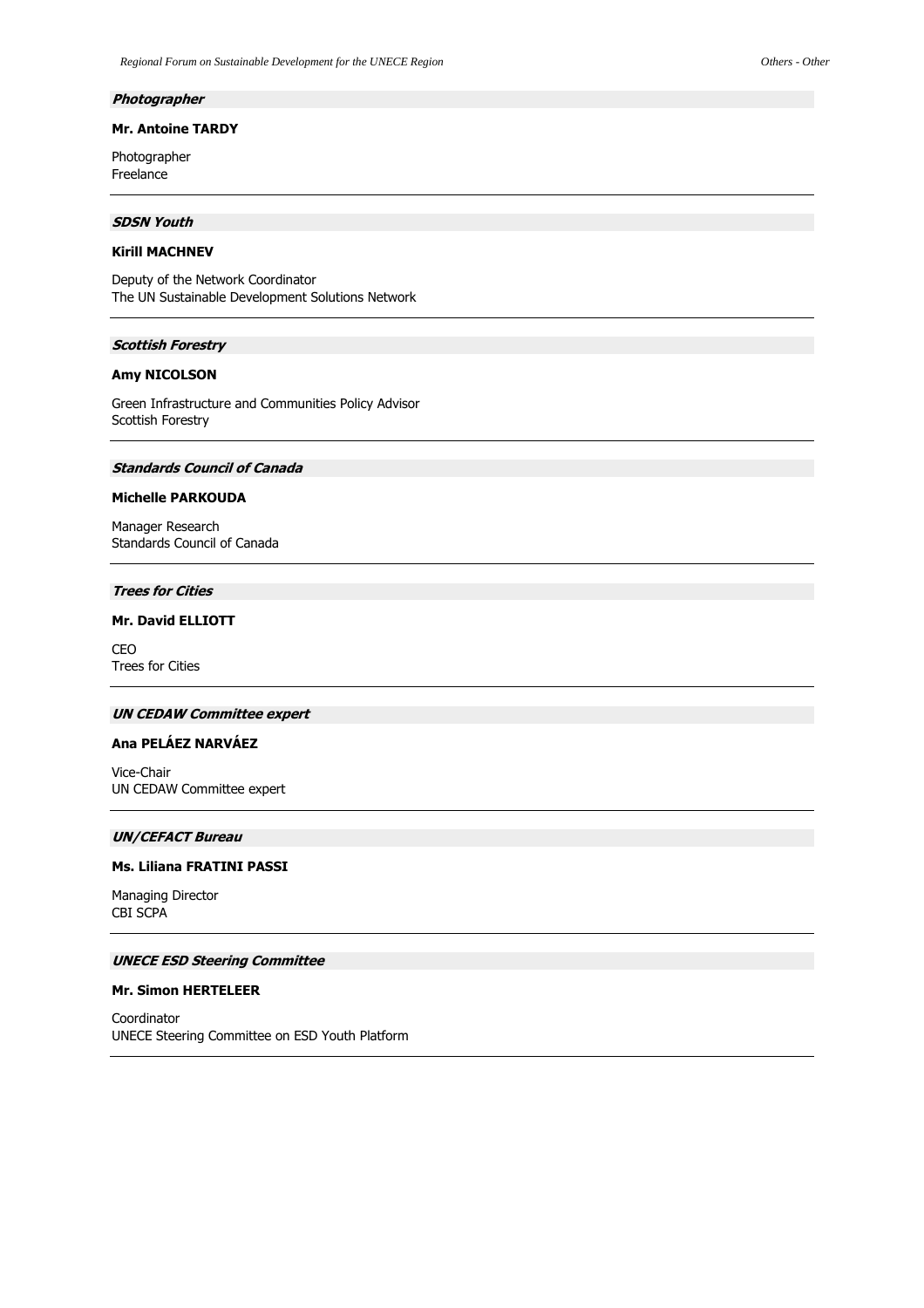# **Invited by the Secretariat**

### **Independent**

# **Ms. Susan BROWN-SHAFII**

Educator & Public Policy Analyst Independent

# **PPP working group's "Access and Equity " Subgroup member**

# **Mme. Narantsetseg PUREV**

Peer-reviewer Waste to Energy UNECE

# **Stockholm Environment Institute**

# **Ms. Åsa PERSSON**

Research Director The Stockholm Environment Institute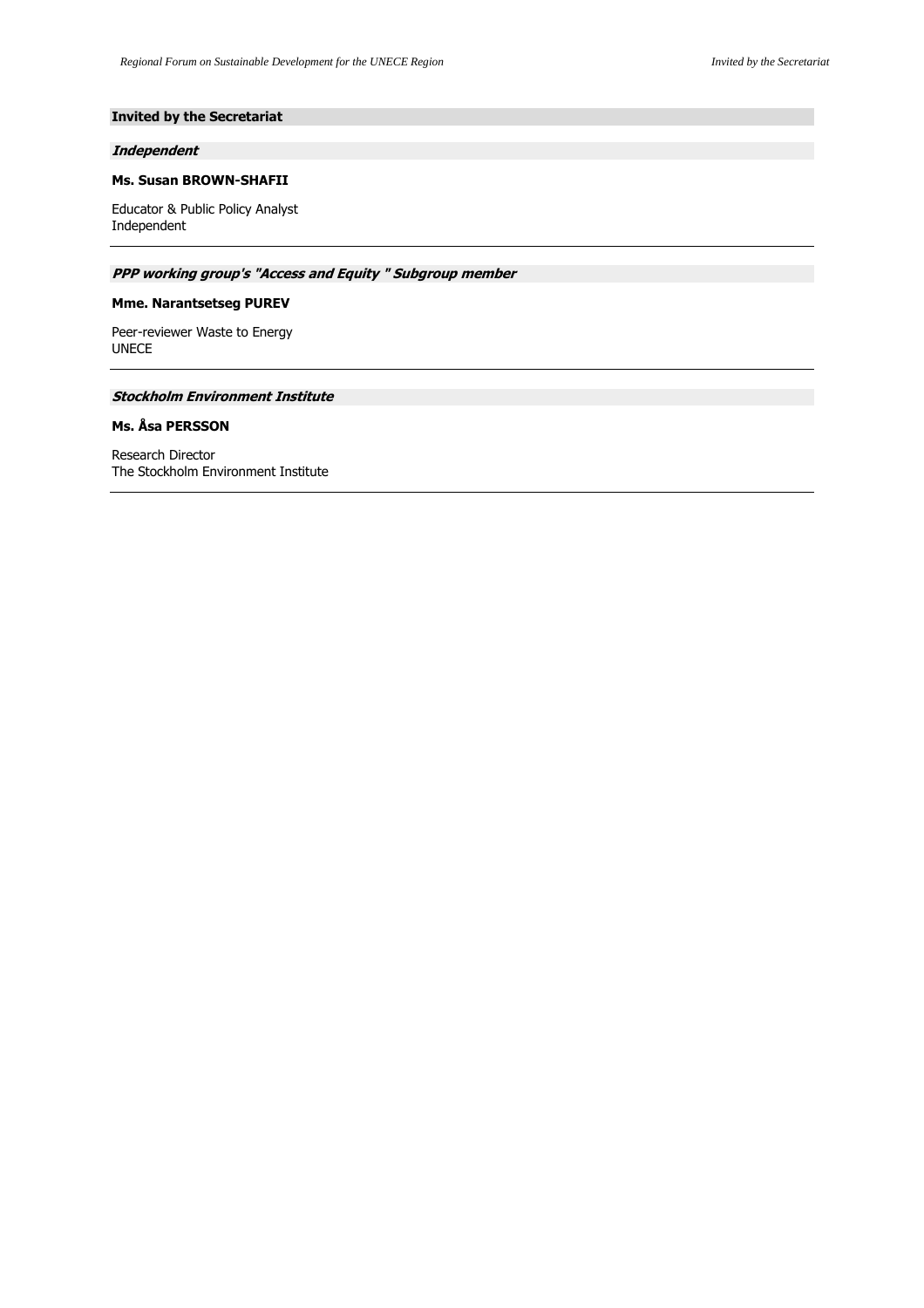# **Observer**

# **Future Woodlands Scotland**

# **Mr. Andrew FAIRBAIRN**

Trustee Future Woodlands Scotland

### **Jorth Consult Limited**

# **Mr. Andrew SILLITOE**

Consultant Jorth Consult Limited

# **Kopački Rit Nature Park Public Institution**

### **Mr. Aleksandar POPIJAČ**

Conservation Manager Kopački Rit Nature Park Public Institution

# **WEF**

## **Marina RUTA**

Lead WEF

# **Youth and Lifelong Learning Foundation**

# **Kalliopi DALLA**

National Eurodesk Coordinator Youth and Lifelong Learning Foundation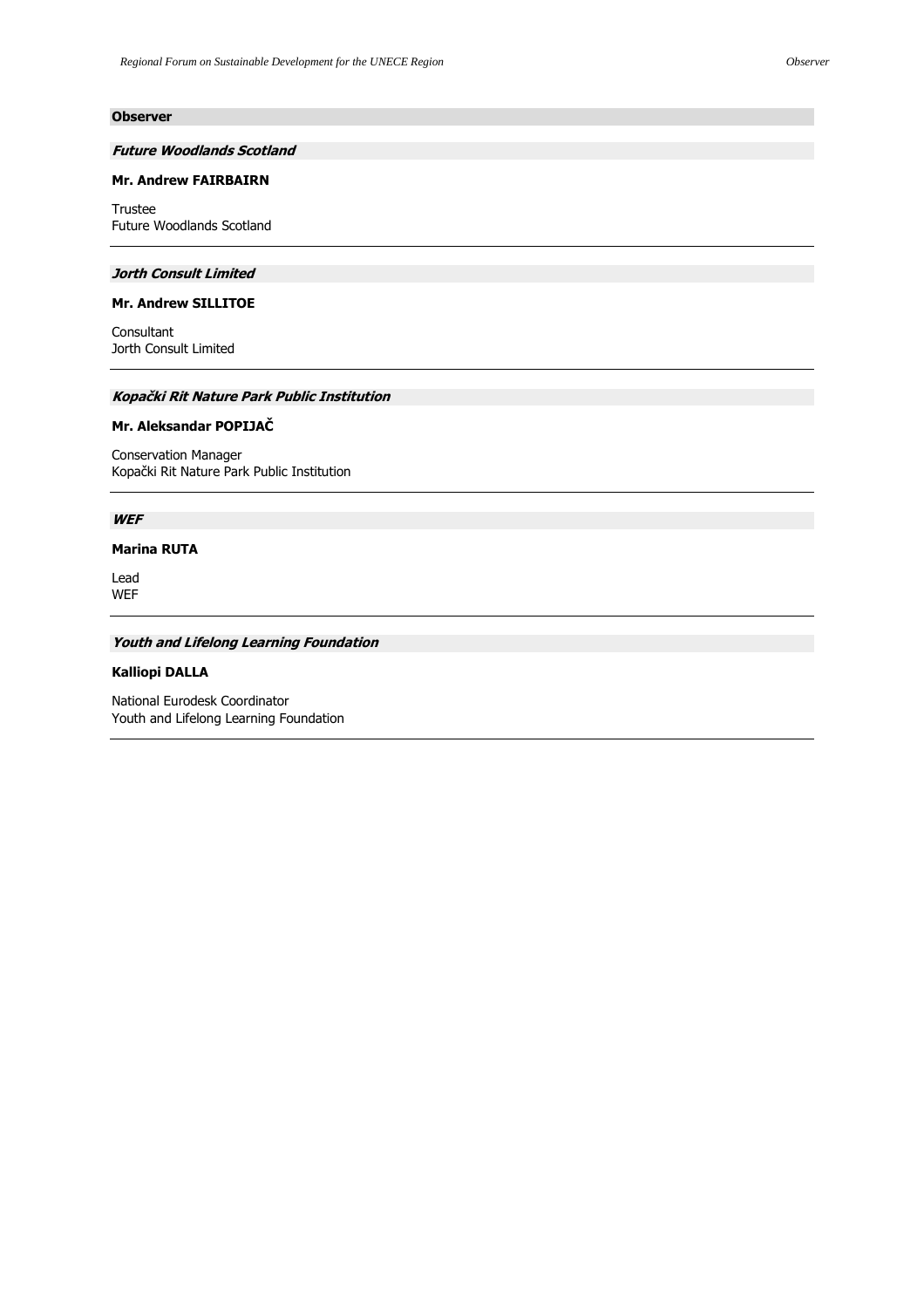# **UNECE Secretariat**

### **UNECE - United Nations Economic Commission for Europe**

### **Ms. Olga ALGAYEROVA**

Executive Secretary United Nations Economic Commission for Europe

### **Mr. Dmitry MARIYASIN**

Deputy Executive Secretary UNECE

# **Ms. Monika LINN**

Principal Adviser and Chief, Sustainable Development and Gender Unit UNECE

#### **Mr. Benignus Onyebuchi ABASURUM**

Intern UNECE WP.6

## **Immanuela BADDE**

**Consultant** UNECE

# **Mr. Nicholas BONVOISIN**

Chief, Operational Activities and Review Section, Environment Division United Nations Economic Commission for Europe (UNECE)

# **Mr. Oisin CURTIS**

Economic Affairs Officer UNECE ECT Division

### **Mr. James DAHER**

Intern UNECE

# **Ms. Amie FIGUEIREDO**

Asso. Economic Affairs Officer UNECE

# **Clara GENTILI**

Intern UNECE

### **Mr. Daniel GRISWOLD**

Associate Economic Affairs Officer UNECE

### **Mr. Batyr HAJIYEV**

Economic Affairs Officer UNECE

# **Mr. Ralph HEINRICH**

Economic Affairs Officer UNECE

# **Ms. Franziska HIRSCH**

Secretary, Industrial Accidents Convention, and DRR Coordinator United Nations Economic Commission for Europe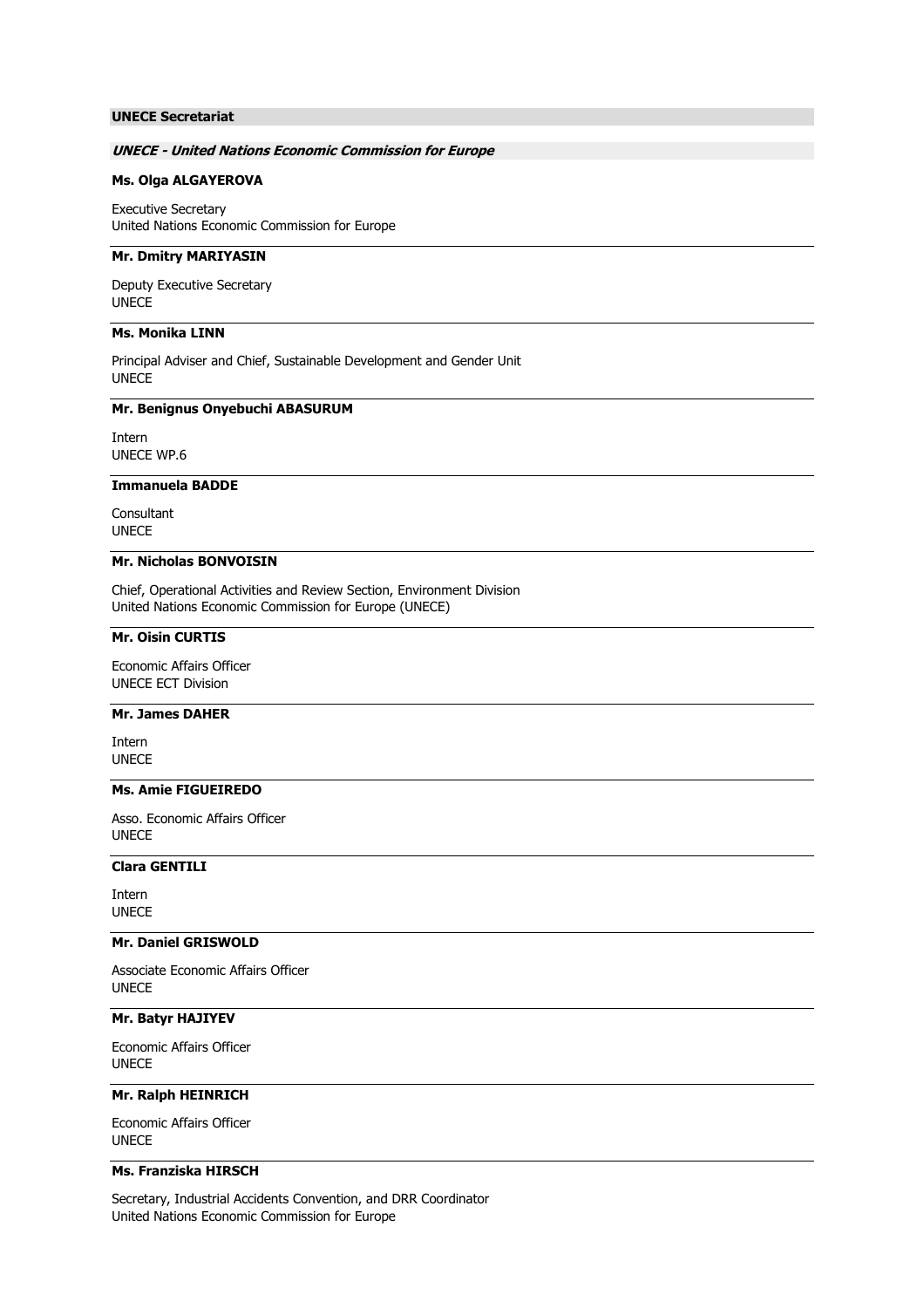# **Ms. Eva JOHANNSEN**

Carlo-Schmid-Fellow UNECE

# **Oliwia KACPRZAK**

Consultant UNECE

# **Mr. Tauno KANGUR**

Economic Affairs Officer UNECE

## **Ms. Kamola KHUSNUTDINOVA**

Economic Affairs Officer UNECE

# **Mr. Martijn KIND**

Associate Statistician UNECE

### **Ms. Malinka KOPARANOVA**

Senior Social Affairs Officer UNECE

# **Mr. Michael KUNZ**

Economic Affairs Officer United Nations Economic Commission for Europe (UNECE)

# **Mr. Igor LITVINYUK**

Economic Affairs Officer ECE

# **Ms. Estelle LORANG**

Intern ECE

### **Leonie MEIER**

Associate Economic Affairs Officer United Nations Economic Commission for Europe

# **Mr. Claudio MEZA**

Economic Affairs Officer UNECE

## **Mr. Jose PALACIN**

Senior Economic Affairs Officer United Nations Economic Commission for Europe (UNECE)

# **Sara PECCHINOTTI**

Intern UNECE

# **Ms. Sarangoo RADNAARAGCHAA**

Regional Advisor UNECE